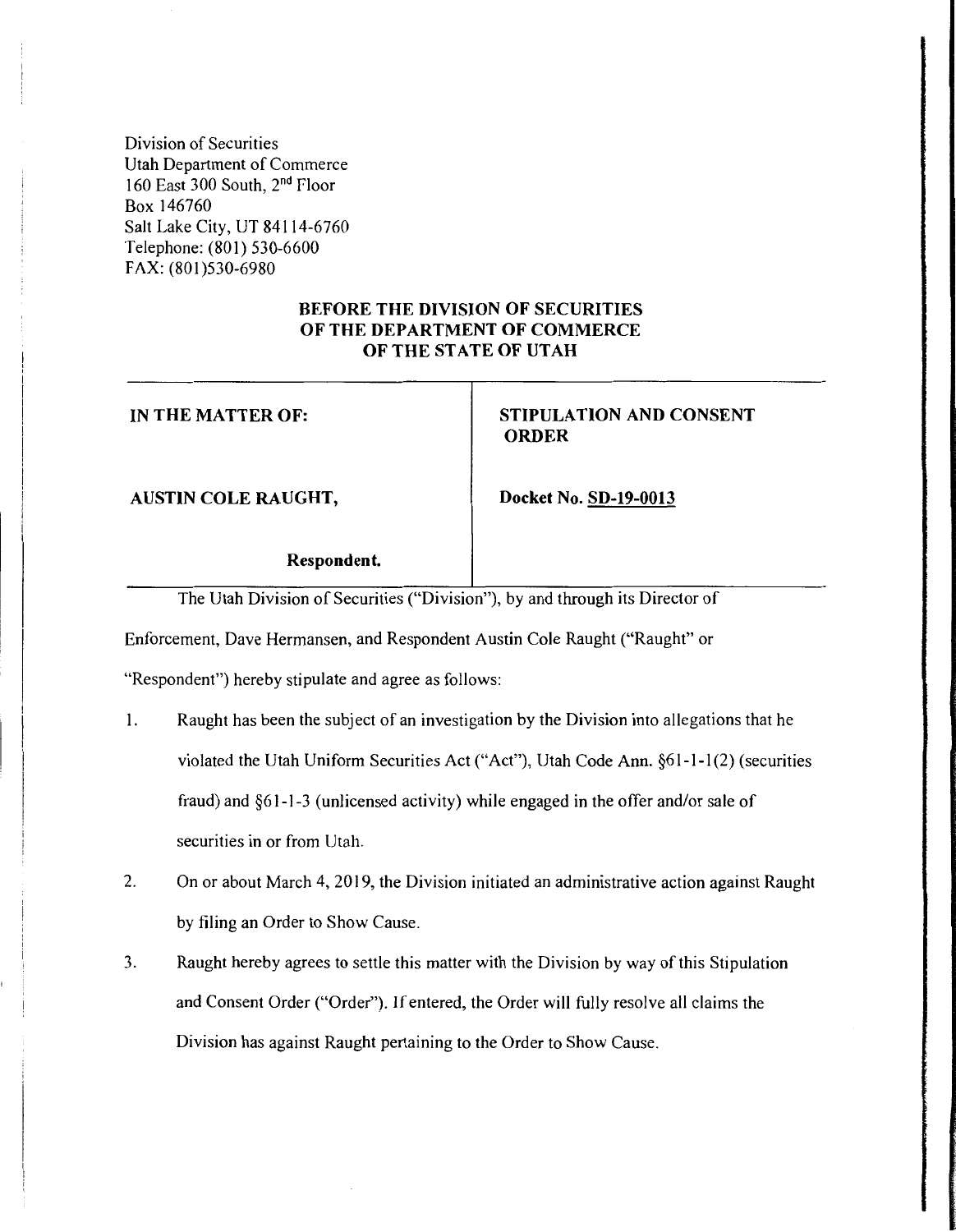- 4. Raught admits that the Division has jurisdiction over him and over the subject matter of this action.
- 5. Raught hereby waives any right to a hearing to challenge the Division's evidence and present evidence on his behalf.
- 6. Raught has read this Order, understands its contents, and voluntarily agrees to the entry of the Order as set forth below. No promises or other agreements have been made by the Division, nor by any representative of the Division, to induce Raught to enter into this Order, other than as described in this Order.
- 7. Raught is represented by attorney Keith Woodwell from the law firm of Clyde Snow Attorneys at Law, and is satisfied with the legal representation he has received.

# **FINDINGS OF FACTS**

## **THE RESPONDENT**

8. Raught was at all relevant times a resident of Utah, and currently holds active insurance licenses in the state of Utah.<sup>1</sup> Raught does not currently hold an active securities license, and was last licensed (examination Series 6) in the securities industry in 2014.

#### **RELATED ENTITY INFORMATION**

9. Future Income Payments, LLC ("FIP") is a Nevada limited liability company registered with the Nevada Secretary of State on December 23, 2015.<sup>2</sup> The purported purpose of FIP was to provide loans to pensioners who would later repay the loans after receiving their monthly pension distributions. FIP did not comply with consumer lending

<sup>1</sup>Raught holds active insurance licenses for accident and health or sickness issued on August 9, 2018, and life insurance issued on July 5, 2011. Raught's Utah insurance license number is 381796.

<sup>2</sup>FIP's current entity status is listed as "default" with the Nevada Secretary of State. FIP's business license expired on December 31, 2018. FIP's registered agent is Conservitas Company Services, LLC, and lists a contact address as 2505 Anthem Village Dr., Ste. E-599, Henderson, NV 89052. Kohn's entity address is listed as 2850 W. Horizon Ridge Pkwy, Henderson, NV 89052.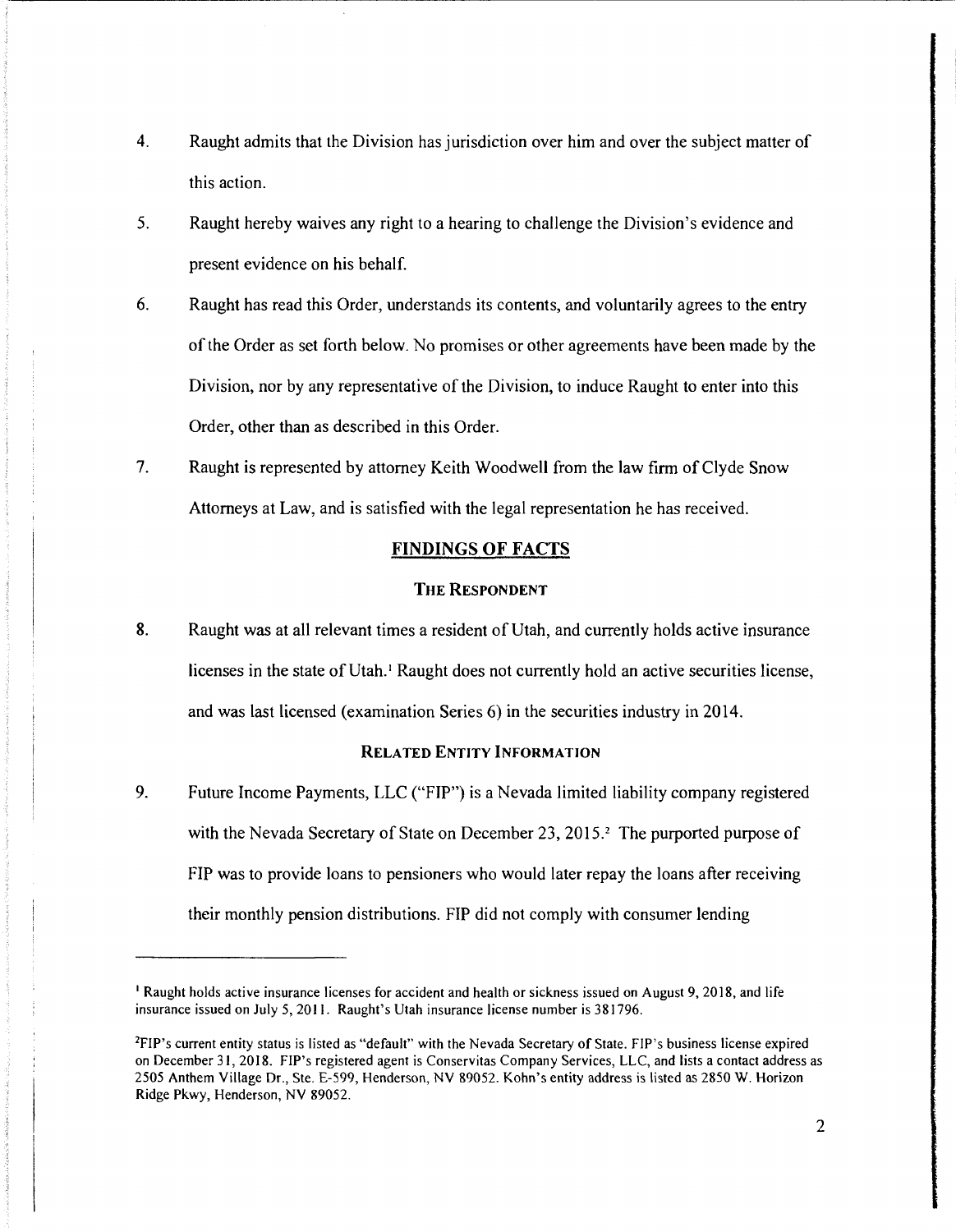regulations because FIP classified its activity as a temporary purchase of the right to receive pension income, rather than a loan.

- 10. FIP is currently the subject of several pending legal actions and bankruptcies, including a federal, criminal indictment in the District Court of the United States for the District of South Carolina Greenville for attempt and conspiracy to commit mail fraud.<sup>3</sup> FIP is also the subject for an action initiated by the Consumer Financial Protection Bureau ("CFPB") and several state regulatory agencies, for the unlicensed sale of a security, consumer lending violations and/or operating an unlawful business model.4 FIP has never been licensed with the Division and has never recorded a securities registration, exemption from registration, or notice filing with the Division.
- 11. Scott Kohn ("Kohn") is listed as the manager of FIP and is a convicted felon. On December 11, 2006, Kohn pied guilty in the United States District Court for the District of Columbia, to conspiracy, trafficking in counterfeit goods, and aiding and abetting trafficking, all federal felonies. Kohn was sentenced to 15 months in federal prison.5 Kohn is also currently the subject of a federal, criminal indictment in the District Court of the United States for the District of South Carolina Greenville for attempt and conspiracy to commit mail fraud (case number 6: 19-cf-00239). Kohn has never been licensed with the Division.

<sup>3</sup>*See case number 6: l 9-cr-002 39.* 

<sup>4</sup> The State of Alabama Securities Commission issued a Cease and Desist order against FIP and Kohn on May 25, 2018, No. CD-2018-0011. The Alabama Securities Commission determined that FIP's structured pension cash flows are securities as defined under Alabama law. 5 *See* case number 8:03-cr-00330.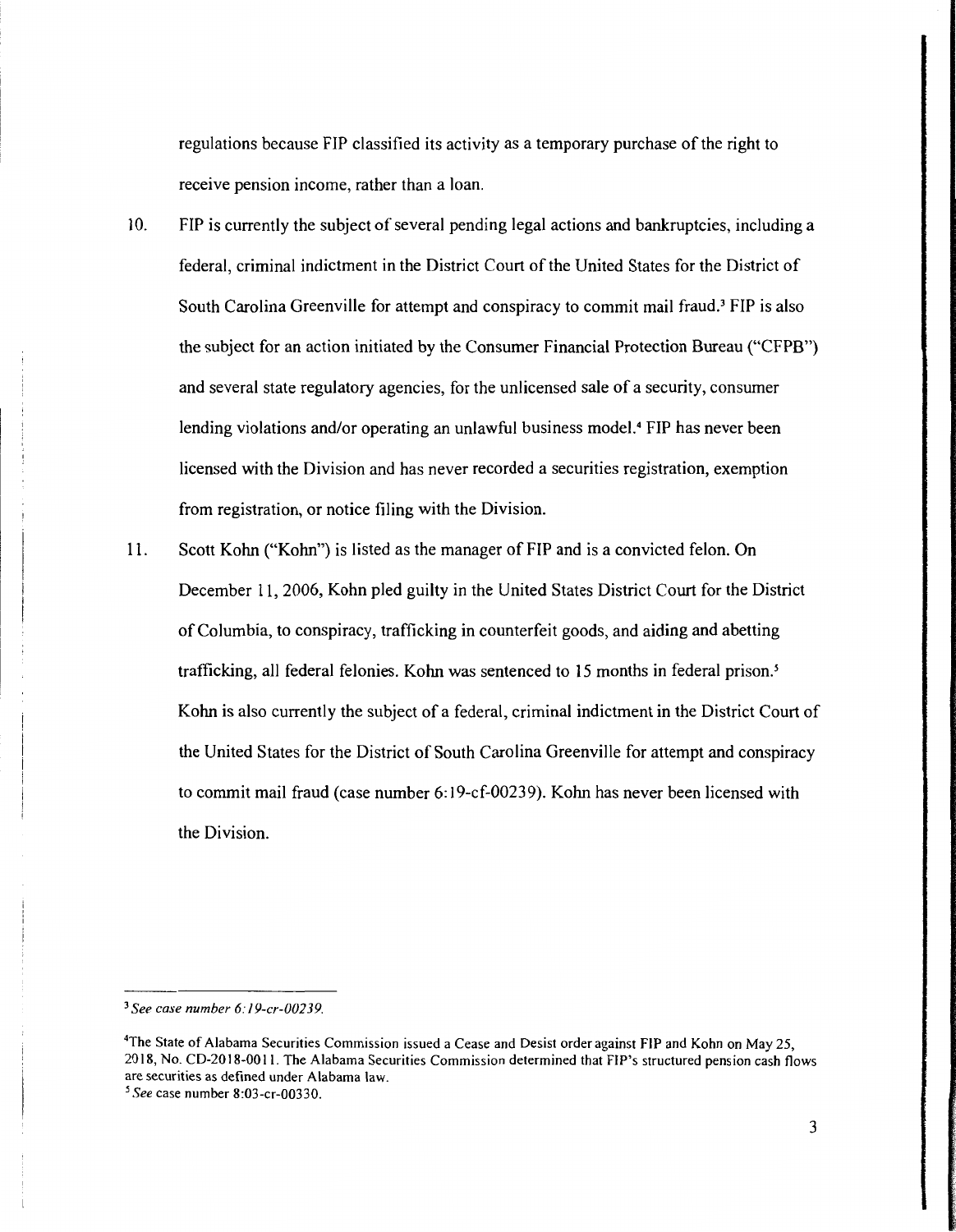#### **GENERAL ALLEGATIONS**

- 12. In or about October 2017, while conducting business in or from the state of Utah, Raught offered and sold an FIP investment opportunity to one investor and raised approximately \$81,246.40 in connection therewith.
- 13. The investment opportunity offered and sold by Raught is an investment contract and/or promissory note.
- 14. Investment contracts and promissory notes are securities under §61-1-13 of the Act.
- 15. In connection with the offer and/or sale of securities, Raught engaged in the offer and/or sale of securities without being licensed to do so and engaged in unlicensed investment adviser representative activity.
- 16. To date, the investor is owed approximately \$74,611.23 in principal alone.

### **FIP Investment**

### **THE SOLICITATION**

- 17. Raught and investor J.T. have been acquainted for several years and are relatives. Raught is the spouse of J.T.'s niece.
- 18. In or about October 2017, investor J.T. contacted Raught, whom she believed to be a financial professional, to discuss low-risk options for a  $401(k)$  plan retirement account she received in a divorce settlement.
- 19. In or about October 2017, Raught met J.T. in her home to present three options Raught prepared for J.T. 's retirement funds. J.T.'s parents were also present during Raught's presentation.
- 20. During the meeting, Raught offered the following options for J.T.'s retirement funds: (1) keep the  $401(k)$  plan invested in the stock market; (2) purchase an annuity; or (3) purchase a product that would allow for preservation and security of J.T.'s investment.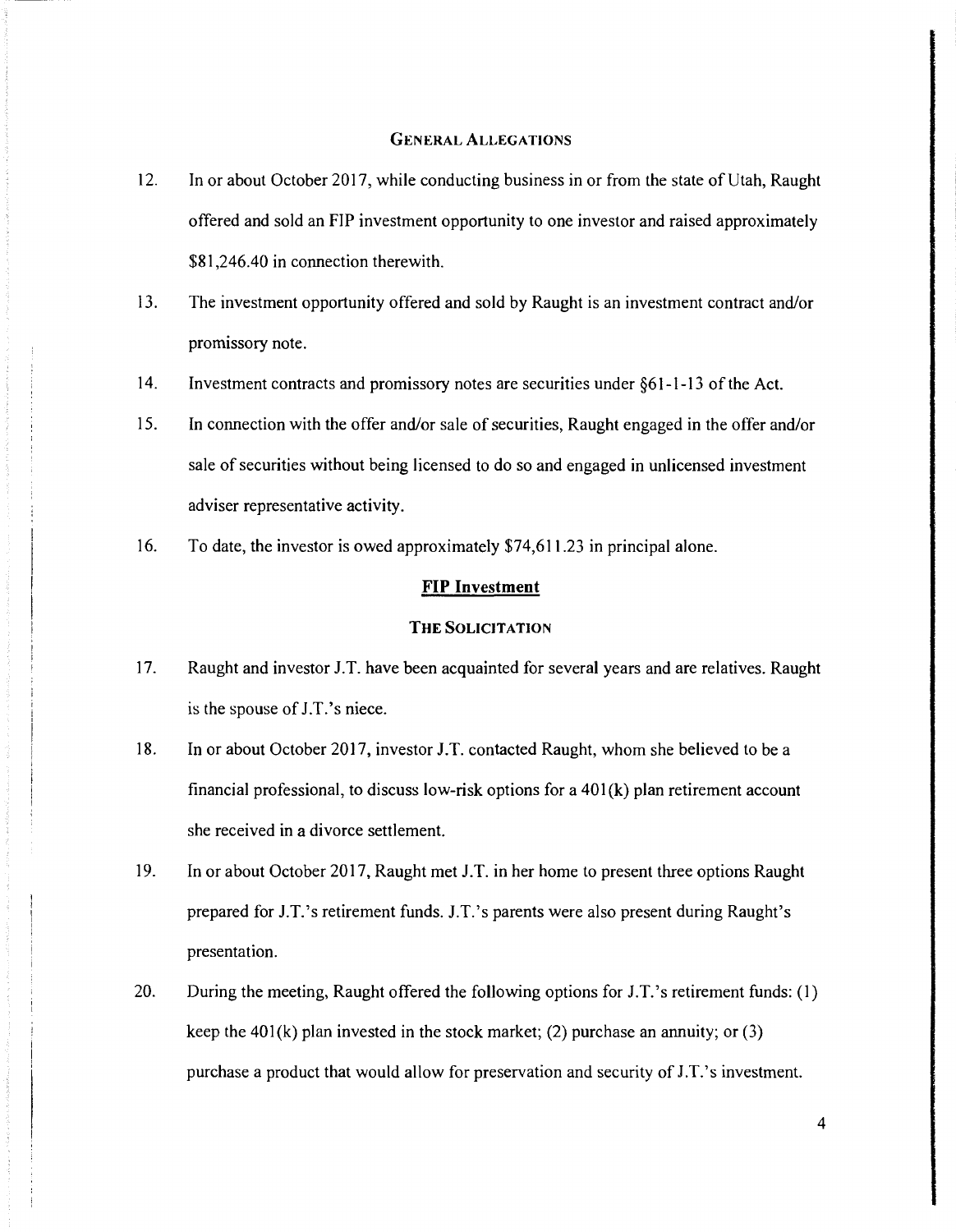- 21. Of the three options Raught presented, J.T. chose the third option believing that it was the safest of the three options, and that J.T. would not lose her principal investment.
- 22. During the solicitation, Raught made numerous statements to J.T. regarding the investment opportunity in FIP, including, but not limited to, the following<sup> $6$ </sup>:
	- a. That J.T. could remove her  $401(k)$  funds from the market and transfer the proceeds to GoldStar, a third-party custodian, who would subsequently invest the funds into FIP;
	- b. That the funds invested in FIP would be used to provide a loan to individuals who wanted early access to their pension payments;
	- c. That J.T. would be "purchasing an income stream" from pensioners in an arrangement known as a Structured Cash Flow ("SCF");
	- d. That J.T. would receive a 7.5% rate of return for either five or seven years;
	- e. That the returns received from FIP would be transferred into J.T.'s GoldStar individual retirement account ("IRA"), and subsequently used to pay her life insurance premiums to Securian Life Insurance of Minnesota;
	- f. That the primary risks of the FIP SCF included pensioners defaulting on their loans, declaring bankruptcy, or dying, and that as a result, FIP maintained reserve accounts to protect investors against the risks; and
	- g. That FIP had been "sourcing pension cash flows since 20 IO and offers a model that has perfect payment history."<sup>7</sup>

<sup>&</sup>lt;sup>6</sup> During the Division's interview, Raught claimed that he made these representations to J.T. verbally, and by presenting the infonnation through an FIP brochure and documentation signed by J.T. before her investment into FIP.

 $7$ This information was provided in the FIP brochure and presented to J.T. by Raught.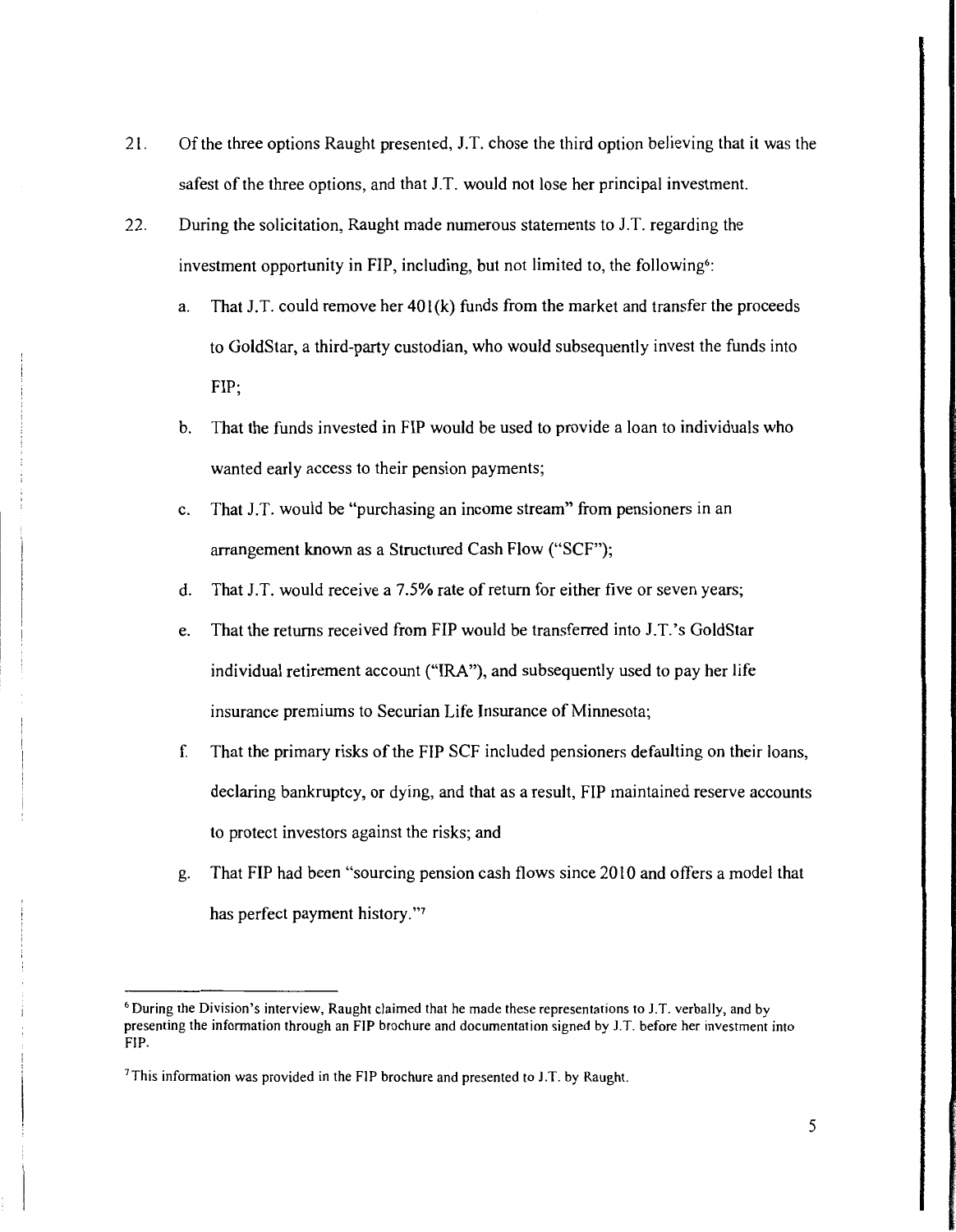- 23. During the solicitation, Raught did not fully explain the FIP investment, and instead explained to J.T. and her parents that the plan Raught recommended for her retirement funds was offered by a company that was well established in the industry and very secure.
- 24. Raught further explained that J.T.'s principal investment would be secure and she would not lose her investment.
- 25. After Raught's presentation, J.T. chose the third option, which Raught presented as the Securian life insurance product with a 2% floor and a 17% cap.
- 26. Raught recommended that J.T. liquidate her 40l(k) plan and transfer the funds into an IRA account held at GoldStar. Based on that recommendation, J.T. liquidated her 40I(k) retirement plan.
- 27. Raught placed \$9,000 of J.T.'s retirement funds into a Minnesota Life insurance policy<sup>8</sup>, and invested \$81,264.40 of J.T.'s retirement funds into FIP.
- 28. J.T.'s annual insurance policy premiums of \$17,348 were to be paid from the returns generated by the FIP investment. <sup>9</sup>

<sup>8</sup>Raught received a commission for selling the Minnesota Life insurance policy to J.T. and he also received a separate commission for selling the FIP investment.

 $R164-4-2(G)(3)(c)$  outlines acts or practices which require licensing as an investment adviser to include, "An insurance agent who, receives a commission from the sale of insurance to a client who makes such purchase with the proceeds of securities the insurance agent recommended be sold, must be licensed as an [...] investment adviser representative." Raught was not licensed as an investment adviser representative when he recommended the liquidation of J.T.'s retirement funds to use the proceeds to purchase the Minnesota Life insurance policy, and received a commission from the sale of the life insurance product.

<sup>9</sup>J.T. 's life insurance application includes a section called "Source of Funds" to indicate how J .T.'s life insurance annual premiums would be paid each year. "Earnings" and "Savings" were selected as the source of funds to pay the policy's \$17,348 annual premiums, although there were other options on the application to choose as the source of funds, including: 401(k) plan, IRA, and other qualified assets. Raught recommended J.T. use FIP returns to pay her annual insurance policy premiums and knew that the FIP investment was funded from J.T.'s retirement account. Considering J.T. did not have sufficient income from her salary as a self-employed hairdresser to pay an annual \$17,348 insurance premium, and her retirement account was the bulk of her savings, Raught should have selected a more appropriate and accurate description on the life insurance application for the source of funds to pay J.T.'s annual insurance premiums.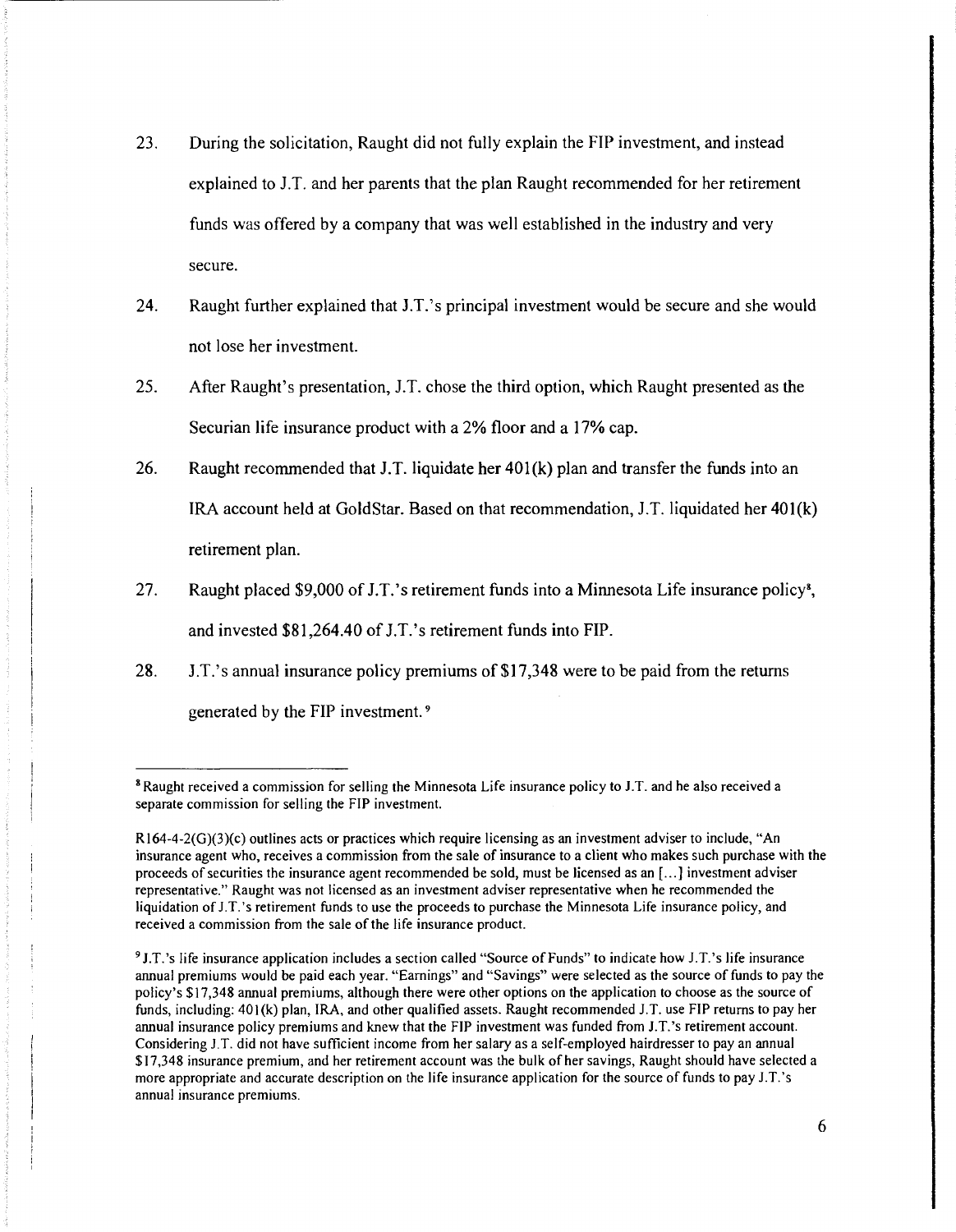### **THE INVESTMENT AGREEMENT**

- 29. In exchange for J.T.'s investment in FIP, she received a document from Raught entitled "FIP, LLC Qualified Purchase Agreement November 2016", dated October 4,2017, and signed by Raught and J.T.
- 30. In the agreement, FIP agrees to perform several functions and makes several representations in relation to J.T.'s FIP investment, including, but not limited to the following:
	- a. That FIP would purchase on behalf of J.T. the right to receive monthly, fixed and pre-determined income payments based on the terms outlined in the agreement;
	- b. That FIP would maintain a "reserve account [...] in which FIP will deposit a portion of the profits it derives from its business .... " to mitigate the risk of a pensioner's default and/or death;
	- c. That J.T. invested \$81,246.40 for a period of 7 years with an 8% discount rate, and monthly return payments of \$1,247.03; and
	- d. That J.T. would receive a total of \$104,750.52 in monthly payments based on the cash flow projections over an 84 month, or 7 year time period.
- 3 I. Raught also provided J.T. with a GoldStar IRA new account application form to complete, a GoldStar rollover IRA form to transfer her 401 (k) account and establish a new retirement account, and an application for the life insurance policy whose premiums would be paid from the FIP investment.<sup>10</sup> Raught assisted J.T. in completing these forms.

Minnesota Life has since offered to rescind J.T.'s life insurance policy because earnings and savings were listed as the source of funds. In Minnesota Life's explanation for rescinding J.T.'s policy, Minnesota Life stated that they "found that distributions from qualified assets and a structured cash flow were used as the source of funding for the life insurance policy. Had Minnesota Life been aware of this, additional questions would have been asked at the time of [J.T.'s] application, and the underwriting decision may have been postponed or altogether different than the decision that was rendered."

<sup>&</sup>lt;sup>10</sup> Before J.T. could invest into FIP using her  $401(k)$  retirement funds, the  $401(k)$  funds had to be liquidated and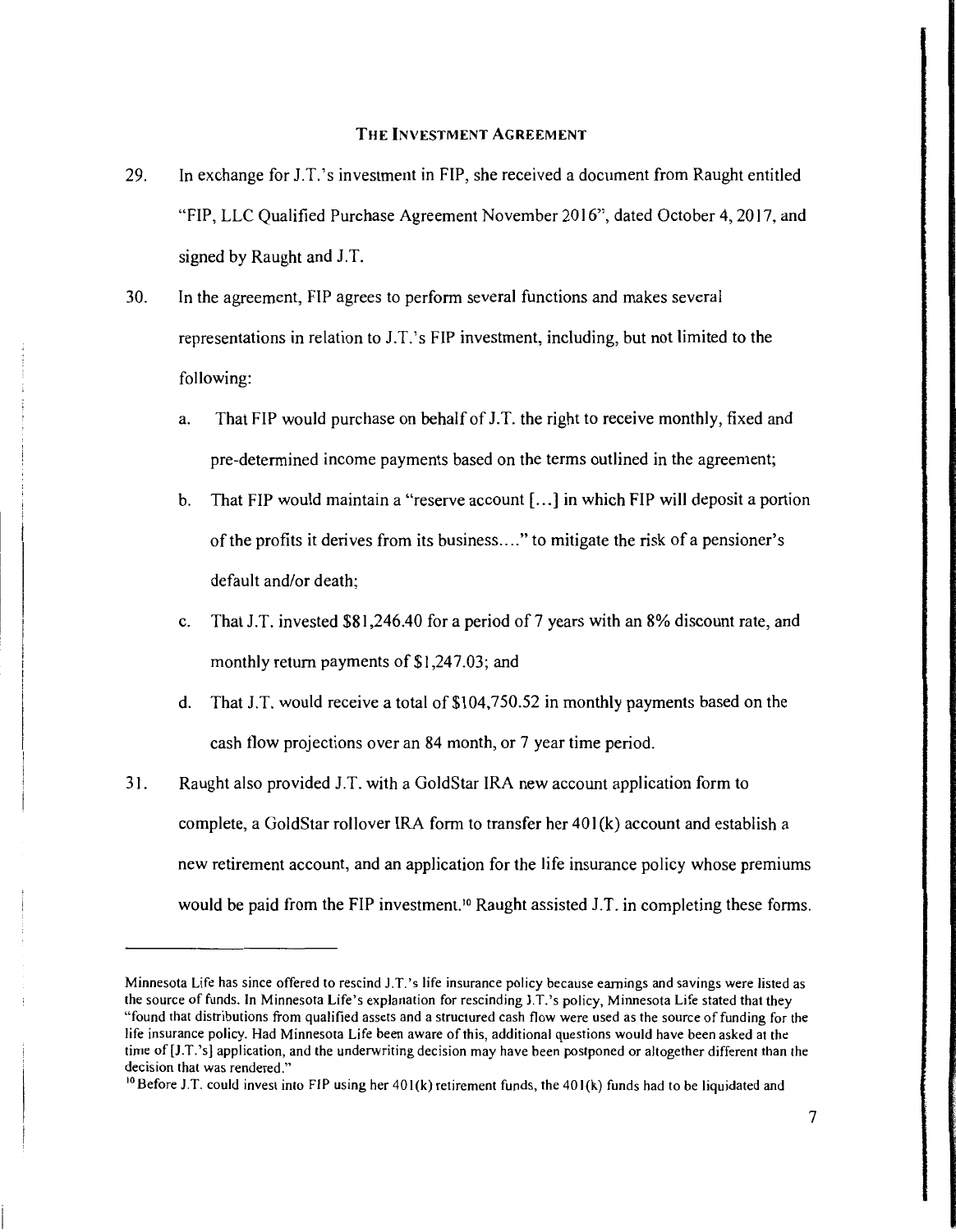#### **FIP's USE OF INVESTOR FUNDS**

- 32. FIP hired Faw Casson ("FC"), an escrow-agent service provider, to receive and retain investor funds before FIP distributed the funds to other sources.
- 33. A review of FC's general ledger record revealed that FIP used investor funds in a manner inconsistent with what Raught represented to J.T. at the time of solicitation.
- 34. FIP instructed FC to distribute investor funds in a manner including, but not limited to the following:
	- a. To pay approximately \$6,714 to pensioners; <sup>11</sup>
	- b. To pay approximately \$7,312.18 in commissions, undisclosed to J.T., \$3,356.09 of which was paid to Raught;
	- c. To pay approximately \$2,097 to a company called Top Direction  $LLC$ ;<sup>12</sup> and
	- d. To send approximately \$65,093.23 to FIP, which was not used in a manner authorized by J.T.
- 35. Although Raught knew he would receive \$3,356.09 in commissions from the sale of the FIP investment to J.T., Raught did not know that FIP would use J.T.'s investment funds in a manner inconsistent with what Raught represented to J.T. at the time of solicitation.
- 36. After J.T.'s initial FIP investment on October 4,2017, J.T. received a few "payments" from FIP. However, in or about April 2018, all payments from FIP ceased. GoldStar shortly thereafter sent J.T. a correspondence explaining that GoldStar would no longer act as the custodian for new FIP customers because FIP was currently under investigation,

transferred to a "self-directed" IRA account held at Goldstar. Raught assisted in this process to facilitate the transfer. After J.T.'s funds were transferred to Goldstar, the funds could then be used to invest in FIP.

 $^{11}$  J.T.'s FIP investment agreement included the names of three individuals who received a loan from J.T.'s investment.

 $12$  Top Direction LLC is believed to be an organization hired to market FIP loans to pensioners.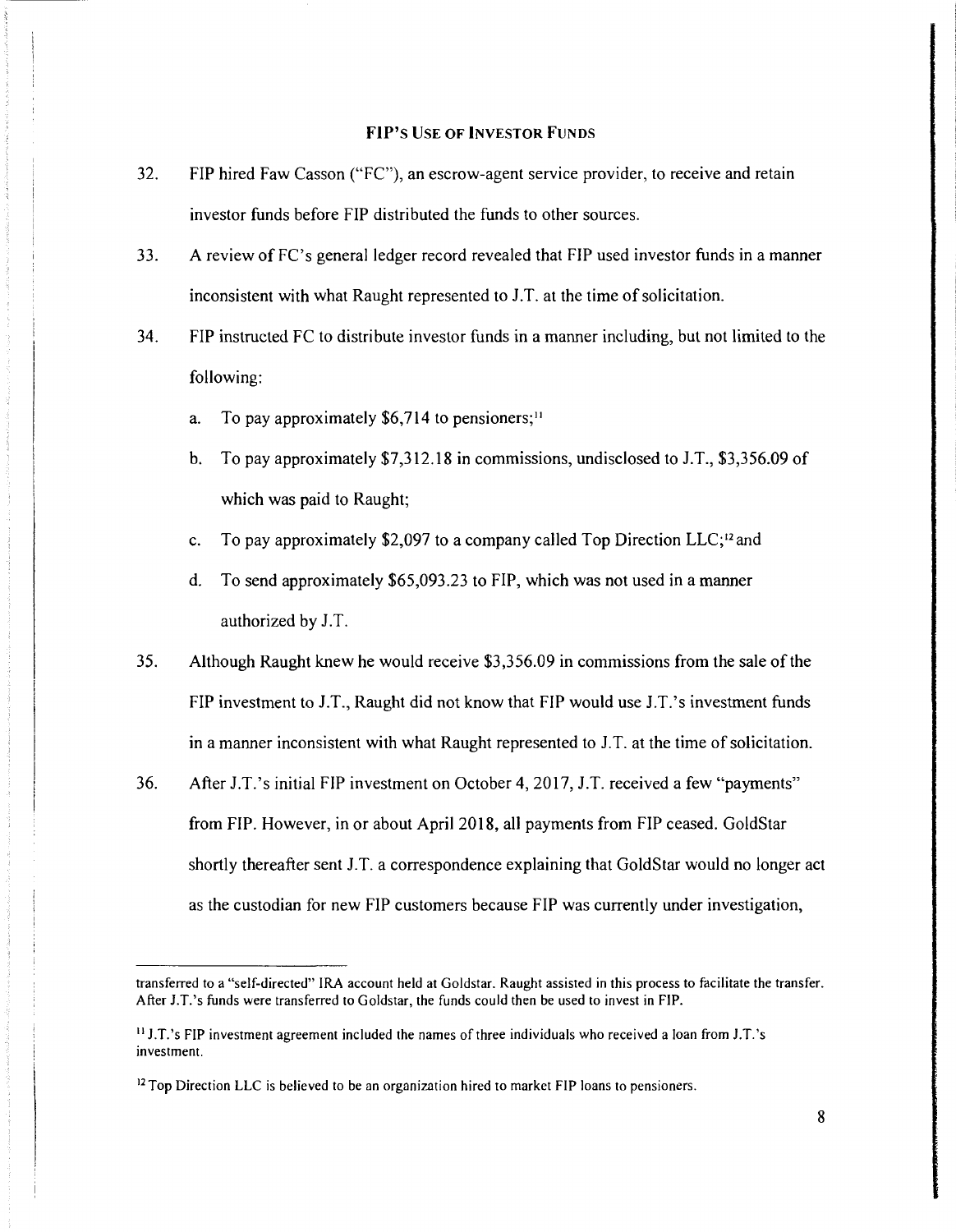and encouraged current FIP investors to contact their state's Attorney General to report any fraudulent conduct related to FIP.

37. To date, J.T. is owed at least \$74,611.23 in principal alone on her investment in FIP.

# **CONCLUSIONS OF LAW**

### **Unlicensed Activity under§ 61-1-3(1) of the Act**

- 38. Based upon the Division's investigative findings, the Division concludes that the FIP investment opportunity offered and sold by Raught is an investment contract and/or a promissory note.
- 39. Investment contracts, and promissory notes are securities under §61-1-13 of the Act.
- 40. Raught acted as an agent of FIP when he sold a security to J.T. on behalf of FIP and received compensation in connection therewith.
- 41. In violation of§ 61-1-3( 1) of the Act, Raught was not licensed as an issuer agent when he offered and/or sold a security to J.T.

## **Unlicensed Activity under§ 61-1-3(3) of the Act**

- 42. Based upon the Division's investigative findings, the Division concludes that Raught acted as an investment adviser representative when he recommended that J.T. liquidate the securities held in her  $401(k)$  retirement account, prepared documentation to initiate a rollover into a new GoldStar IRA account to purchase an insurance policy and the FIP investment, and received compensation in connection therewith.
- 43. Raught received compensation, directly or indirectly, for providing investment advice to J.T.
- 44. In violation of §61-1-3(3) of the Act, Raught was not licensed as an investment adviser representative when he provided investment advice to J.T. and received compensation in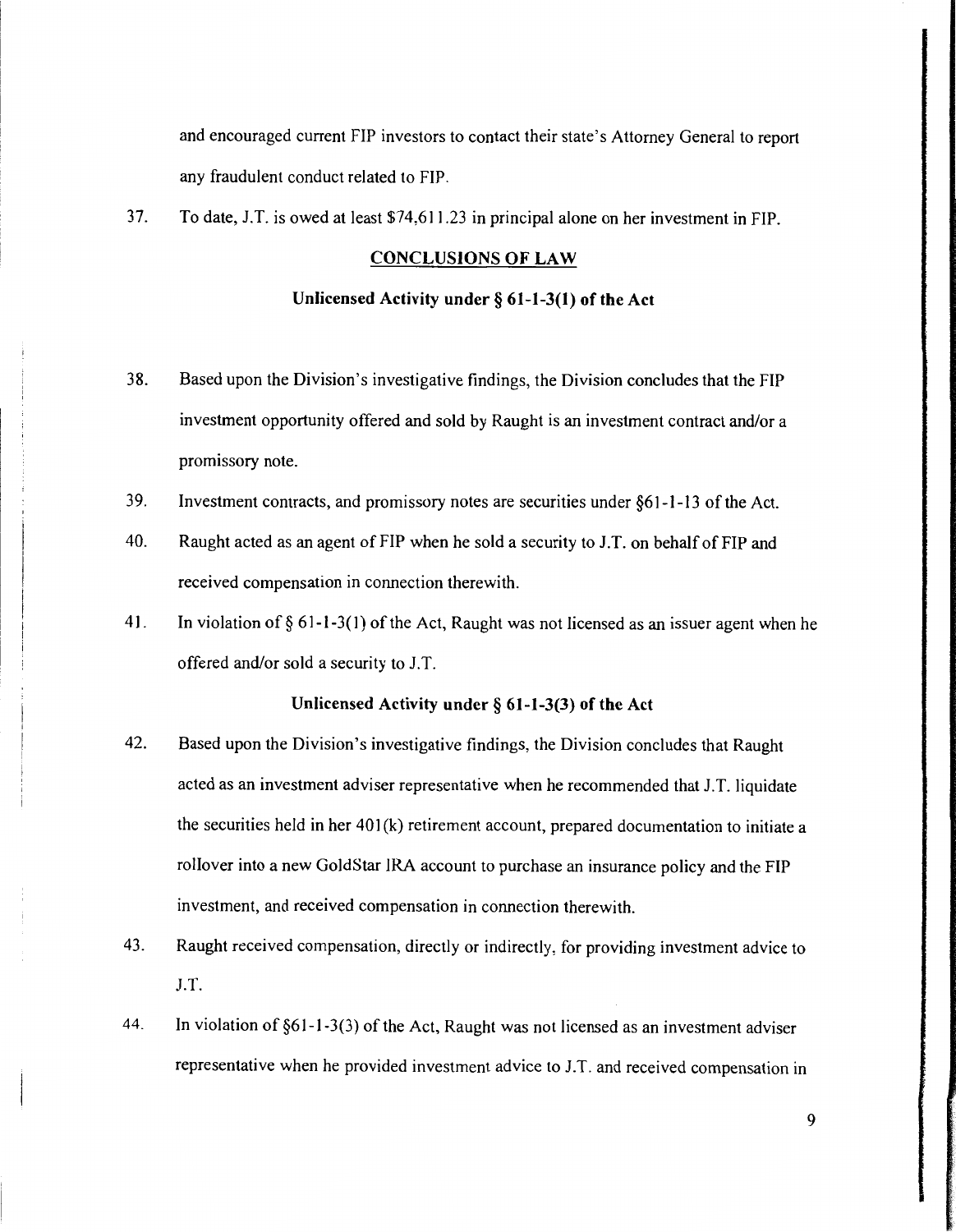connection therewith.

#### **REMEDIAL ACTIONS/SANCTIONS**

- 45. Raught admits to acting as an unlicensed agent and unlicensed investment adviser representative, and the Division's Conclusions of Law. Raught consents to the below sanctions being imposed by the Division.
- 46. Raught represents that the information he has provided to the Division as part of its investigation is accurate and complete.
- 47. Raught agrees to cease and desist from violating the Act and to comply with the requirements of the Act in all future business in the state of Utah.
- 48. Raught agrees to be barred from associating with any broker-dealer or investment adviser licensed in Utah, and from acting as an agent for any issuer soliciting investor funds in the state of Utah.
- 49. Pursuant to Utah Code Ann. §61-1-20, and in consideration of the factors set forth in Utah Code Ann. §61-1-31, the Division imposes a total fine and restitution amount of \$15,000 against Raught. Raught agrees to pay \$7,000 to the Division within 5 business days of entry of the final Order, and pay the remaining \$8,000 to the Division in equal monthly payments over a period of two years. The first monthly payment will be due August 1, 2019.

### **FINAL RESOLUTION**

50. Raught acknowledges that this Order, upon approval by the Utah Securities Commission ("Commission"), shall be the final compromise and settlement of this matter. Raught acknowledges that the Commission is not required to approve this Order, in which case the Order shall be null and void and have no force or effect. ln the event the Commission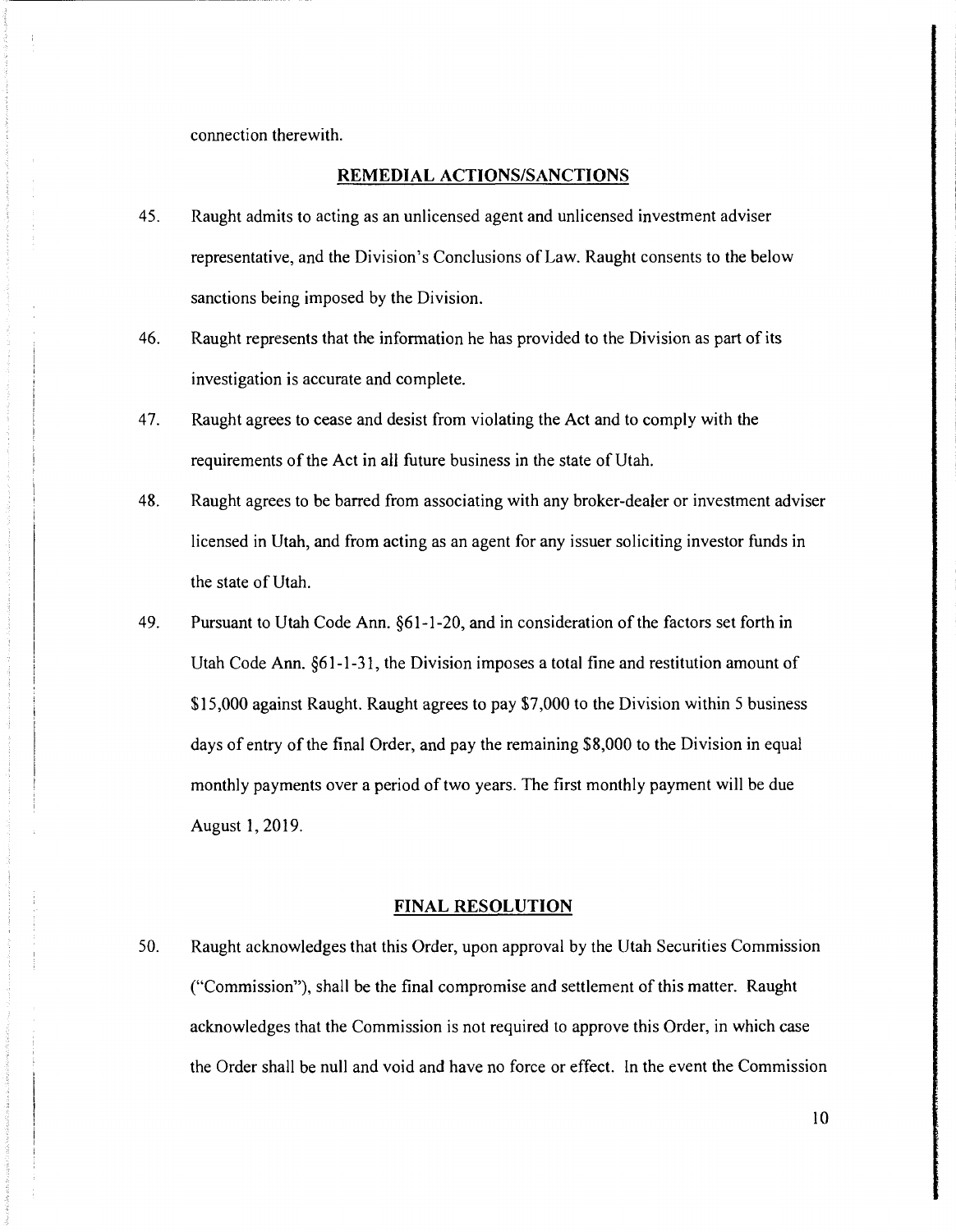does not approve this Order, however, Raught expressly waives any claims of bias or prejudgment of the Commission, and such waiver shall survive any nullification.

- 51. If Raught materially violates any term of this Order, after notice and an opportunity to be heard before an administrative judge solely as to the issue of a material violation, Raught consents to entry of an order in which any payments owed by Raught pursuant to this Order become immediately due and payable. Notice of the violation will be provided to Raught at his last known address, and to his counsel if he has one. If Raught fails to request a hearing within ten (10) days following the notice there will be no hearing and the order granting relief will be entered.
- 52. In addition, the Division may institute judicial proceedings against Raught in any court of competent jurisdiction and take any other action authorized by the Act or under any other applicable law to collect monies owed by Raught or to otherwise enforce the terms of this Order. Raught further agrees to be liable for all reasonable attorneys' fees and costs associated with any collection efforts pursued by the Division, plus the judgment rate of interest.
- 53. Raught acknowledges that the Order does not affect any civil or arbitration causes of action that third-parties may have against him arising in whole or in part from his actions, and that the Order does not affect any criminal causes of action that may arise as a result of the conduct referenced herein. Raught also acknowledges that any civil, criminal, arbitration or other causes of actions brought by third-parties against him have no effect on, and do not bar this administrative action by the Division against him.
- 54. This Order constitutes the entire agreement between the parties herein and supersedes and cancels any and all prior negotiations, representations, understandings, or agreements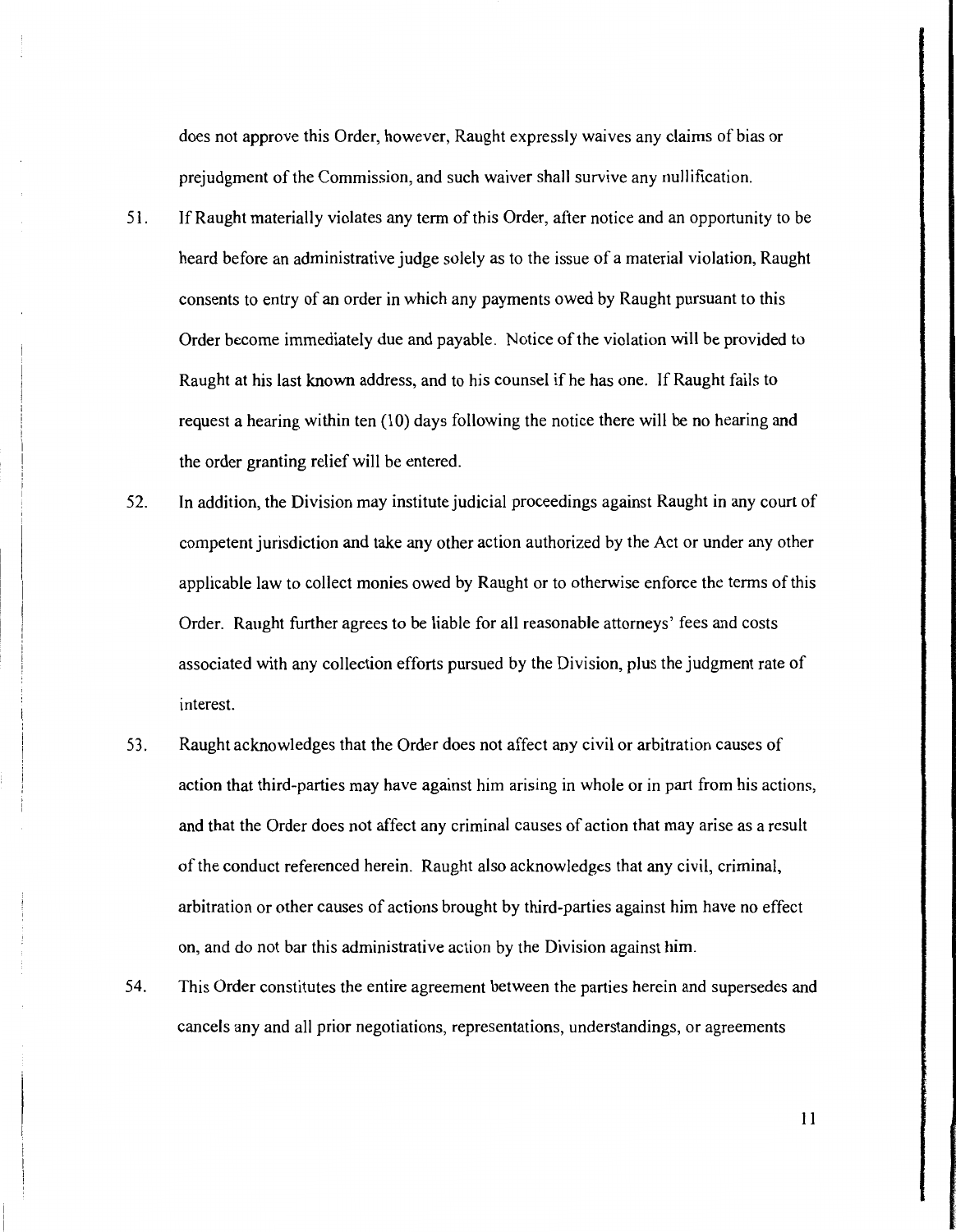between the parties. There are no verbal agreements which modify, interpret, construe, or otherwise affect this Order in any way. Upon entry of the Order, any further scheduled hearings are canceled. The Order may be docketed in a court of competent jurisdiction.

 $\searrow$ 

 $\psi$ ated this  $\mathcal{U}$ day of 2019

Dave R. Hermansen Director of Enforcement Utah Division of Securities

Dated this  $30^{7}$  day of *April* , 2019 Dated this  $30^{th}$  day of  $\frac{A_{pri}}{A_{n}}$ , 2019

taesteel

Paula Faerber Assistant Attorney General Counsel for Division

Approved: Keith Woodwell

Counsel for Respondent Raught

## **ORDER**

#### **IT IS HEREBY ORDERED THAT:**

I. The Division's Conclusions of Law and Raught's admission to acting as an unlicensed

agent and unlicensed investment adviser representative are hereby entered.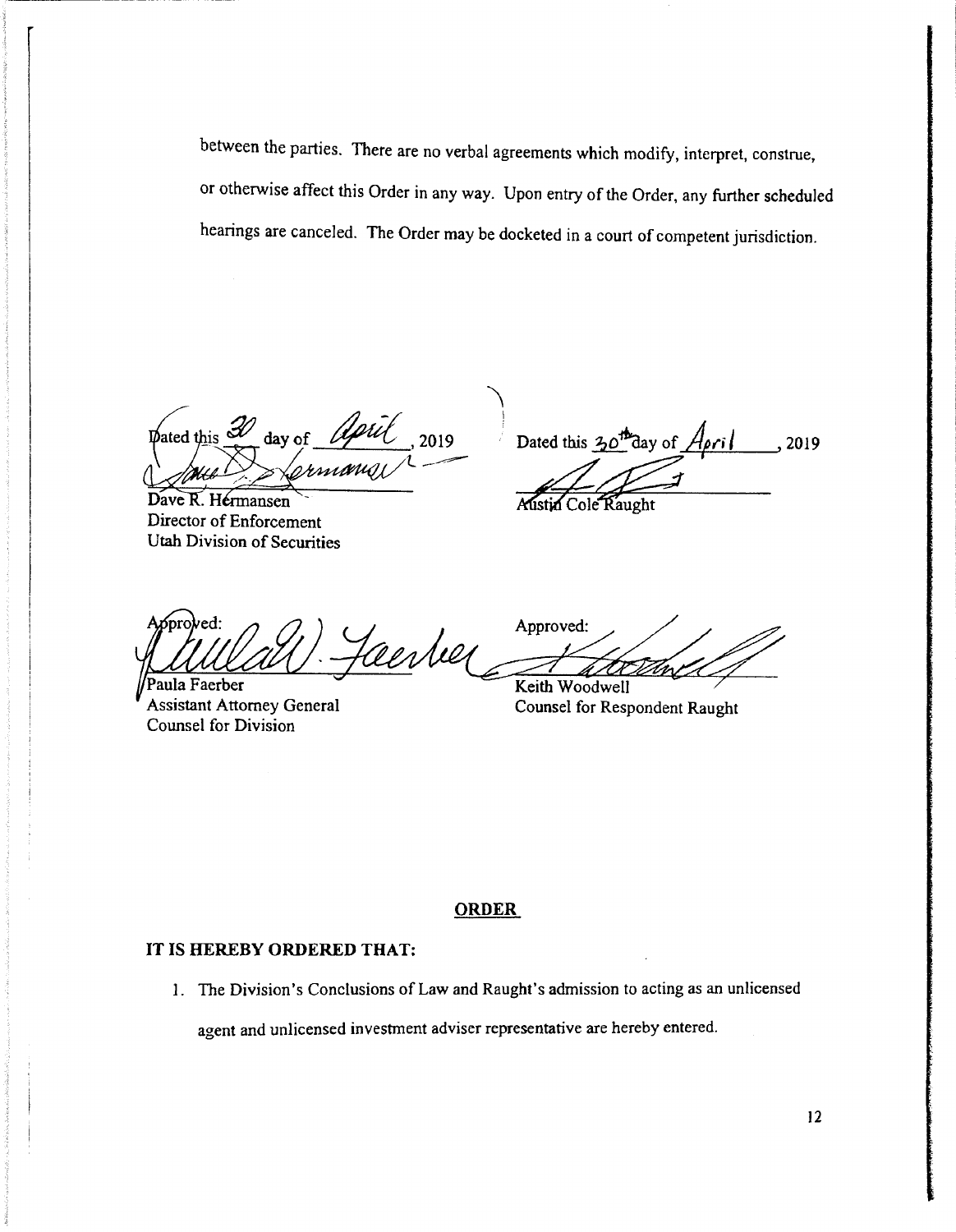- 2. Raught shall cease and desist from violating the Act and comply with the requirements of the Act in all future business in the state of Utah.
- 3. Raught is barred from associating with any broker-dealer or investment adviser licensed in Utah, and from acting as an agent for any issuer soliciting investor funds in the state of Utah.
- 4. Pursuant to Utah Code Ann. §61-1-20, and in consideration of the factors set forth in Utah Code Ann. §61-1-31, Raught shall pay a total fine and restitution amount of \$15,000 to the Division pursuant to the terms set forth in paragraph 49.

Dated this **230** day of May, 2019.

**Brent** Pe gy Hunt n Biel

White

UTAH SECURITIES COMMISSION: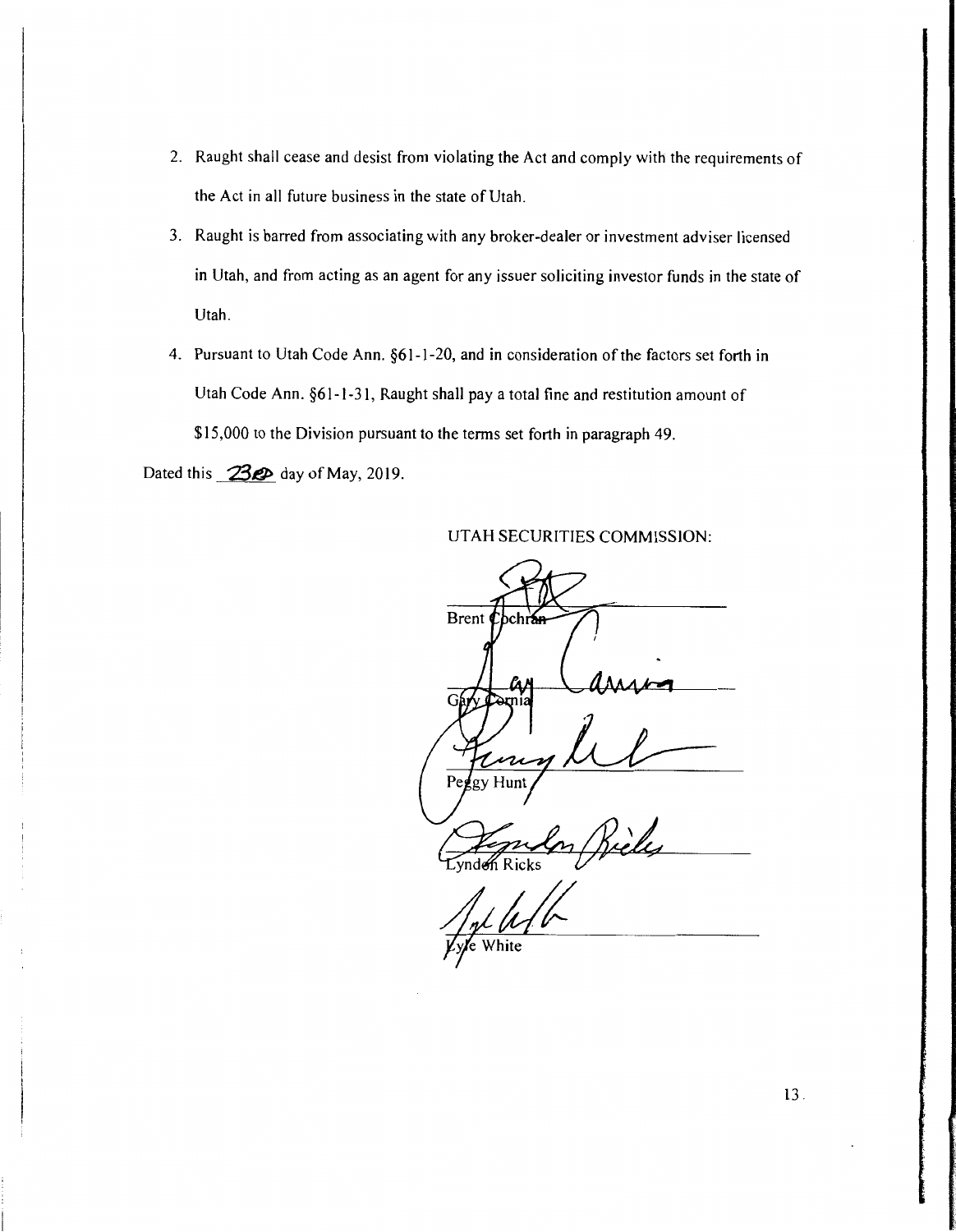## CERTIFICATE OF SERVICE

I hereby certify that on the  $232$  day of May, 2019, the undersigned served a true and correct copy of the foregoing Stipulation and Consent Order as noted below.

Keith Woodwell Clyde Snow kmw@clydesnow.com Counsel for Mr. Raught

Paula Faerber pfaerber@agutah.gov Counsel for the Division

 $\ell$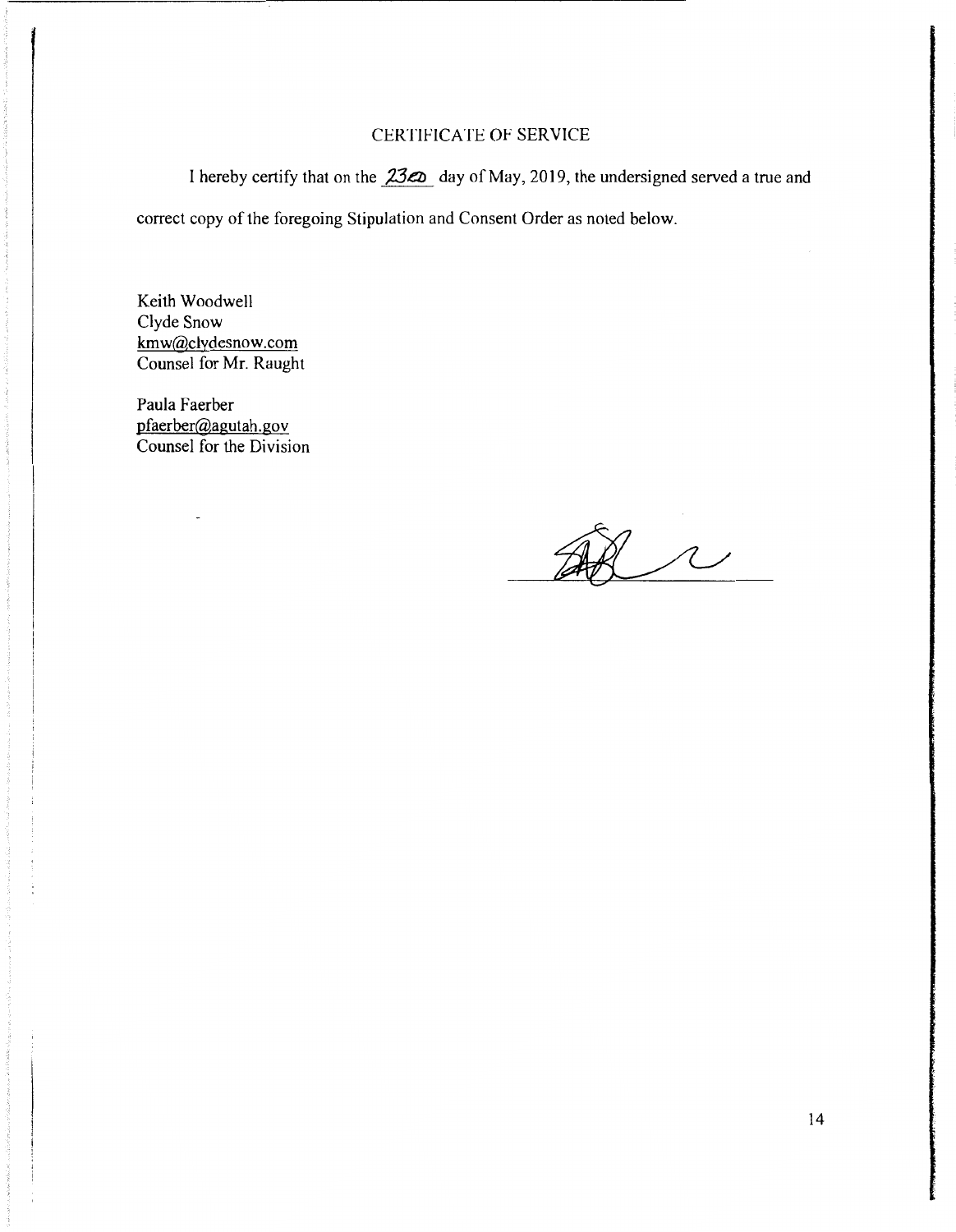Division of Securities Utah Department of Commerce 160 East 300 South, 2nd Floor Box 146760 Salt Lake City, UT 84114-6760 Telephone: (801) 530-6600 FAX: (801)530-6980

**IN THE MATTER OF:** 

## **BEFORE THE DIVISION OF SECURITIES OF THE DEPARTMENT OF COMMERCE OF THE STATE OF UTAH**

| MARIA GUADALUPE MAYNES,           |  |
|-----------------------------------|--|
| <b>CARLOS HUMBERTO RODRIGUEZ,</b> |  |

# **STIPULATION AND CONSENT ORDER**

Docket No. 19-0007 **Docket No. 19-0008** 

**Respondents.** 

The Utah Division of Securities ("Division"), by and through its Director of

Enforcement, Dave Hermansen, and Respondent Carlos Humberto Rodriguez ("Rodriguez")

hereby stipulate and agree as follows:

- 1. Rodriquez has been the subject of an investigation by the Division into allegations that he violated the Utah Uniform Securities Act ("Act"), Utah Code Ann. §61-1-1(2) (securities fraud), and §61-1-3(1) (unlicensed activity) while engaged in the offer and/or sale of securities in or from Utah.
- 2. On or about February 11, 2019, the Division initiated an administrative action against Rodriguez, and Maria Guadalupe Maynes ("Maynes") ( collectively referred to herein as "Respondents") by filing an Order to Show Cause.
- 3. Rodriguez hereby agrees to settle this matter with the Division by way of this Stipulation and Consent Order ("Order"). If entered, the Order will fully resolve all claims the Division has against Rodriguez pertaining to the Order to Show Cause.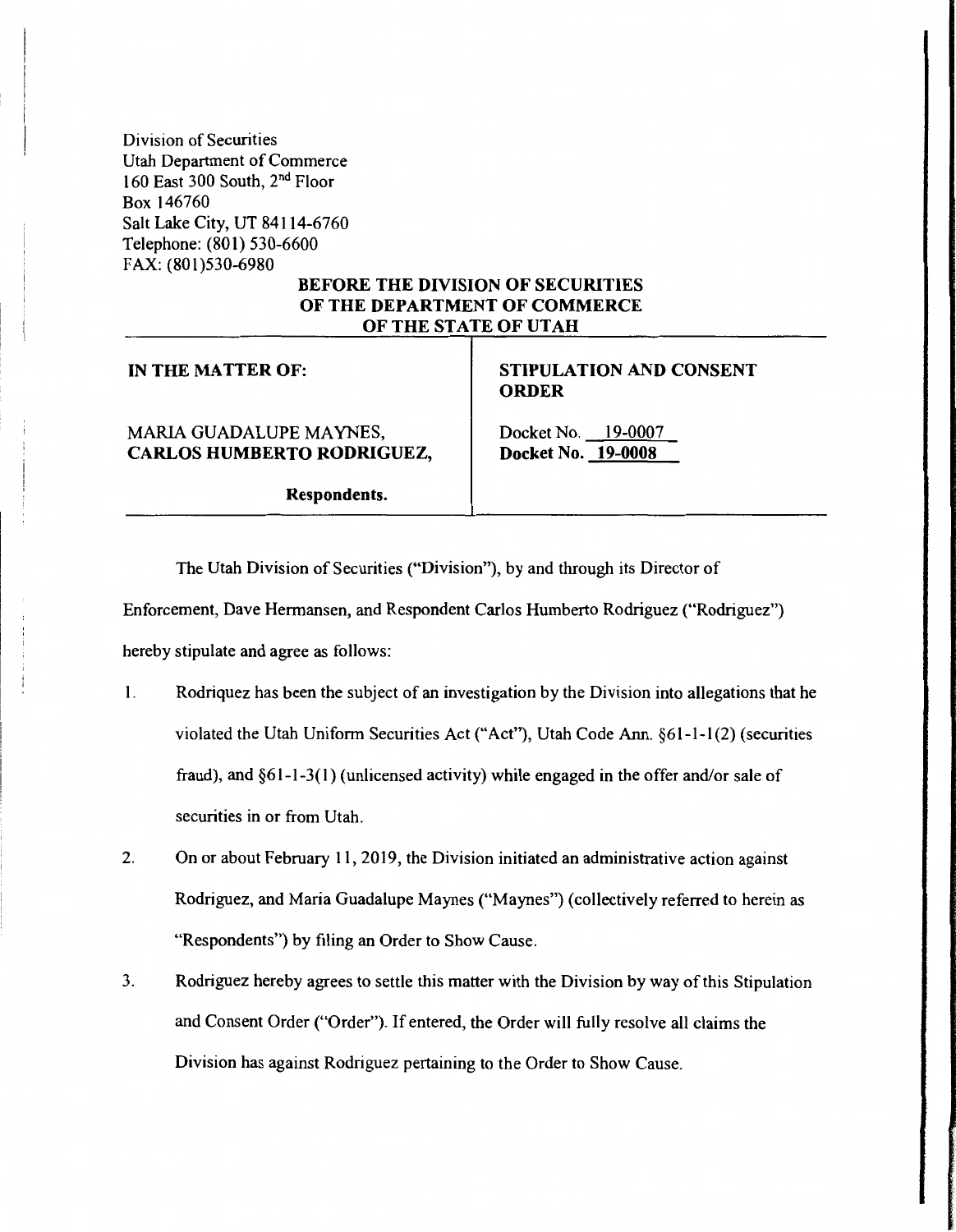- 4. Rodriguez admits that the Division has jurisdiction over him and over the subject matter of this action.
- 5. Rodriguez hereby waives any right to a hearing to challenge the Division's evidence and present evidence on his behalf.
- 6. Rodriguez has read this Order, understands its contents, and voluntarily agrees to the entry of the Order as set forth below. No promises or other agreements have been made by the Division, nor by any representative of the Division, to induce Rodriguez to enter into this Order, other than as described in this Order.
- 7. Rodriguez is aware that he is able to obtain legal counsel to review the terms of the Order, and has elected not to obtain counsel.

## **FINDINGS OF FACTS**

## **THE RESPONDENTS**

8. Maynes resided in Utah during all times relevant to the allegations asserted herein and has never been licensed in the securities industry. Maynes is a solicitor for a company called My Trader Coin ("MTC") and she collected funds from investors on behalf of MTC. 1 MTC has no known ownership structure, origin, entity registration, or location information currently available. 2 According to Respondents, MTC's purpose was to generate returns for investors by trading cryptocurrencies. There is currently a parallel criminal proceeding against Maynes related to this matter in the Third District Court, Salt Lake County, Utah, case number 191900810.

<sup>&</sup>lt;sup>1</sup>Top level MTC solicitors were referred to as "leaders" within the organization who were primarily responsible for collecting investor funds and opening "investment accounts" on the MTC online platform. Maynes is believed to be a "leader" ofMTC.

<sup>&</sup>lt;sup>2</sup> Many investors believe MTC was started in the Dominican Republic, and was introduced to Utah in or about February 2017 by Juan Tacuri and David Carmona from the state of New York.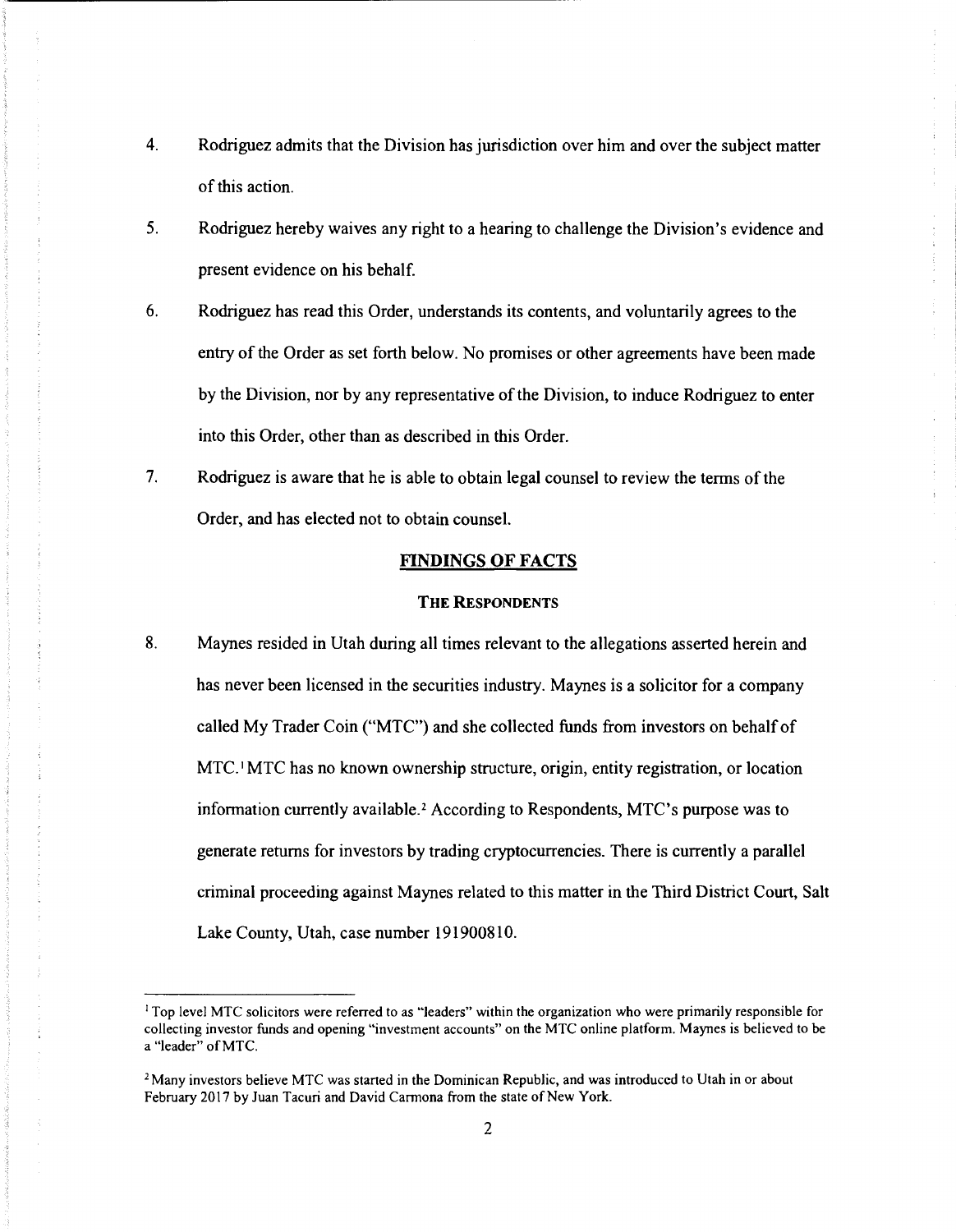9. Rodriguez resided in Utah during all times relevant to the allegations asserted herein and has never been licensed in the securities industry.

## **GENERAL ALLEGATIONS**

- 10. The Division's investigation of this matter revealed that from approximately March 2017 to August 2018, while conducting business in or from the state of Utah, Respondents offered and sold several investment opportunities to at least 18 investors, and raised approximately \$73,700 in connection therewith.
- 11. The investment opportunities offered and sold by Respondents are investment contracts.
- 12. Investment contracts are securities under §61-1-13 of the Act.
- 13. In connection with the offer and/or sale of securities, Respondents, either directly or indirectly, made material omissions and/or misrepresentations of material facts.
- 14. In connection with the offer and/or sale of securities, Respondents solicited investor funds on behalf of MTC, and hosted several investment seminars where Respondents distributed investment literature and presented information regarding the MTC investment.
- 15. To date, investors are owed at least \$64,200 in principal alone.

### **INVESTOR INFORMATION**

- 16. From approximately March 2017 to August 2018, Respondents solicited at least 18 investors to invest in MTC.
- 17. Maynes, Rodriguez, and other MTC solicitors specifically targeted members of the Latino community to invest in MTC.
- 18. Respondents solicited investors primarily located in Utah but also solicited investors located in Texas and Nevada. The solicitations primarily occurred in person during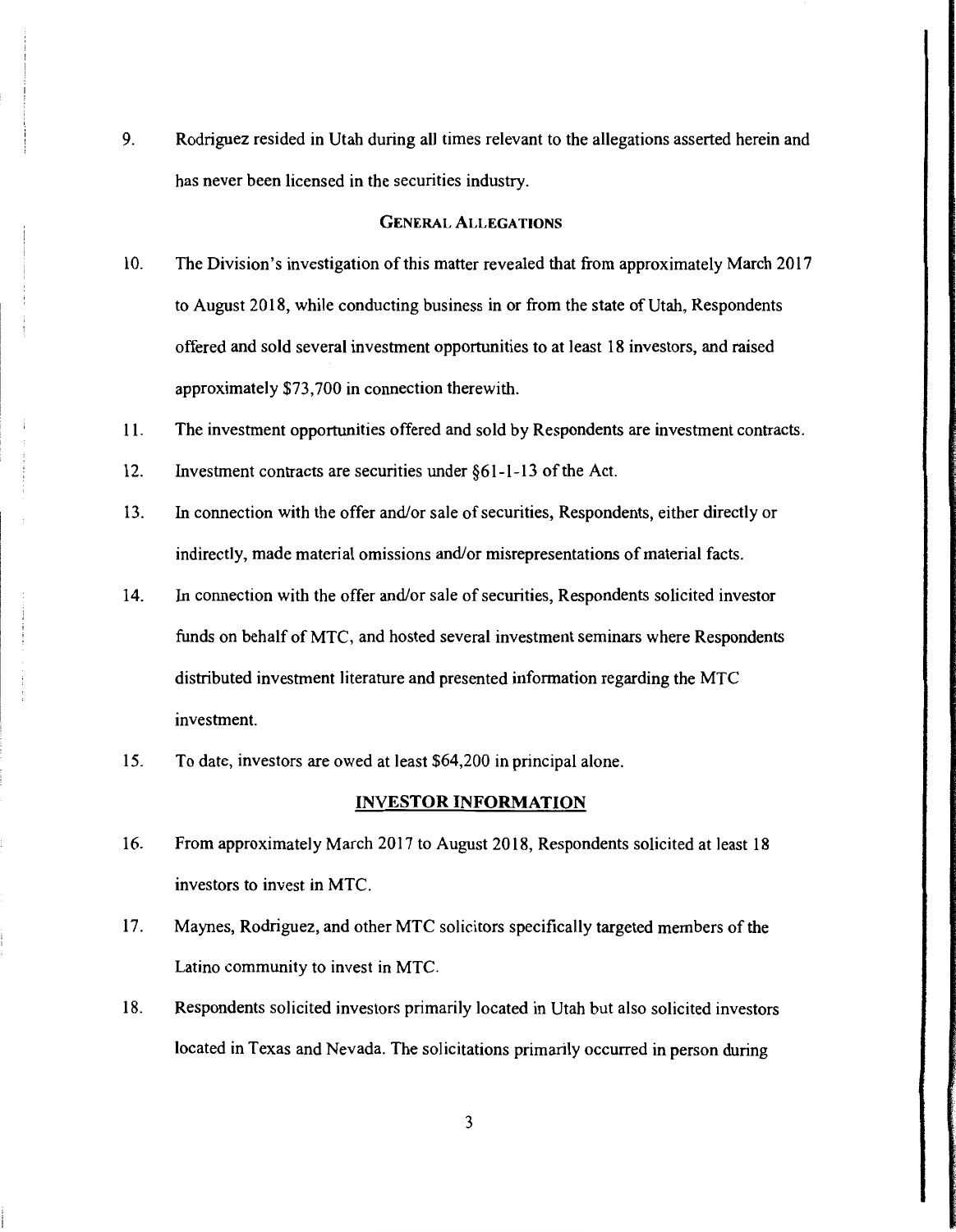seminars hosted by Respondents.

19. MTC's business model was based on a multi-level marketing structure in which investors could receive referral bonuses by introducing new investors to MTC. With the exception of a few investors who introduced new investors to Respondents to invest in MTC, most investors did not receive any referral bonuses for introducing new investors to Respondents, and no investor had a role in the managerial functions of the investment opportunities, other than providing investment funds. <sup>3</sup>

## **MTC Cryptocurrency Investment**

#### **THE SOLICITATION**

- 20. Maynes began soliciting investors to invest in MTC in or about March 2017, and recruited Rodriguez shortly thereafter to become a solicitor for MTC. Respondents called their MTC solicitor group, "Global Trader Coin Team".
- 21. Respondents solicited investors by hosting seminars at investors' homes, Maynes's Utah health and wellness store location<sup>4</sup>, and presenting at locations such as the Megaplex Theatres at the Valley Fair Mall in West Valley City, Utah. *<sup>5</sup>*
- 22. Respondents represented to investors that MTC would use investors' funds to trade cryptocurrencies, and that investors would realize the following returns based on the

<sup>&</sup>lt;sup>3</sup> Any investor who may have received a referral bonus for introducing new investors to Respondents, only invited new investors to Respondents' seminars, were not involved in the solicitation, and lost their investment in MTC as well.

<sup>4</sup>Entity documents registered with the Utah Division of Corporations and Commercial Code lists Maynes as the director and owner of Vida Y Salud, Inc. with an entity address as 427 E 3300 S, Salt Lake City, UT 84106. Vida Y Salud is a health and wellness retail store located in Utah.

<sup>&</sup>lt;sup>5</sup>MTC leaders circulated an advertisement written partially in Spanish entitled, "SEMINARIO DE EDUCACIÓN FINANCIERA EN UTAH USA" with a date and time of March 18 at 7:00 PM. The advertisement contains MTC's website (mytradercoin.com) and photographs with names listed as: Rodrigo Murga, Claudia Gonzalez, Juan Tacuri, Edith Plancarte, Fernando Luna, and Maria Maynes. The location of the seminar is listed as the Megaplex Theatres at the Valley Fair Mall, with an address of 3620 South 2400 West, West Valley City, UT 84119.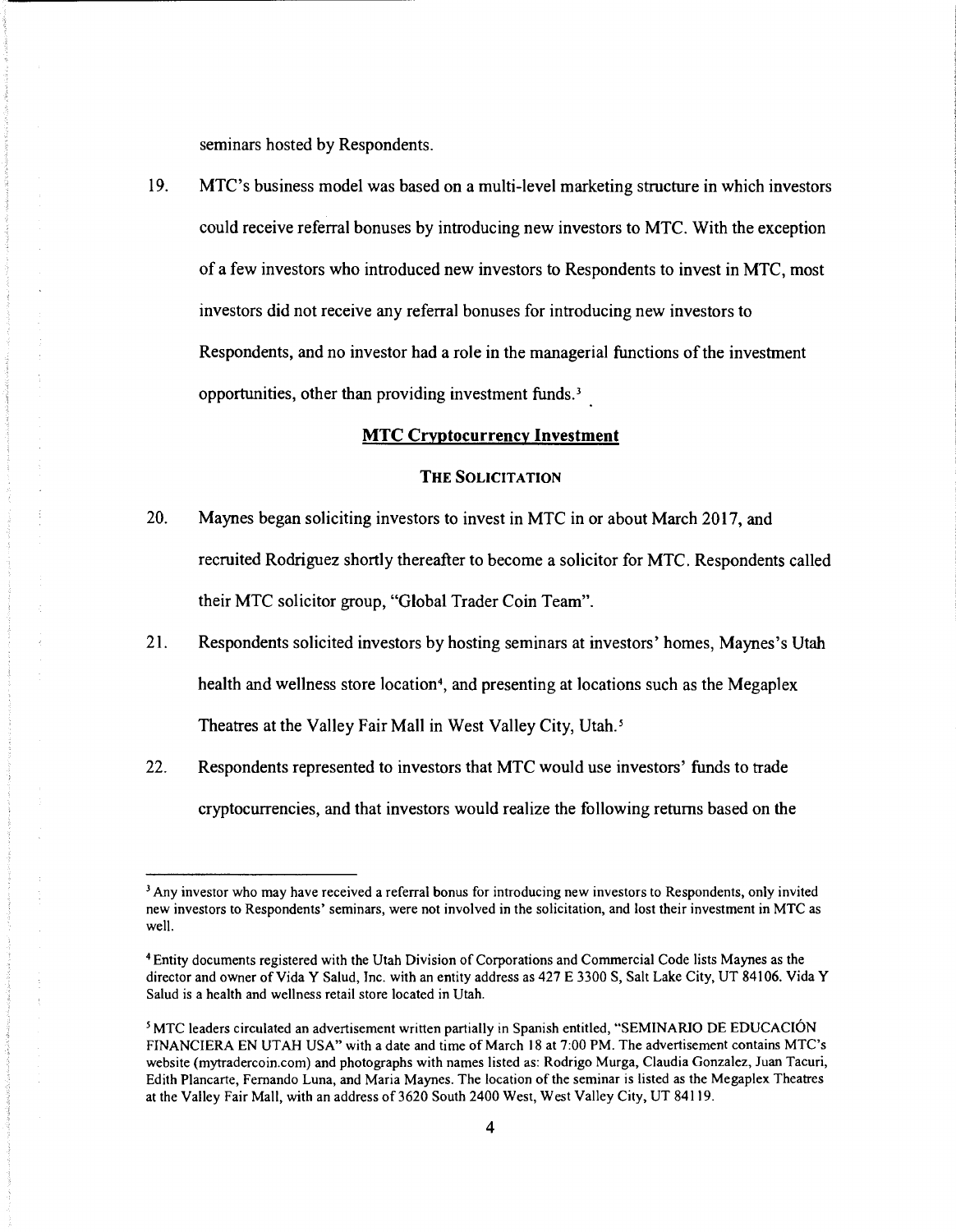investment plan selected: a return of\$12 each day per \$1,000 invested in MTC over a three hundred-day time period, \$6 each day per \$500 invested in MTC over a three hundred-day time period, and \$1 each day per \$100 invested in MTC over a three hundred-day time period.

- 23. During the solicitation, Respondents provided investors with investment brochures, written in Spanish and created by Respondents, displaying hypothetical returns and projections, and an overview of MTC's investment offering.
- 24. Respondents also circulated a pamphlet to investors which included information on MTC's three investment plan offerings, contact information for the Global Trader Coin Team (including the physical address of Maynes's retail store, Vida Y Salud), and various statements regarding cryptocurriences and the use of social media. The pamphlet was written in Spanish and created by Respondents.
- 25. While at least one individual invested via personal check made payable to Maynes, most investors used cash to invest in MTC, and primarily communicated with Respondents through the social media platform, WhatsApp. If investors became weary of delays in communication and/or asked for return of their investment, Maynes deleted their profile from the WhatsApp group chat, leaving investors with no history of their communication with Maynes.
- 26. After investors gave Respondents their investment check or cash, Maynes created an alleged investment account on MTC's website immediately displaying the investor's funds within the account.
- 27. Respondents promised investors a "bonus referral" of \$200 to \$300 in cash or MTC account credits if investors referred a new investor to invest in MTC.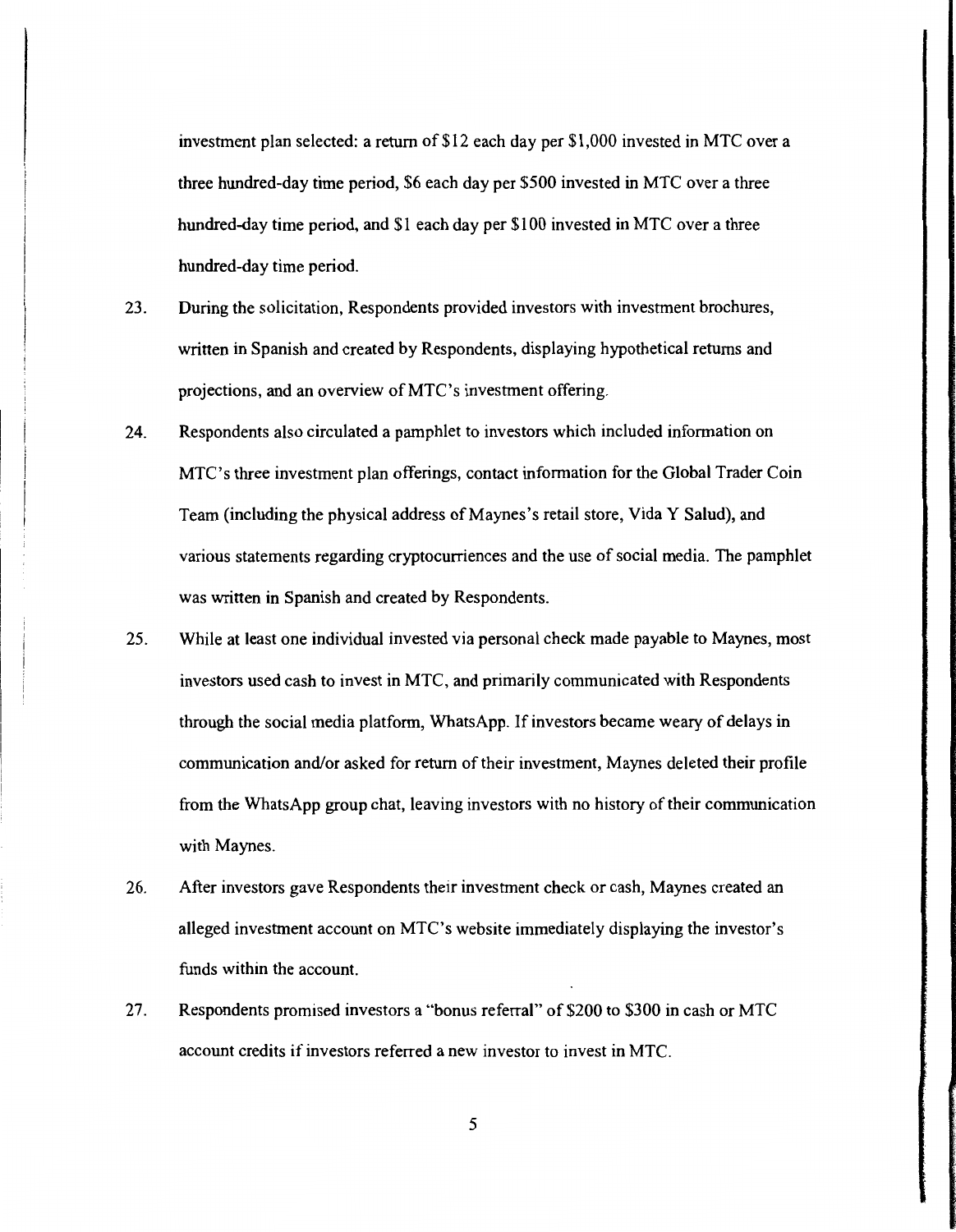- 28. During the solicitation, Respondents made numerous statements and representations to investors regarding the investment opportunity in MTC, including, but not limited to, the following:
	- a. That MTC was offering an opportunity for investors to receive a substantial return by trading in cryptocurrencies;
	- b. That investors would receive a return of \$1 to \$12 each day depending upon which investment plan was chosen;
	- c. That investors would realize a return on their investment in 100 to 300 days;
	- d. That investors would be able to access their investment account and funds on the MTC website;
	- e. That investors could sell their MTC investment to other investors at any time and withdraw their funds;
	- f. That investors could earn referral bonuses by introducing other investors to Respondents; and
	- g. That MTC was an opportunity to gain financial security and independence.
- 29. Based on Respondents' statements and representations, as set forth in paragraph 28, investors provided funds by checks and cash totaling approximately \$73,700 to Respondents to invest in MTC, as they were instructed to do by Maynes.

#### **THE INVESTMENT AGREEMENT**

30. In exchange for their investment in MTC, Maynes gave investors a username and password to access their investment account on the MTC website. When investors asked for additional documentation of their MTC investment, Respondents informed investors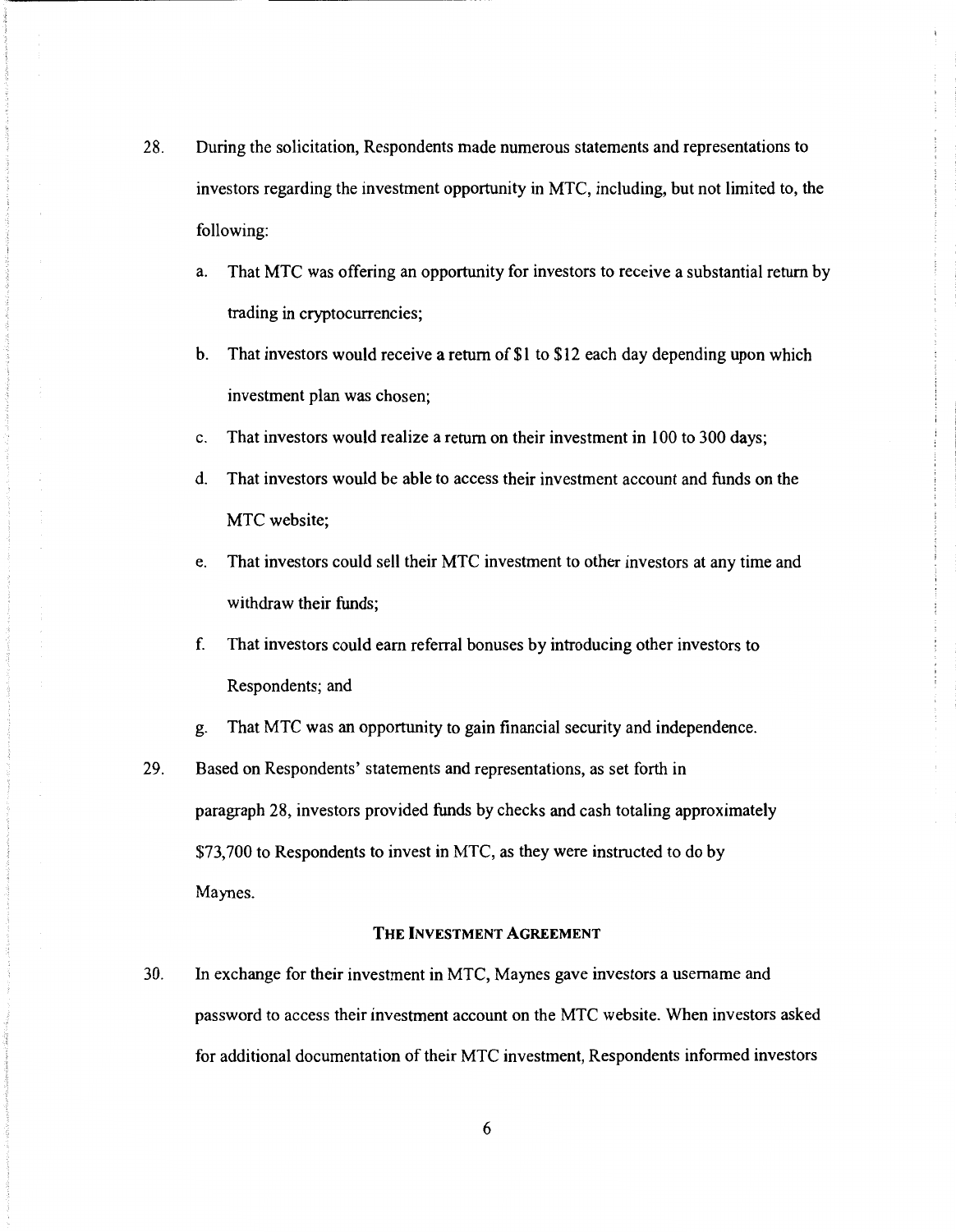that their usemames and passwords were evidence of their investment.

- 3 I. MTC's online account access allowed investors to review their alleged account balances, daily credits, and e-wallets to transfer cryptocurrency or additional funds.
- 32. Respondents promised investors a return of \$1 to \$12 each day in 100 to 300 days for their investment in MTC.

## **FRAUDULENT CONDUCT: USE OF INVESTOR FUNDS**

- 33. An analysis of Maynes's bank records revealed that Maynes used investor funds in a manner inconsistent with what Respondents represented at the time of solicitation.
- 34. Maynes used investor funds in a manner including, but not limited to the following:
	- a. To pay over \$6,200 in personal car loan payments; and
	- b. To pay over \$1,800 in personal expenses at grocery stores, gas stations, Amazon, and travel expenses.
- 35. In addition, Respondents collected over \$65,000 in cash from investors that could not be immediately accounted for during the Division's investigation.
- 36. For investors who invested by check, the funds were spent by Maynes within four months of receipt of funds.
- 3 7. The Division has no evidence showing that Rodriguez misused investor funds.

### **MISSTATEMENTS AND OMISSIONS**

- 38. In connection with the offer and/or sale of securities, Respondents made the following material misstatements to investors including, but not limited to, the following:
	- a. That all investor funds would be invested in MTC to trade cryptocurrencies, when in fact, this representation was false, there is no evidence that cryptocurrencies were ever traded, and Maynes used a portion of investor funds for personal expenses and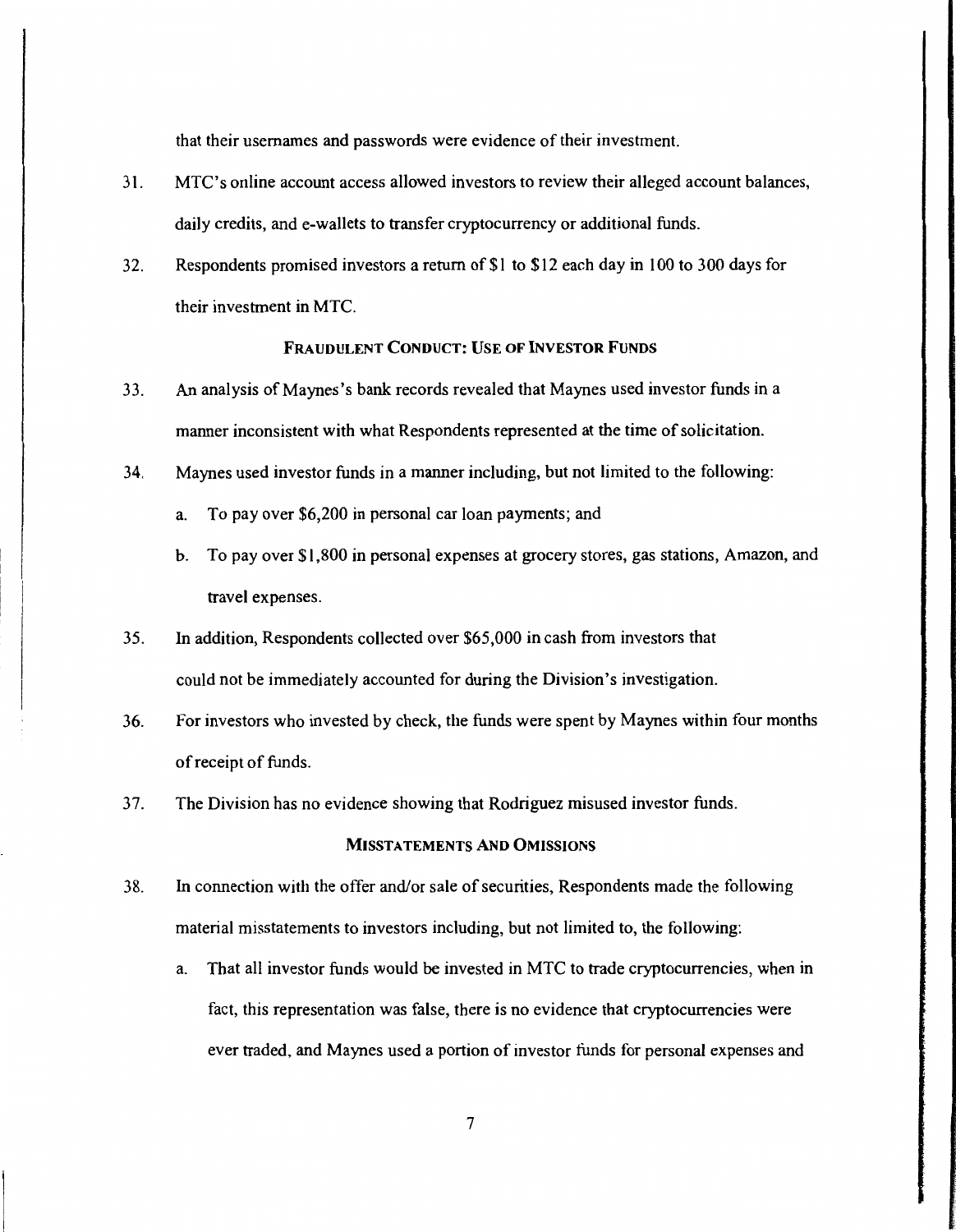her car loan;

- b. That investors would receive a return of \$1 to \$12 each day in 100 to 300 days, when in fact, this representation was false, there was no reasonable basis for making this statement, and investors lost their entire investment in MTC; and
- c. That investors would be able to withdraw their funds at any time using their online MTC investment account, when in fact, this representation was false, investor balances reflected on the online MTC account were fictitious and not actually deposited within the investor's account during the solicitation, and the MTC online platform did not provide a functioning system for investors to withdraw funds.
- 39. In connection with the offer and/or sale of securities, Respondents failed to disclose material information to investors including, but not limited to, the following:
	- a. That Maynes would use investor money to fund her personal lifestyle;
	- b. That Respondents would collect substantial cash investments from investors without maintaining accurate accounting records detailing business expenses and the use of investor funds;
	- c. That Respondents would not provide to investors account statements or receipts verifying their MTC investments;
	- d. That Maynes filed for bankruptcy in 2002;
	- e. That Maynes opened MTC online accounts for investors that displayed a credit balance of their investment before Maynes or another MTC leader actually deposited investor funds into the MTC account;
	- f. That Maynes and Rodriguez were not licensed to sell securities; and
	- g. Some or all of the information typically provided in an offering circular or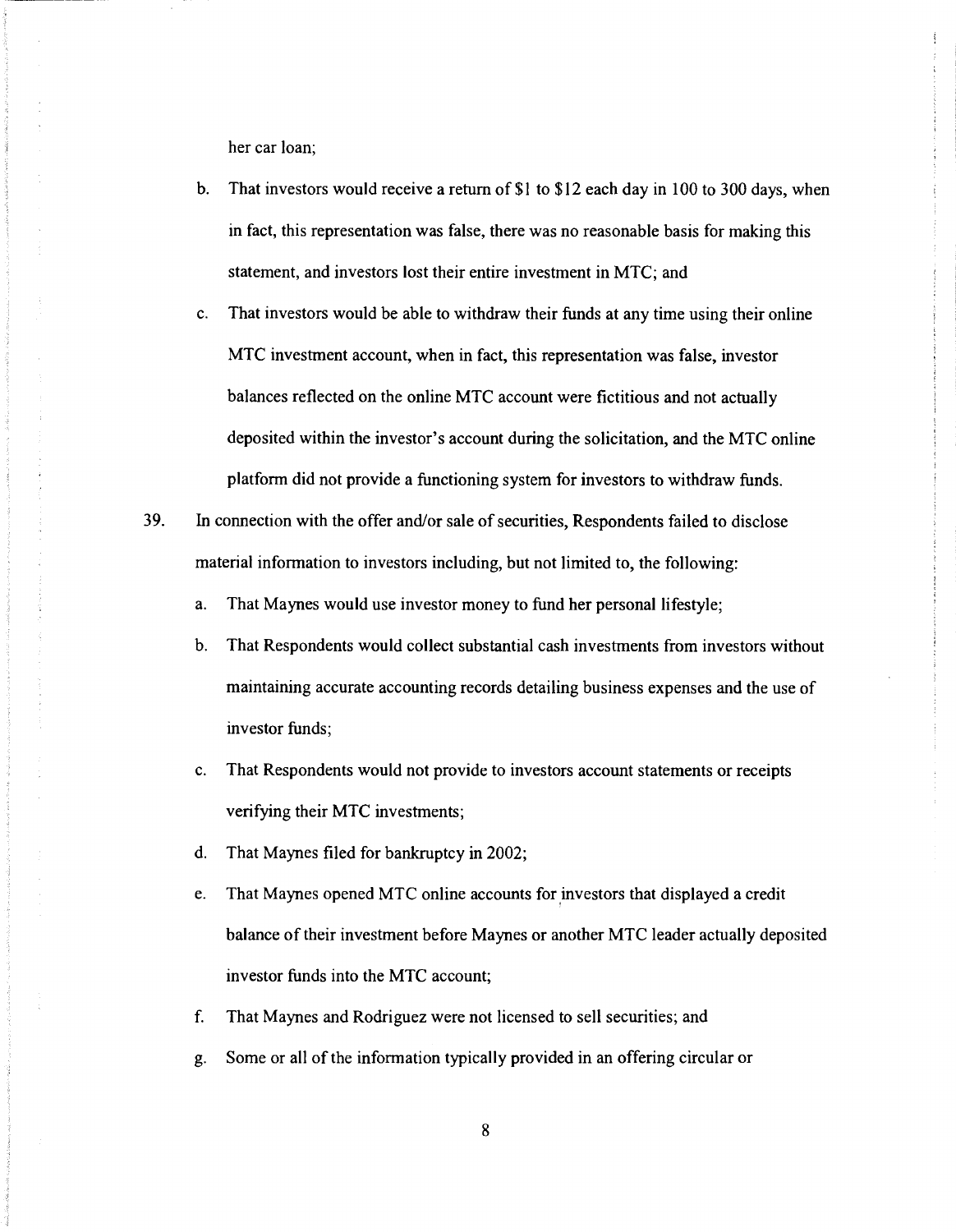prospectus concerning Respondents and MTC relevant to the investment opportunity, such as:

- i. Business and operating history;
- ii. Financial statements;
- iii. Information regarding principles involved in the company;
- iv. Conflicts of interest;
- v. Risk factors;
- vi. Suitability factors for investment; and
- vii. Whether the securities offered were registered in the state of Utah.
- 40. To date, investors are owed at least \$64,200 in principal alone on their investments in MTC.

### **CONCLUSIONS OF LAW**

### **Securities Fraud under§ 61-1-1(2) of the Act**

- 41. Based upon the Division's investigative findings, the Division concludes that the investment opportunities offered and sold by Rodriguez were investment contracts.
- 42. Investment contracts are securities under §61-1-13 of the Act.
- 43. In violation of  $\S$  61-1-1(2) of the Act, and in connection with the offer and/or sale of a security, Rodriguez, directly or indirectly misrepresented material facts including, but not limited to, the following:
	- a. That all investor funds would be invested in MTC to trade cryptocurrencies, when in fact, this representation was false and there is no evidence that cryptocurrencies were ever traded;
	- b. That investors would receive a return of \$1 to \$12 each day in 100 to 300 days, when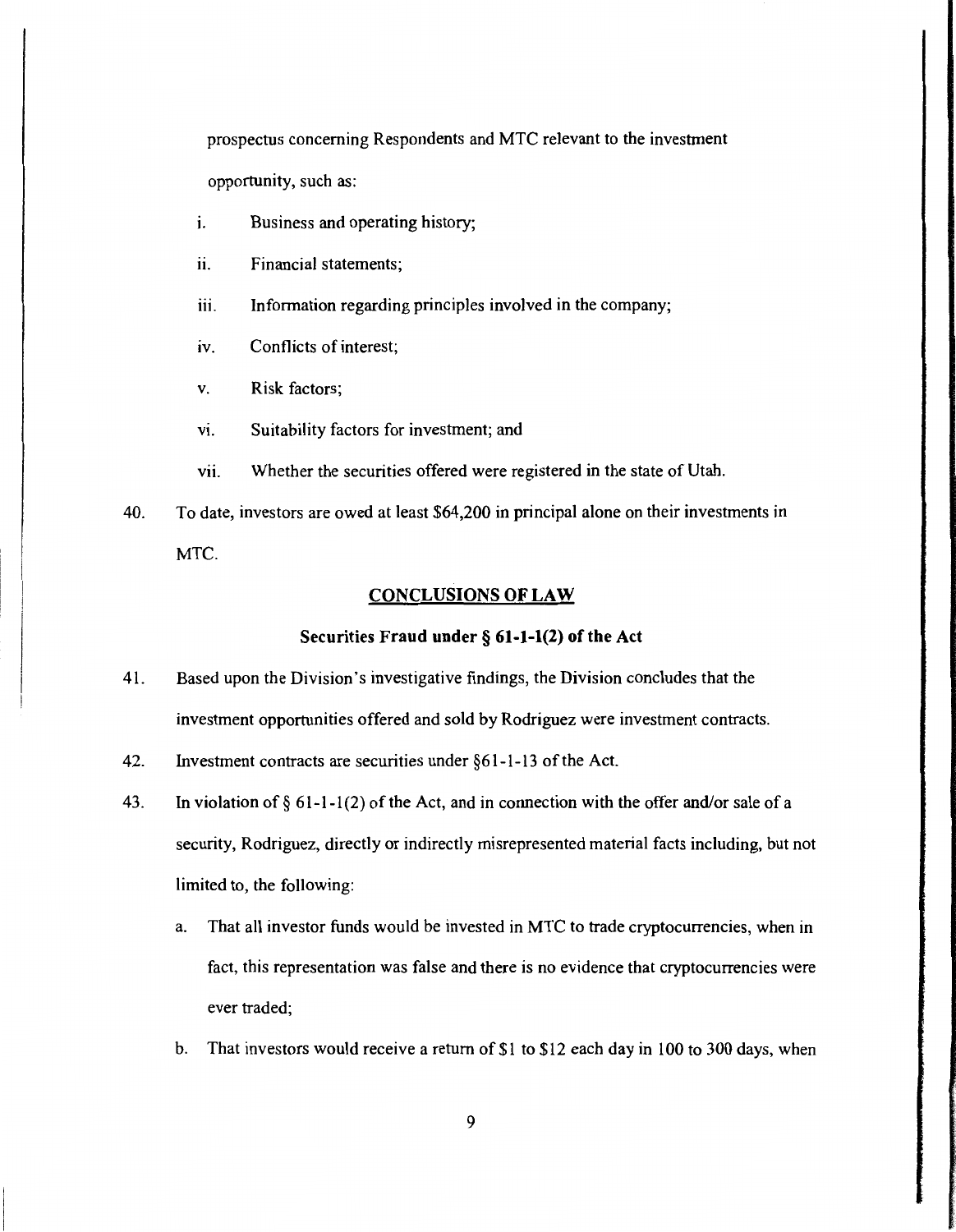in fact, this representation was false, there was no reasonable basis for making this statement, and investors lost their entire investment in MTC; and

- c. That investors would be able to withdraw their funds at any time using their online MTC investment account, when in fact, this representation was false, investor balances reflected on the online MTC account were fictitious and not actually deposited within the investor's account during the solicitation, and the MTC online platform did not provide a functioning system for investors to withdraw funds.
- 44. In violation of  $\S$  61-1-1(2) of the Act, and in connection with the offer and/or sale of a security, Rodriguez omitted material facts which were necessary in order to make the statements made, in light of the circumstances under which they were made, not misleading including, but not limited to, the following:
	- a. That Rodriguez would collect substantial cash investments from investors without maintaining accurate accounting records detailing business expenses and the use of investor funds;
	- b. That Rodriguez would not provide to investors account statements or receipts verifying their MTC investments;
	- c. That Maynes filed for bankruptcy in 2002;

 $\bar{z}$ 

- d. That Rodriguez was not licensed to sell securities; and
- e. Some or all of the information typically provided in an offering circular or prospectus concerning Respondents and MTC relevant to the investment opportunity, such as:
	- 1. Business and operating history;
	- ii. Financial statements;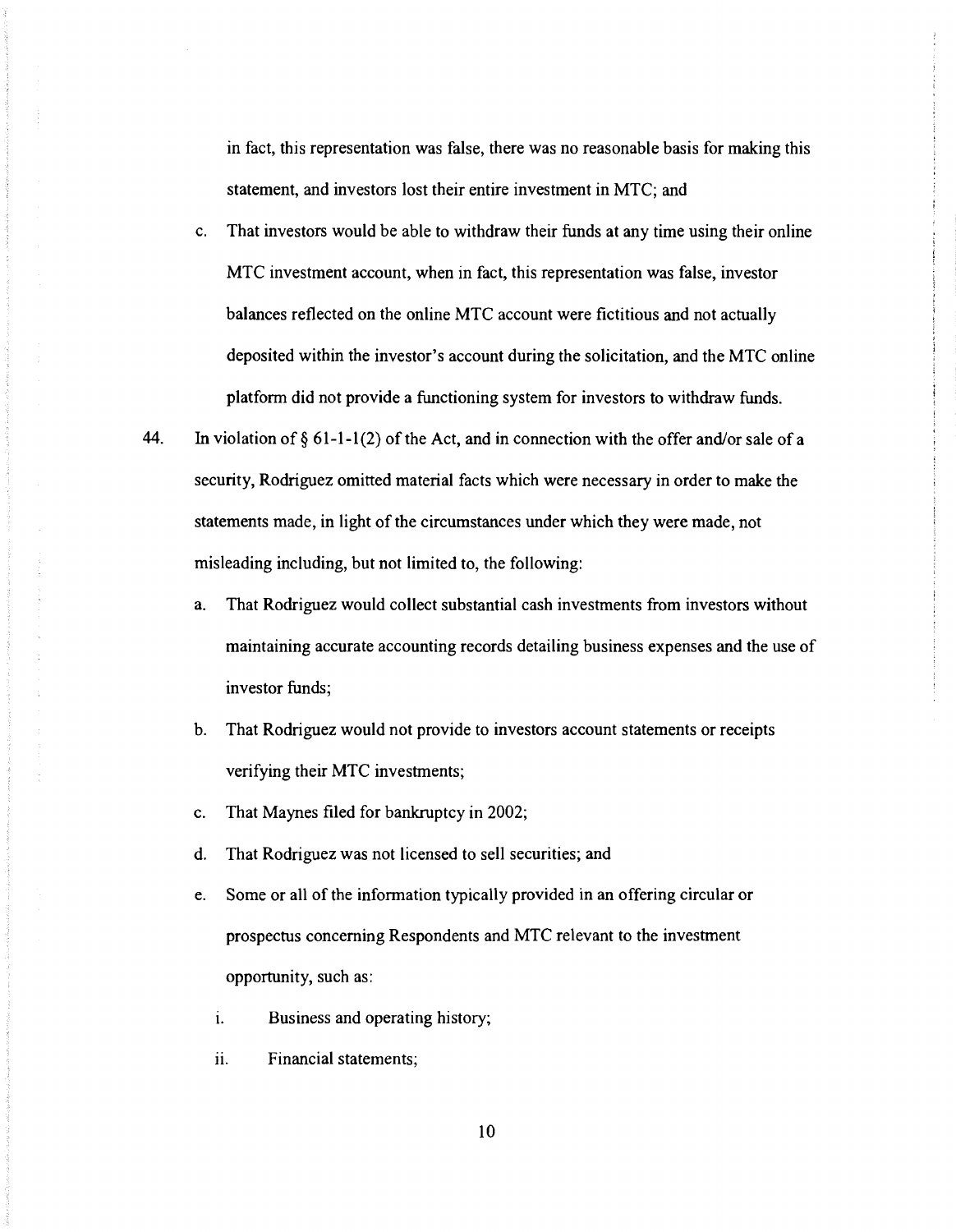- iii. Information regarding principles involved in the company;
- iv. Conflicts of interest;
- v. Risk factors;
- vi. Suitability factors for investment; and
- vii. Whether the securities offered were registered in the state of Utah.

#### **Unlicensed Activity under§ 61-1-3(1) of the Act**

45. In violation of  $\S 61$ -1-3(1) of the Act, Rodriguez was not licensed in the securities industry in any capacity when he offered and sold securities on behalf of MTC.

### **REMEDIAL ACTIONS/SANCTIONS**

- 46. Rodriguez admits the Division's Findings of Fact and Conclusions of Law, and consents to the below sanctions being imposed by the Division.
- 47. Rodriguez represents that the information he has provided to the Division as part of its investigation is accurate and complete.
- 48. Rodriguez agrees to cease and desist from violating the Act and to comply with the requirements of the Act in all future business in the state of Utah.
- 49. Rodriguez agrees to be barred from associating with any broker-dealer or investment adviser licensed in Utah; from acting as an agent for any issuer soliciting investor funds in the state of Utah; and from being licensed in any capacity in the securities industry in Utah.
- 50. Rodriguez agrees to cooperate with the Division and testify, if necessary, in any administrative proceeding against MTC and/or Maynes.
- 51. Pursuant to Utah Code Ann. §61-1-20, and in consideration of the factors set forth in Utah Code Ann. §61-1-31, the Division imposes a total fine amount of \$11,000 against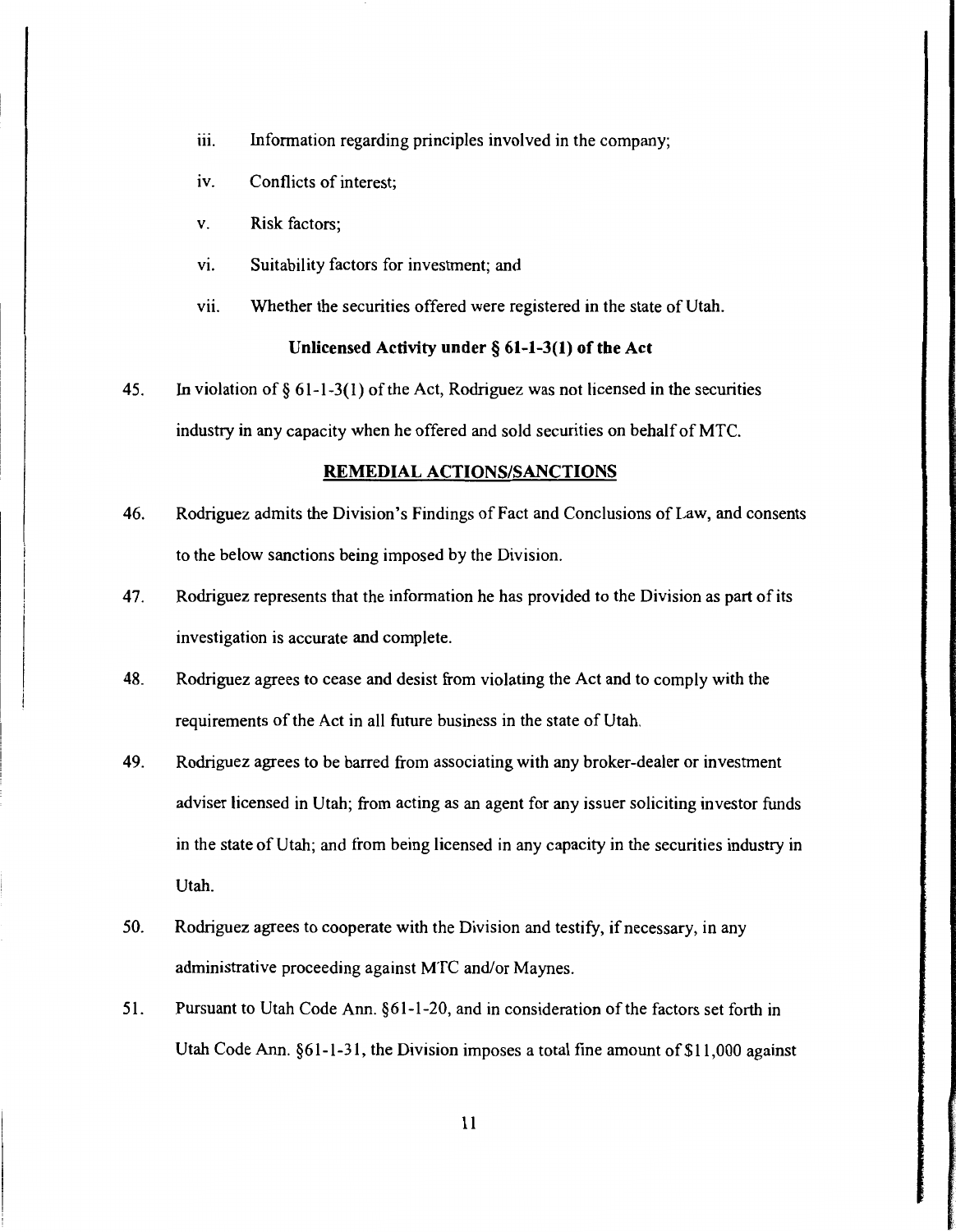Rodriguez. Rodriguez agrees to pay \$1,500 to the Division within 5 days of entry of the final Order; pay \$1,000 to the Division within 60 days of entry of the final Order; and pay the remaining \$8,500 to the Division in equal quarterly payments within 36 months of entry of the final Order.

#### **FINAL RESOLUTION**

- 52. Rodriguez acknowledges that this Order, upon approval by the Utah Securities Commission ("Commission"), shall be the final compromise and settlement of this matter. Rodriguez acknowledges that the Commission is not required to approve this Order, in which case the Order shall be null and void and have no force or effect. In the event the Commission does not approve this Order, however, Rodriguez expressly waives any claims of bias or prejudgment of the Commission, and such waiver shall survive any nullification.
- 53. If Rodriguez materially violates any term of this Order, after notice and an opportunity to be heard before an administrative judge solely as to the issue of a material violation, Rodriguez consents to entry of an order in which the total fine amount is increased by 20% and any fine payments owed by Rodriguez become immediately due and payable. Notice of the violation will be provided to Rodriguez at his last known address, and to his counsel if he has one. If Rodriguez fails to request a hearing within ten (10) days following the notice, there will be no hearing and the order granting relief will be entered. In addition, the Division may institute judicial proceedings against Rodriguez in any court of competent jurisdiction and take any other action authorized by the Act or under any other applicable law to collect monies owed by Rodriguez or to otherwise enforce the terms of this Order. Rodriguez further agrees to be liable for all reasonable attorneys'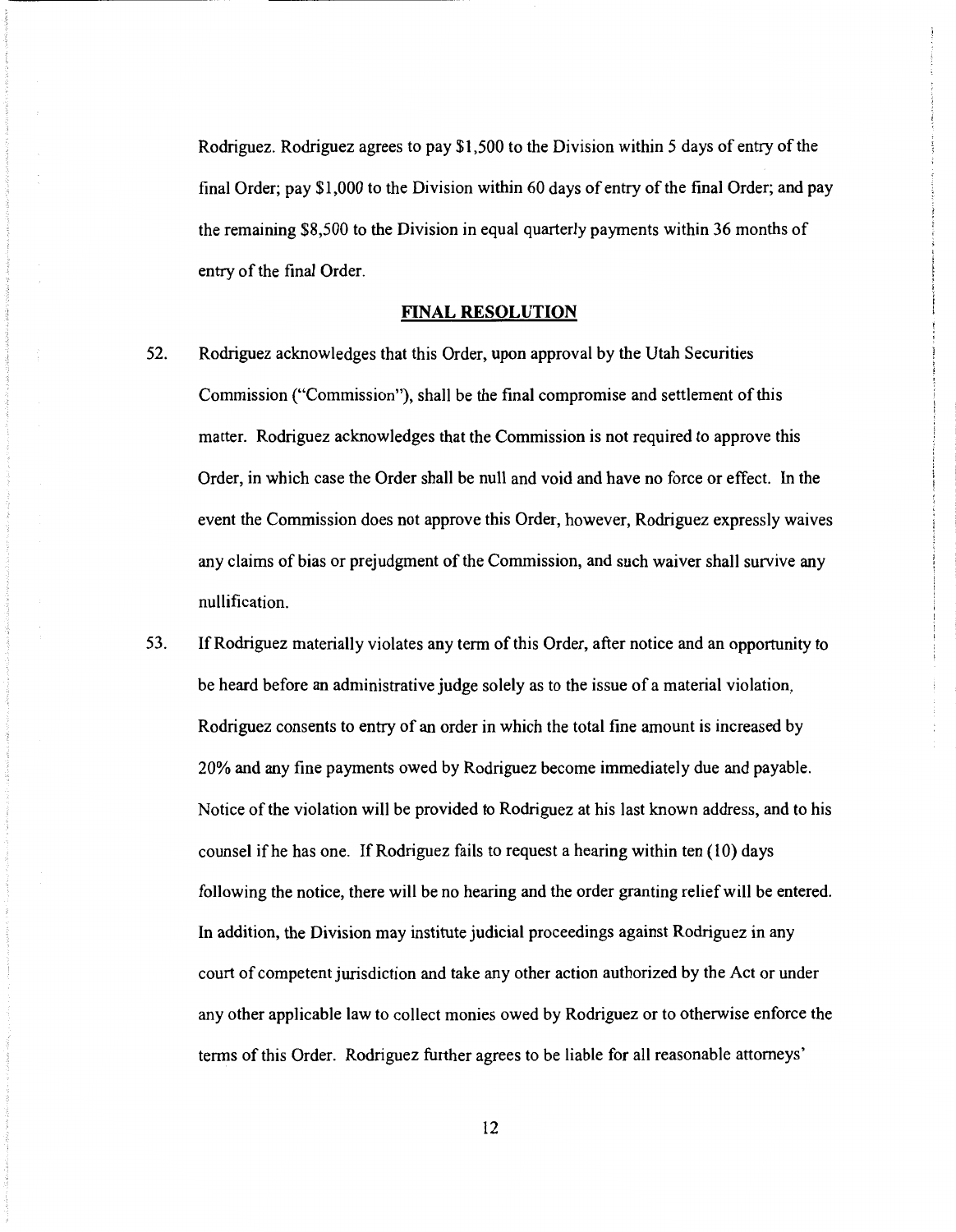## **ORDER**

## **IT IS HEREBY ORDERED THAT:**

- 1. The Division's Findings and Conclusions, which Rodriguez admits are hereby entered.
- 2. Rodriguez shall cease and desist from violating the Act and comply with the requirements of the Act in all future business in the state of Utah.
- 3. Rodriguez shall be barred from associating with any broker-dealer or investment adviser licensed in Utah; from acting as an agent for any issuer soliciting investor funds in the state of Utah; and from being licensed in any capacity in the securities industry in Utah.
- 4. Rodriguez shall cooperate with the Division and testify, if necessary, in any administrative proceeding against MTC and/or Maynes.
- 5. Pursuant to Utah Code Ann. §61-1-20, and in consideration of the factors set forth in Utah Code Ann. §61-1-31, Rodriguez shall pay a fine of \$11,000 to the Division pursuant to the terms set forth in paragraph 51.

## **BY THE UTAH SECURITIES COMMISSION:**

 $M:$ <br>  $\frac{4}{\sqrt{\frac{2}{2}}\sqrt{\frac{2019}{2000}}}}$ DATED this **Z3CP** day of *may* 2019 Iunt Pe adrin ornia **Brent Cochran**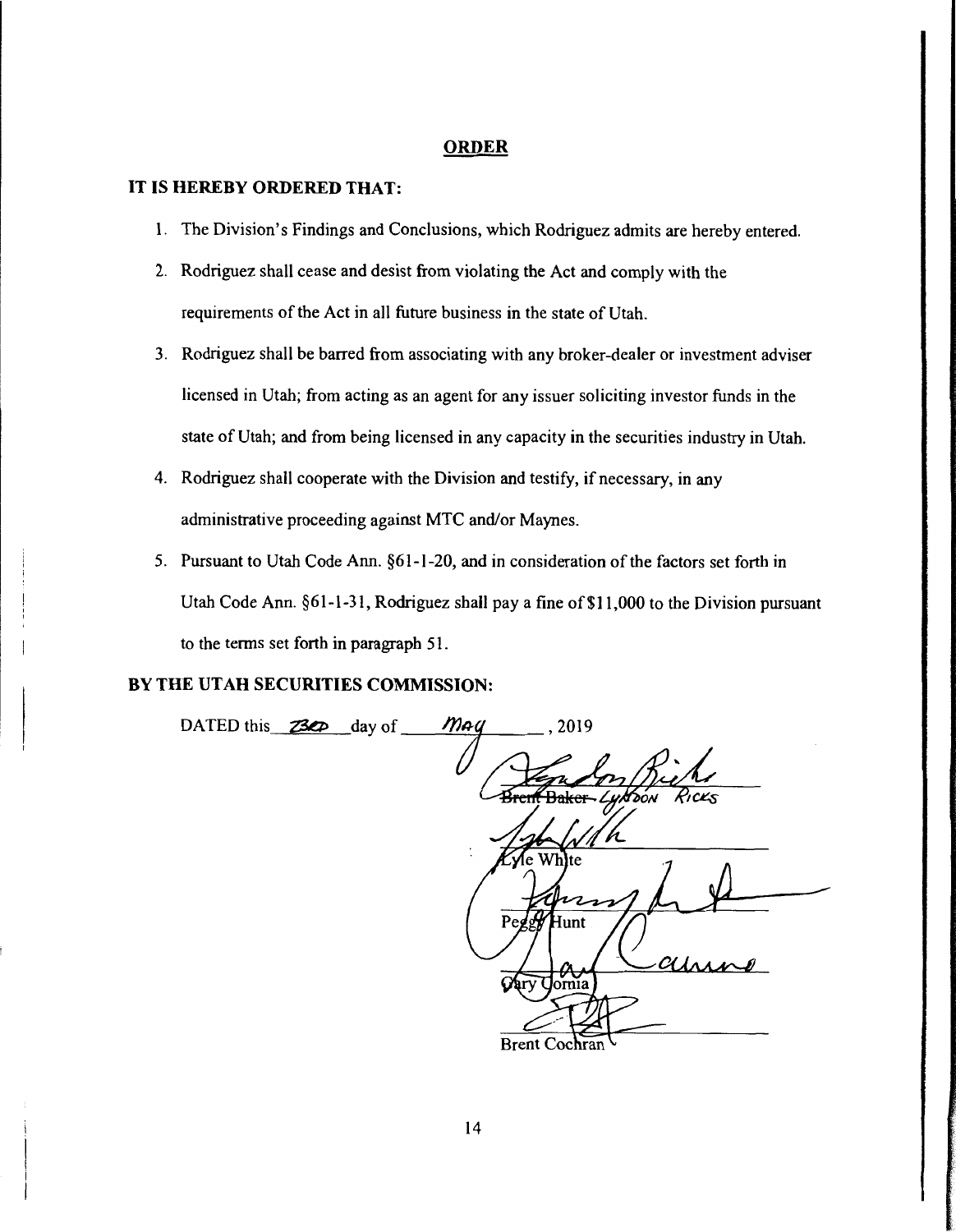fees and costs associated with any collection efforts pursued by the Division, plus the judgment rate of interest.

- 54. Rodriguez acknowledges that the Order does not affect any civil or arbitration causes of action that third-parties may have against him arising in whole or in part from his actions, and that the Order does not affect any criminal causes of action that may arise as a result of the conduct referenced herein. Rodriguez also acknowledges that any civil, criminal, arbitration or other causes of actions brought by third-parties against him have no effect on, and do not bar this administrative action by the Division against him.
- 55. This Order constitutes the entire agreement between the parties herein and supersedes and cancels any and all prior negotiations, representations, understandings, or agreements between the parties. There are no verbal agreements which modify, interpret, construe, or otherwise affect this Order in any way. Upon entry of the Order, any further scheduled hearings involving Respondent Rodriguez are canceled. The Order may be docketed in a court of competent jurisdiction.

Dated this day of

Dave R. Hermansen Director of Enforcement **Utah Division of Securities** 

Dated this day of 2019 •-........ •-h Carles Humberto Rodrigue:

Approved:

 $\mathcal{M} \not\sqsubseteq \mathcal{M}$ 

Jennifer Korb Assistant Attorney General Counsel for Division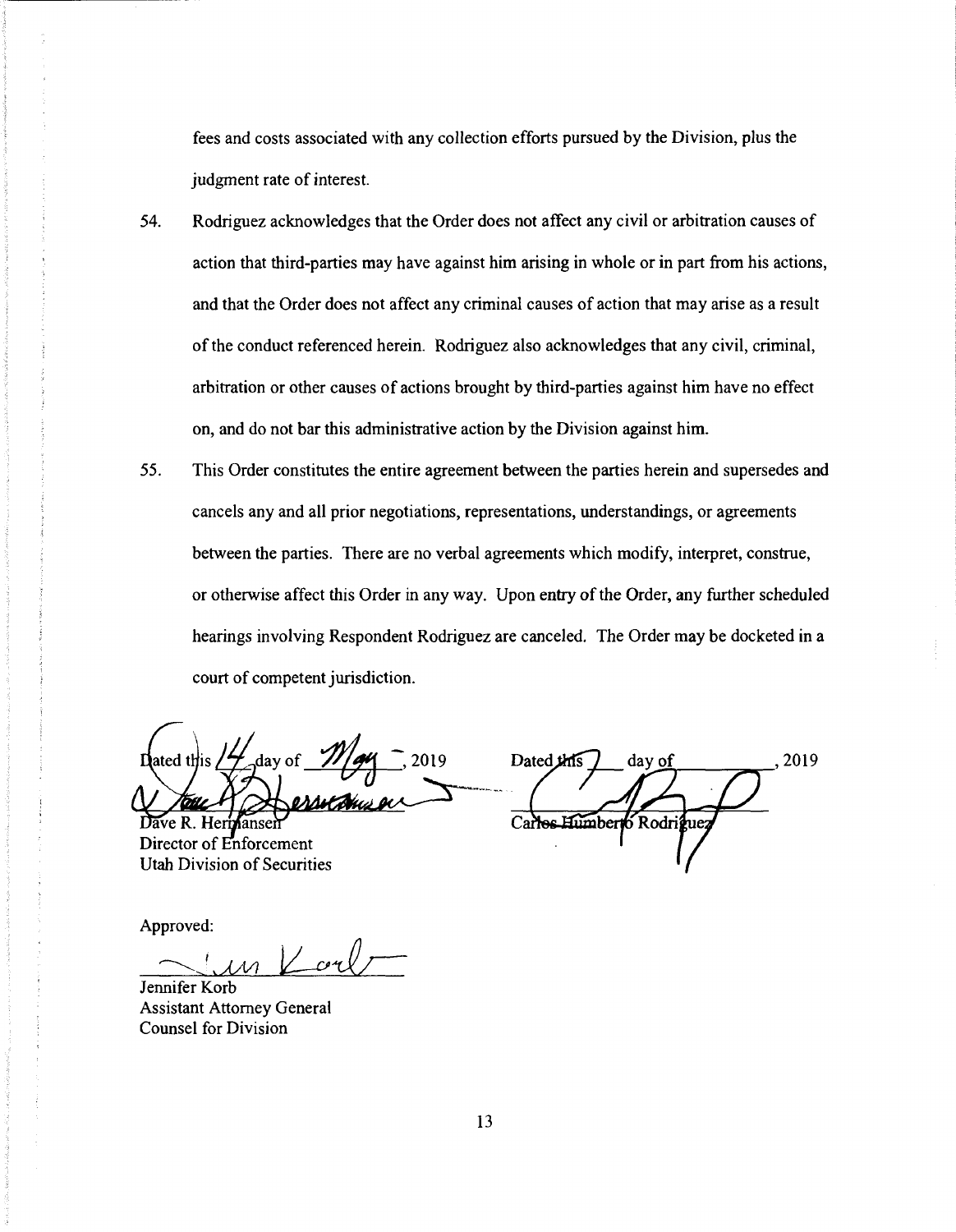## CERTIFICATE OF SERVICE

I certify that on the 230 day of *May* 2019, I sent a true and correct copy of the foregoing *STIPULATION* AND CONSENT GEDER to Respondents at:

*Respondent* Maria Guadalupe Maynes, through counsel Thomas Weber tom@law .ninja

Carlos Humberto Rodriguez

*Respondent* 

Thomas Melton Jennifer Korb Assistant Attorneys General Utah Attorney General's Office tmelton@agutah.gov jkorb@agutah.gov *Counsel for the Division* 

## **And hand-delivered via drop box or email to:**

Bruce Dibb, Administrative Law Judge Department of Commerce bdibb@utah.gov

Dave Hermansen Director of Enforcement, Utah Division of Securities dhermans@utah.gov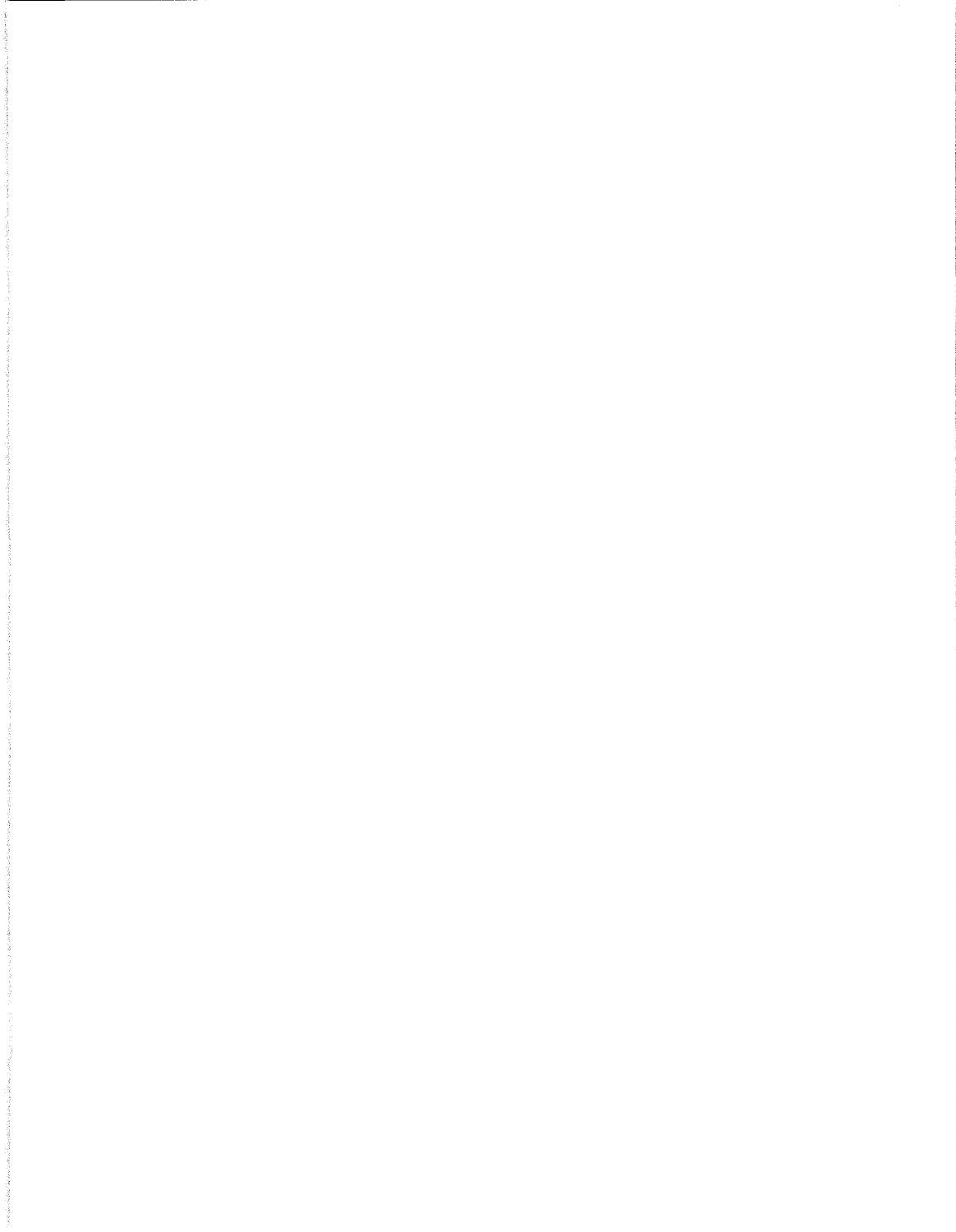Division of Securities Utah Department of Commerce l 60 East 300 South, 2nd Floor Box 146760 Salt Lake City, UT 84114-6760 Telephone: (801) 530-6600 FAX: (801 )530-6980

## **BEFORE THE DIVISION OF SECURITIES OF THE DEPARTMENT OF COMMERCE OF THE STATE OF UTAH**

| IN THE MATTER OF:            | STIPULATION AND CONSENT<br><b>ORDER</b> |
|------------------------------|-----------------------------------------|
| FLANNEL DAMAGE HOLDINGS LLC, | Docket No. SD-19-0004                   |
| RICHARD REX BALDWIN,         | Docket No. SD-19-0005                   |
| RICHARD JUSTIN PUPUNU,       | Docket No. SD-19-0006                   |
| Respondents.                 |                                         |

The Utah Division of Securities ("Division"), by and through its Director of

Enforcement, Dave Hermansen, and Respondent Richard Justin Pupunu ("Pupunu") hereby stipulate and agree as follows:

- 1. Pupunu has been the subject of an investigation by the Division into allegations that he violated the Utah Uniform Securities Act ("Act"), Utah Code Ann. §61-1-1 (2) (securities fraud) while engaged in the offer and/or sale of securities in or from Utah.
- 2. On or about January 22, 2019, the Division initiated an administrative action against Pupunu, Richard Rex Baldwin ("Baldwin"), and Flannel Damage Holdings, LLC ("Flannel Damage") ( collectively referred to herein as "Respondents") by filing an Order to Show Cause.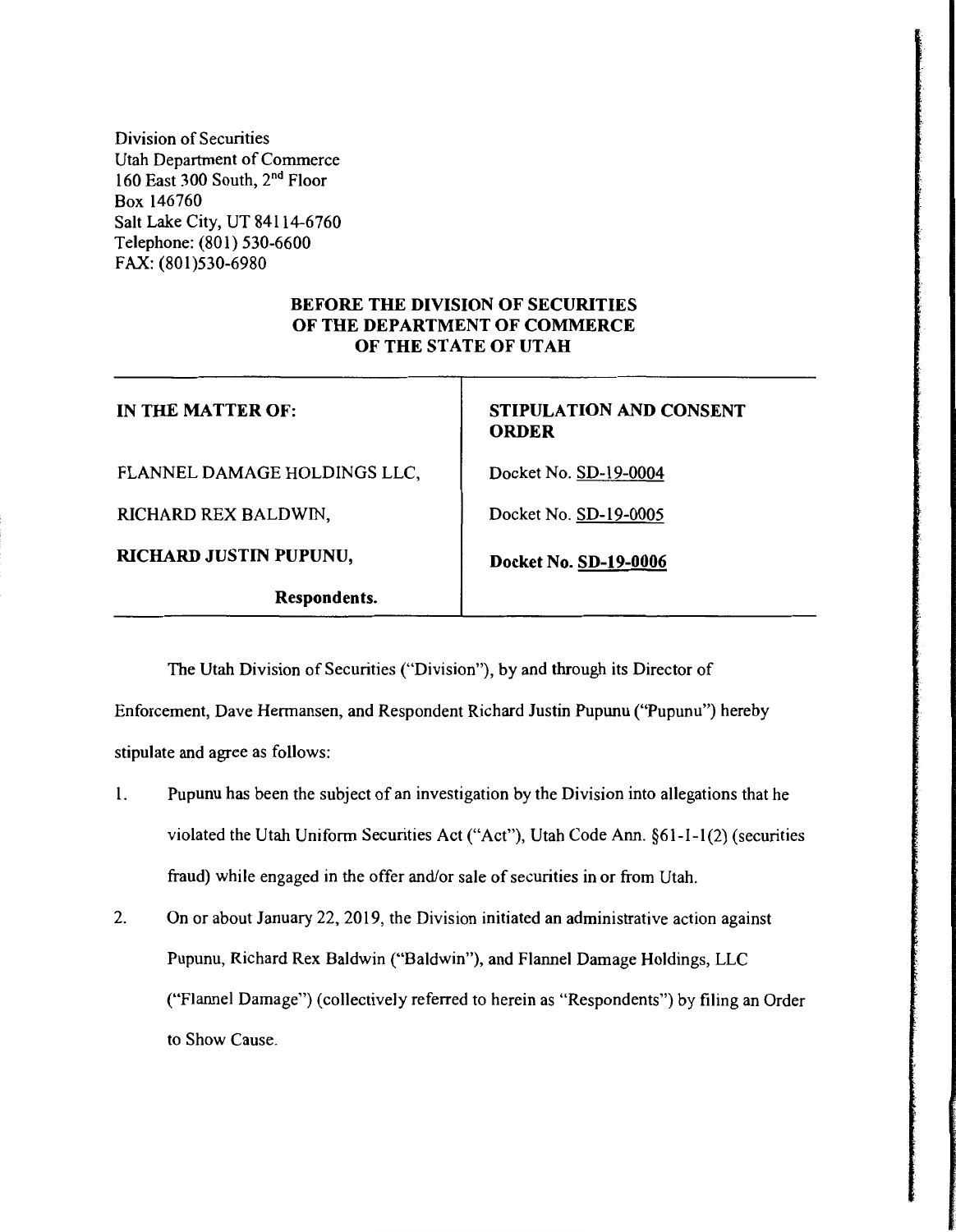- 3. Pupunu hereby agrees to settle this matter with the Division by way of this Stipulation and Consent Order ("Order"). If entered, the Order will fully resolve all claims the Division has against Pupunu pertaining to the Order to Show Cause.
- 4. Pupunu admits that the Division has jurisdiction over him and over the subject matter of this action.
- 5. Pupunu hereby waives any right to a hearing to challenge the Division's evidence and present evidence on his behalf.
- 6. Pupunu has read this Order, understands its contents, and voluntarily agrees to the entry of the Order as set forth below. No promises or other agreements have been made by the Division, nor by any representative of the Division, to induce Pupunu to enter into this Order, other than as described in this Order.
- 7. Pupunu is aware that he is able to obtain legal counsel to review the terms of the Order, and has elected not to obtain counsel.

## **FINDINGS OF FACTS**

#### **THE RESPONDENTS**

8. Flannel Damage is a defunct Utah limited liability company registered with the Utah Division of Corporations and Commercial Code on March 29, 2016. Pupunu is listed as the manager and registered agent of the entity.<sup>1</sup> Members listed for Flannel Damage include: Malohi Capital Enterprises LLC, a Utah limited liability company established by Pupunu on March 18, 2016; and Blue Danube LC, a Utah company established by Rex

<sup>1</sup> While Pupunu is listed as the registered agent and manager of Flannel Damage, Baldwin acknowledged during the Division's interview, that he registered Flannel Damage with the Utah Division of Corporations and Commercial Code, not Pupunu. Flannel Damage's entity documents list a principal address as 1243 E. Brickyard Road, Unit 450, Salt Lake City, UT 84106. The Utah Division of Corporations and Commercial Code lists the entity's registration as expired as of June 28, 2017.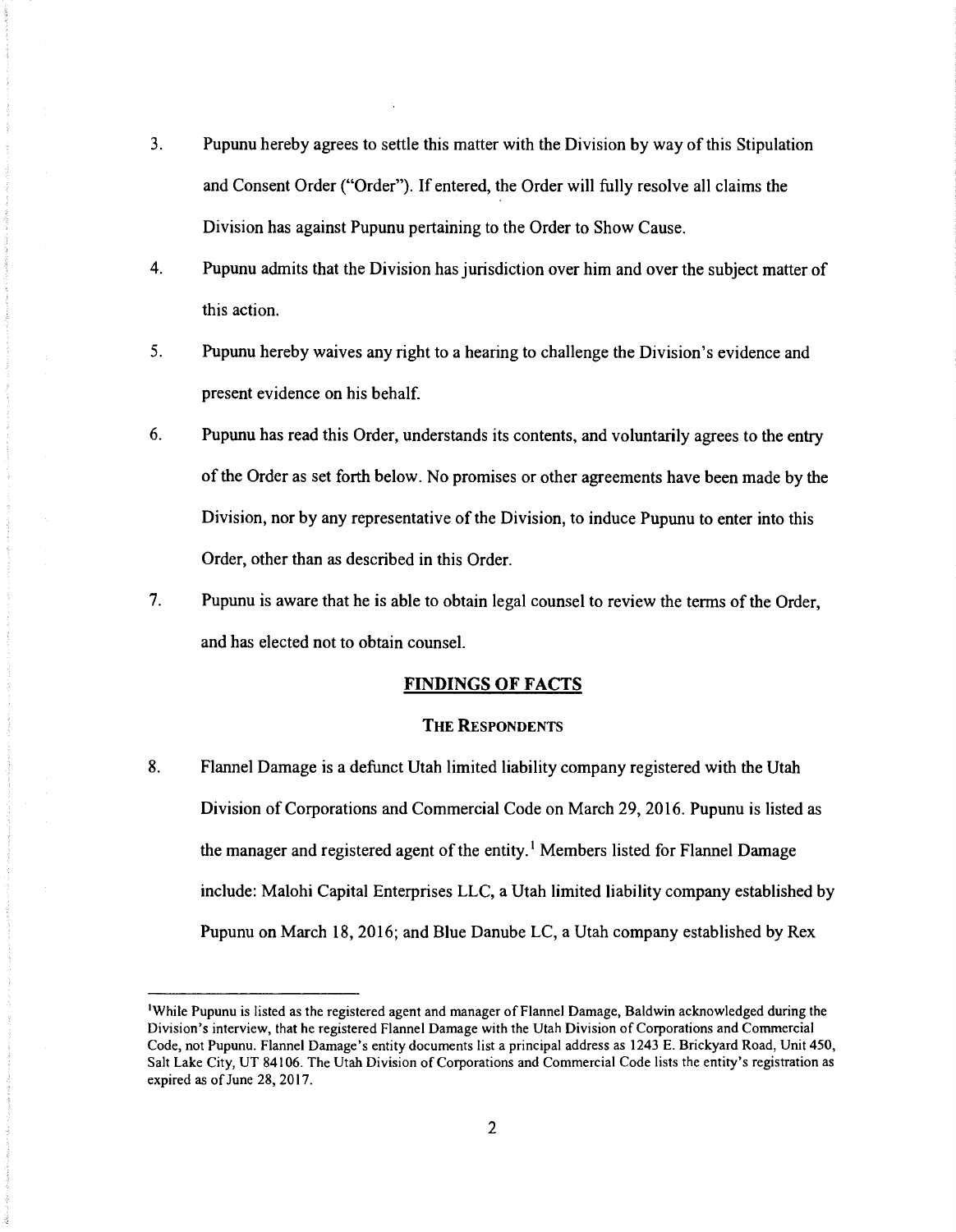Baldwin on November 12, 2015.<sup>2</sup> The purported purpose of Flannel Damage was to develop and "flip" residential real estate. Flannel Damage has never been licensed with the Division, and has never recorded a securities registration, exemption from registration, or notice filing with the Division.

- 9. Baldwin was at all relevant times a resident of Utah, and was licensed as an investment adviser representative from 1997 through 2006 (examination series 6, 63, 65, and 7). Baldwin has not been licensed in the securities industry since 2006. Respondents established a bank account with signatory authority for Flannel Damage, and Baldwin was issued the sole debit card for electronic access to the funds in the account.
- 10. Pupunu was at all relevant times a resident of Utah, and has never been licensed in the securities industry. Pupunu is the manager and registered agent for Flannel Damage, and has signatory authority for the Flannel Damage bank account.

### **GENERAL ALLEGATIONS**

- 11. The Division's investigation of this matter revealed that from approximately March 2016 to December 2016, while conducting business in or from the state of Utah, Respondents offered and sold an investment opportunity to at least one investor, and raised approximately \$50,000 in connection therewith.
- 12. The investment opportunity offered and sold by Respondents is an investment contract.
- 13. Investment contracts are securities under §61-1-13 of the Act.
- 14. In connection with the offer and/or sale of securities, Respondents, either directly or indirectly, made material omissions and/or misrepresentations of material facts.
- 15. In connection with the offer and/or sale of securities, Respondents drafted and signed **a**  revenue sharing agreement between Flannel Damage and the investor.

**<sup>2</sup> Rex** Baldwin is Richard Baldwin's father.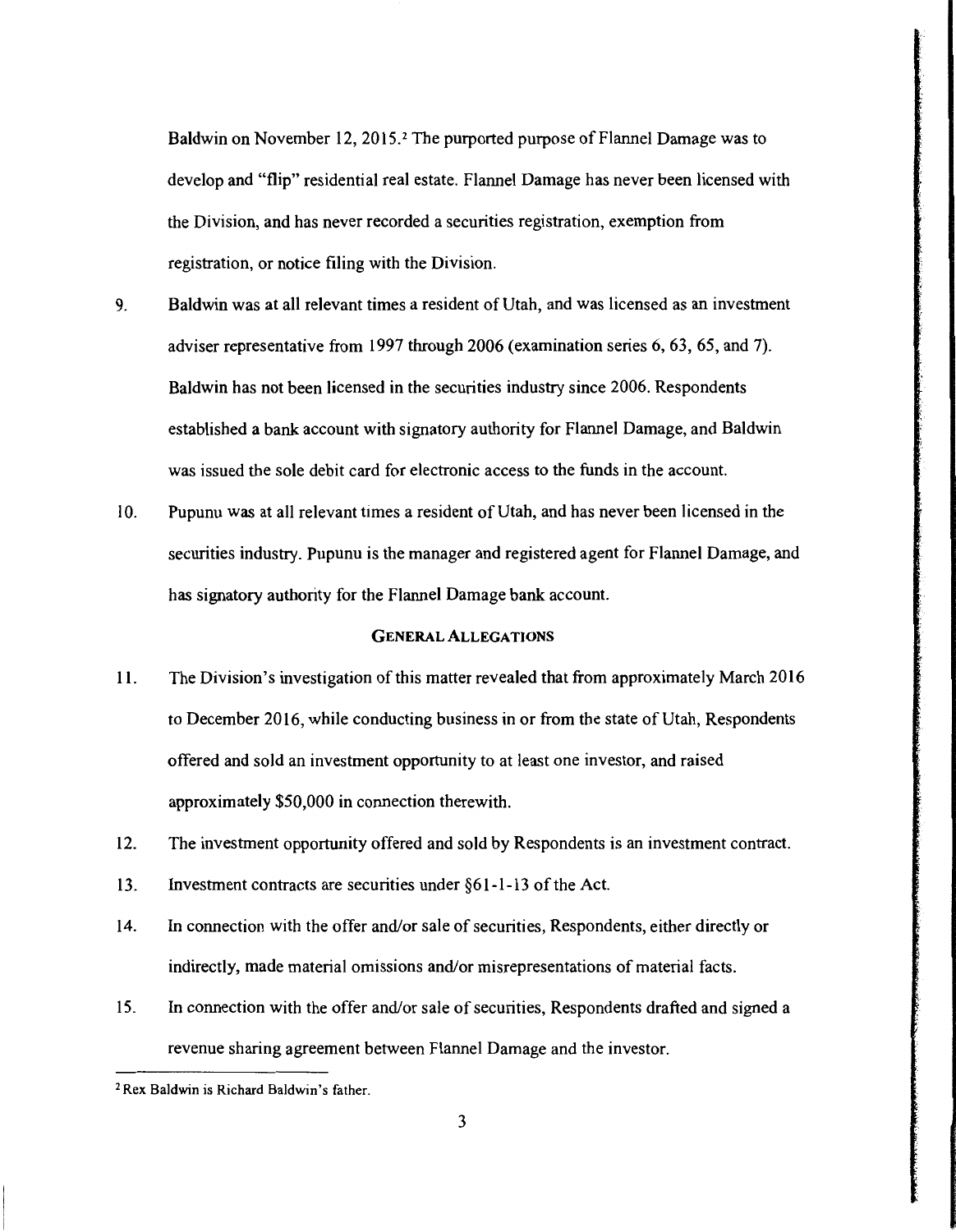16. In a separate civil matter, Pupunu paid investor M.E. \$10,000 in a settlement agreement. As a result, investor M.E. is owed approximately \$38,492 in principal to date.

## **REHAB HOUSE FLIP INVESTMENT**

#### **THE SOLICITATION**

- 17. In or about 2014, Baldwin became friends with investor M.E. after meeting at a casino in Las Vegas, Nevada.
- 18. In or about March 2016, Baldwin solicited M.E. to invest in his rehab house flipping opportunity through Flannel Damage.
- 19. During the solicitation, Baldwin made numerous statements and representations to M.E. regarding the investment opportunity in Flannel Damage, including, but not limited to, the following:
	- a. That Baldwin and Pupunu co-owned Flannel Damage;
	- b. That Baldwin and Pupunu were experienced in flipping houses and Flannel Damage had previously purchased and sold residential real estate;
	- c. That flipping houses had been very lucrative for Flannel Damage;
	- d. That Flannel Damage had several relationships with general contractors who were "anxious to get back to steady work";
	- e. That Flannel Damage needed funds to purchase properties to rehabilitate;
	- f. That Baldwin and Pupunu anticipated they would be able to resell the rehabilitated properties within a few months for a substantial profit;
	- g. That M.E. would receive monthly interest payments of 1 % for three months, and an additional 35% of the profits from the sale of the property; and
	- h. That Baldwin and Pupunu would personally guarantee M.E.'s principal investment.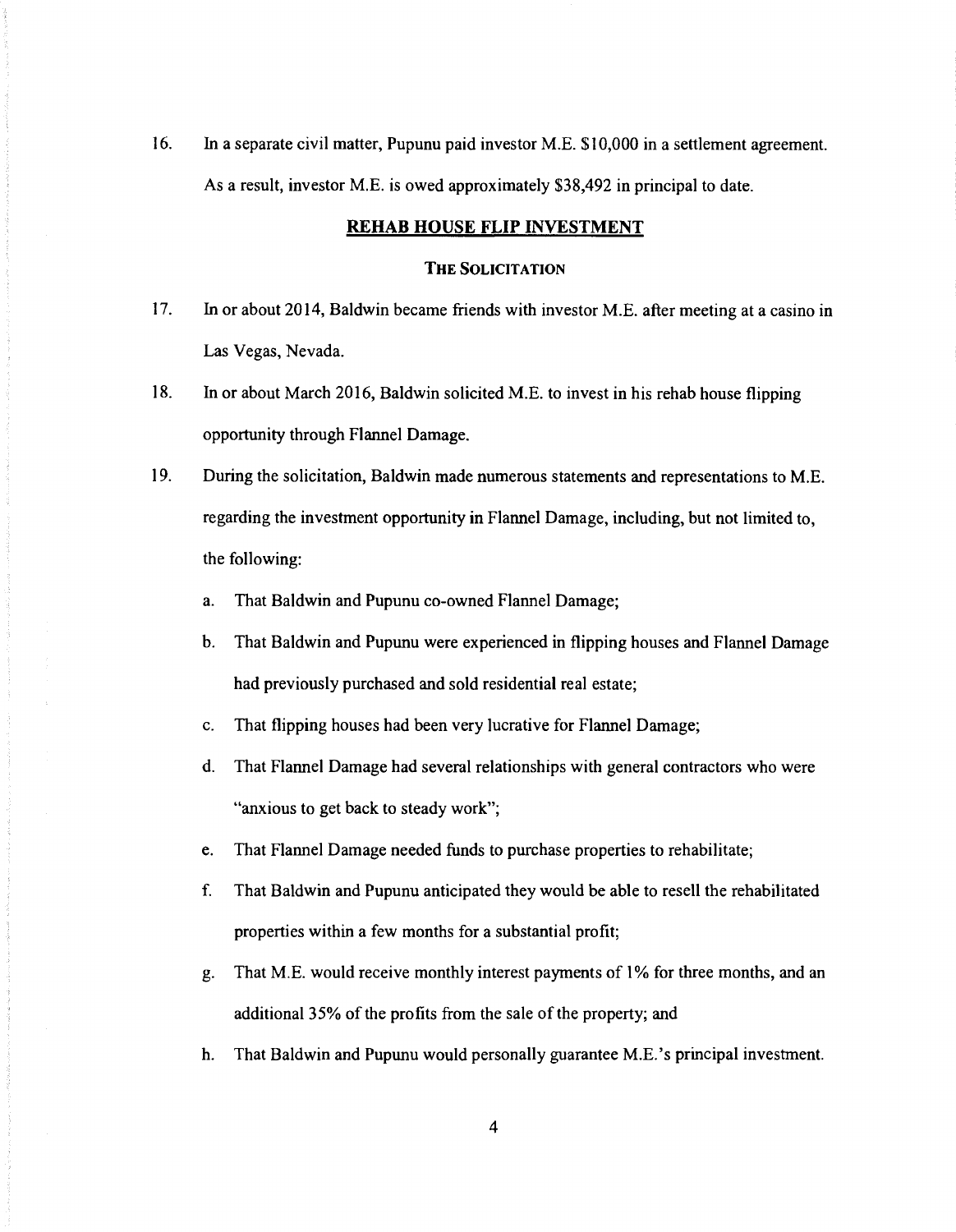20. Based on Baldwin's statements and representations, as set forth in paragraph 19, M.E. wrote a check to Flannel Damage totaling \$50,000, as he was instructed to do by Baldwin.

#### **THE INVESTMENT AGREEMENT**

- 21. In exchange for M.E. 's investment in Flannel Damage, he received a document entitled "Flannel Damage Holdings LC Revenue Sharing Agreement" dated March 28, 2016, and signed by M.E., Baldwin, and Pupunu.
- 22. In the agreement, M.E. agreed to invest \$50,000 in exchange for monthly interest payments of 1% to begin April 20, 2016, and 35% of the net profits after resell of the property.
- 23. Baldwin also signed an agreement, personally guaranteeing M.E.'s principal investment.<sup>3</sup> **FRAUDULENT CONDUCT: USE OF INVESTOR FuNDS**
- 24. An analysis of Flannel Damage's bank records revealed that Baldwin used investor funds in a manner inconsistent with what Baldwin represented at the time of solicitation.
- 25. During the Division's interview with Baldwin, Baldwin acknowledged that he obtained a bank debit card for the Flannel Damage bank account, and used the investor's funds for personal expenses not related to the investment opportunity.
- 26. Baldwin used investor funds in a manner including, but not limited to the following:
	- a. To make cash withdrawals totaling approximately \$26,521 without producing

<sup>&</sup>lt;sup>3</sup> The personal guarantee document includes three signatures which purportedly belong to Pupunu, Baldwin, and a third party witness. During the Division's interview with Pupunu, Pupunu stated that he never signed a personal guarantee, would not have agreed to sign a personal guarantee, and believes Baldwin forged his signature. During the Division's interview with Baldwin, Baldwin stated that he did not witness Pupunu signing the personal guarantee and could not remember Pupunu signing the personal guarantee. Baldwin also stated that his son, Mark Baldwin, was the witness signature on the personal guarantee, although M.E. stated Baldwin informed M.E. that Baldwin's father (Rex Baldwin) signed the personal guarantee as the witness. Baldwin does not deny that he signed the personal guarantee. Further, during the Division's interview with Mark Baldwin, Mark Baldwin stated that he did not witness Pupunu signing the personal guarantee.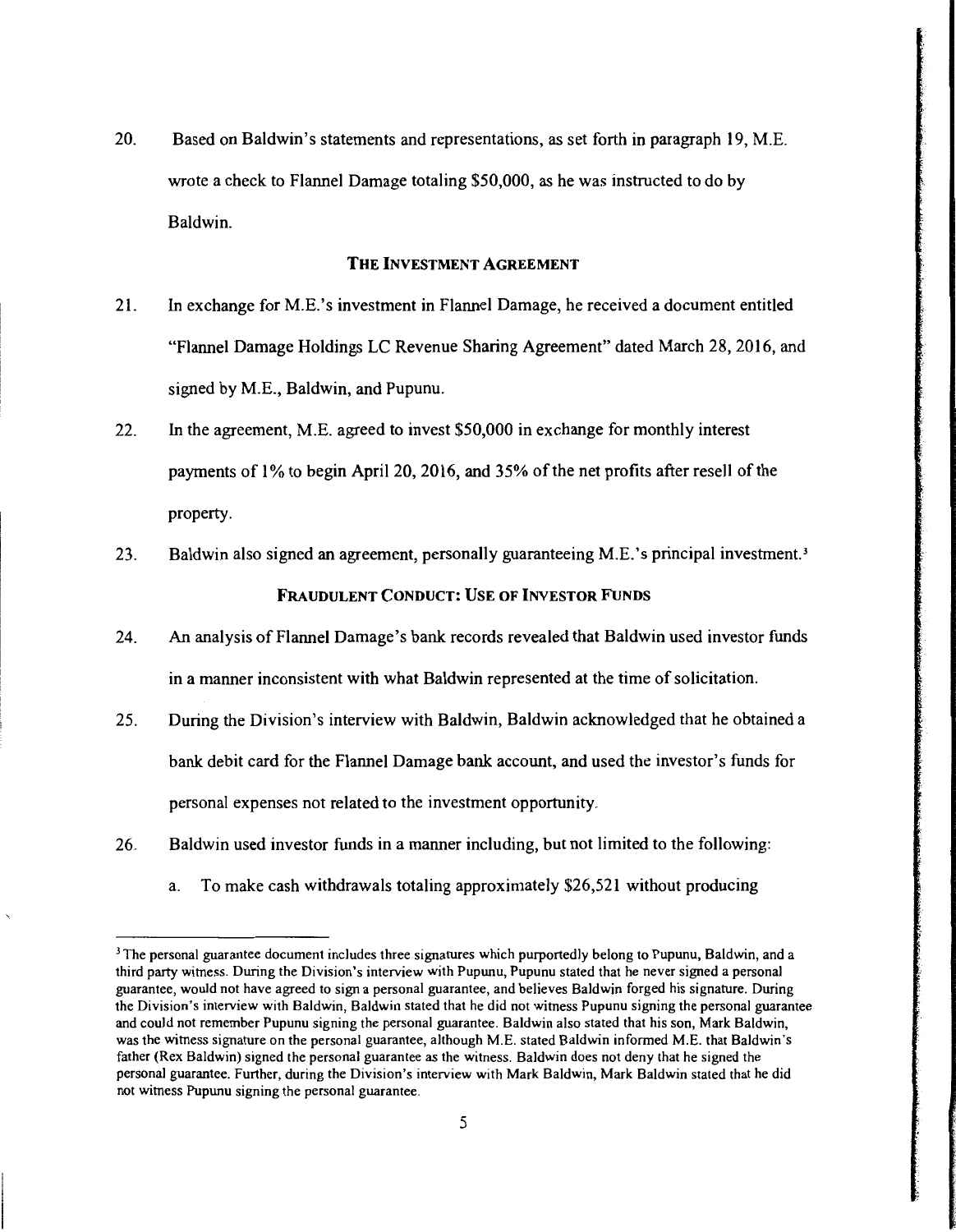receipts or other supporting documents to account for a legitimate business purpose for the cash withdrawals;

- b. To spend approximately \$1,290 for a personal rent payment;
- c. To pay over \$2,000 in food and dining expenses;
- d. To spend over \$4,000 in personal travel expenses;
- e. To spend over \$7,000 in Las Vegas; and
- f. To pay thousands of dollars towards shopping, entertainment, utilities, phone bills, the Blue Man Group tickets, and other personal expenditures.
- 27. Baldwin spent investor funds within three and a half months of receipt of funds.

### **MISSTATEMENTS AND OMISSIONS**

- 28. In connection with the offer or sale of securities, Baldwin made the following material misstatements to M.E. including, but not limited to, the following:
	- a. That all investor funds would be used for costs associated with flipping houses through Flannel Damage, when in fact, this representation was false and Baldwin used the majority of investor funds on entertainment in Las Vegas, travel expenses, dining expenses, and other personal expenditures;
	- b. That Baldwin and Pupunu were experienced in flipping houses and Flannel Damage had previously purchased and sold residential real estate, when in fact, this claim was false, Pupunu's only experience in residential real estate projects was renovating his home, and Flannel Damage had never purchased or sold residential real estate;
	- c. That flipping houses had been very lucrative for Flannel Damage, when in fact, this claim was false and Flannel Damage had never flipped any houses or produced any profit from residential real estate investments;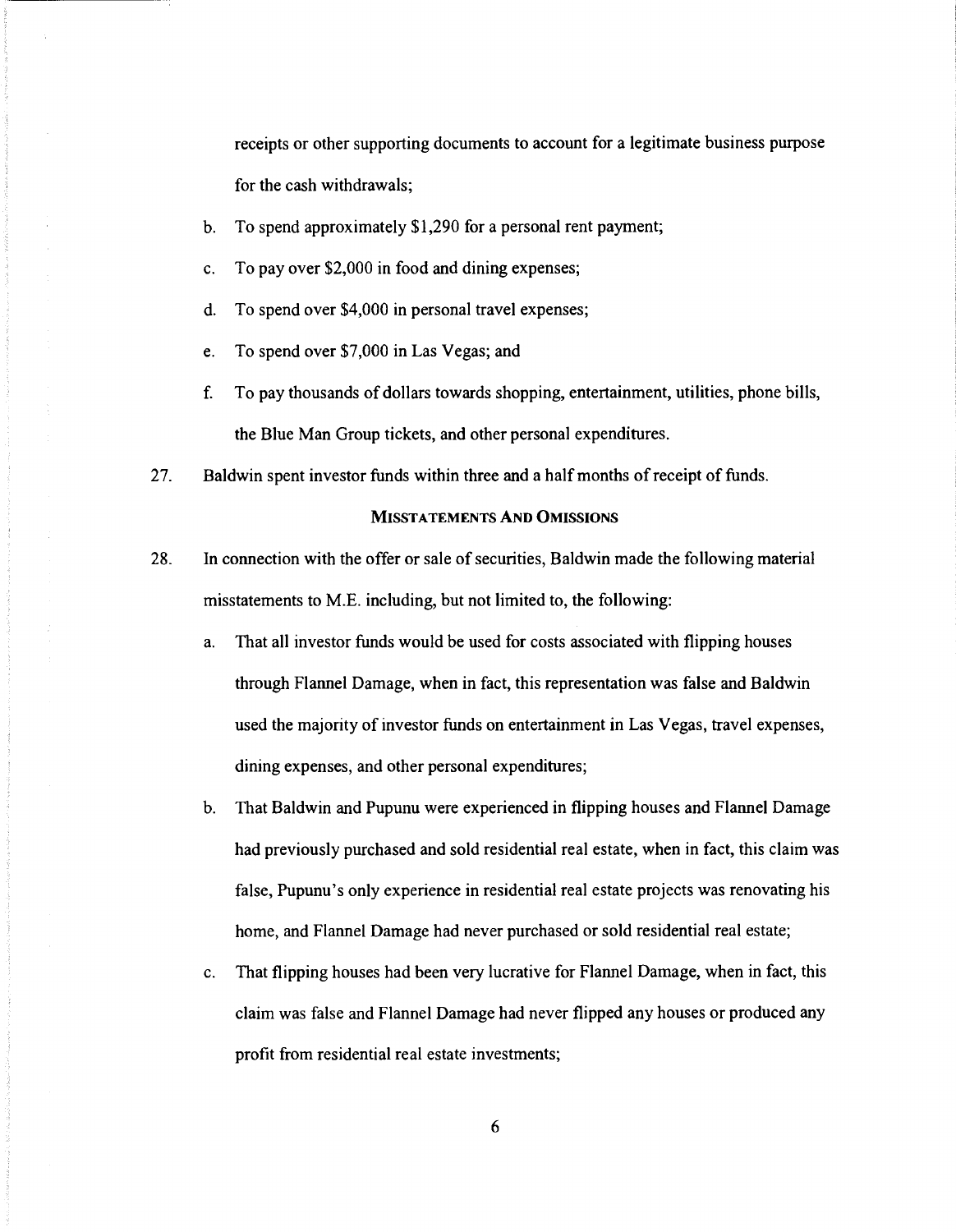- d. That Baldwin and Pupunu anticipated they would be able to resell the rehabilitated property within a few months for a substantial profit, when in fact, this claim was false, and Flannel Damage never purchased a property to sell or receive a profit;
- e. That Baldwin and Pupunu would personally guarantee M.E. 's principal investment, when in fact, this claim was false, and M.E.'s investment was not personally guaranteed; and
- f. That M.E. would receive monthly interest payments of l % and 35% of the net profits received from the sale of the properties, when in fact, M.E. never received any profits, and lost the majority of his investment.
- 29. In connection with the offer or sale of securities, Respondents failed to disclose material information to the investor including, but not limited to, the following:
	- a. That Baldwin would use M.E. 's investment to fund his personal lifestyle;
	- b. That M.E.'s investment was not secured in any way or personally guaranteed;
	- c. That Flannel Damage would pay M.E. 's monthly interest payments from M.E. 's initial investment;
	- d. That Flannel Damage would not keep accurate accounting records of how M.E.'s investment would be used;
	- e. That Baldwin and Pupunu were not licensed to sell securities;
	- f. That Baldwin filed for bankruptcy in 1997;
	- g. That Baldwin had over 25 outstanding judgments and liens entered against him totaling over \$4.6 million;
	- h. That Pupunu had at least three outstanding judgments entered against him totaling approximately \$16,763; and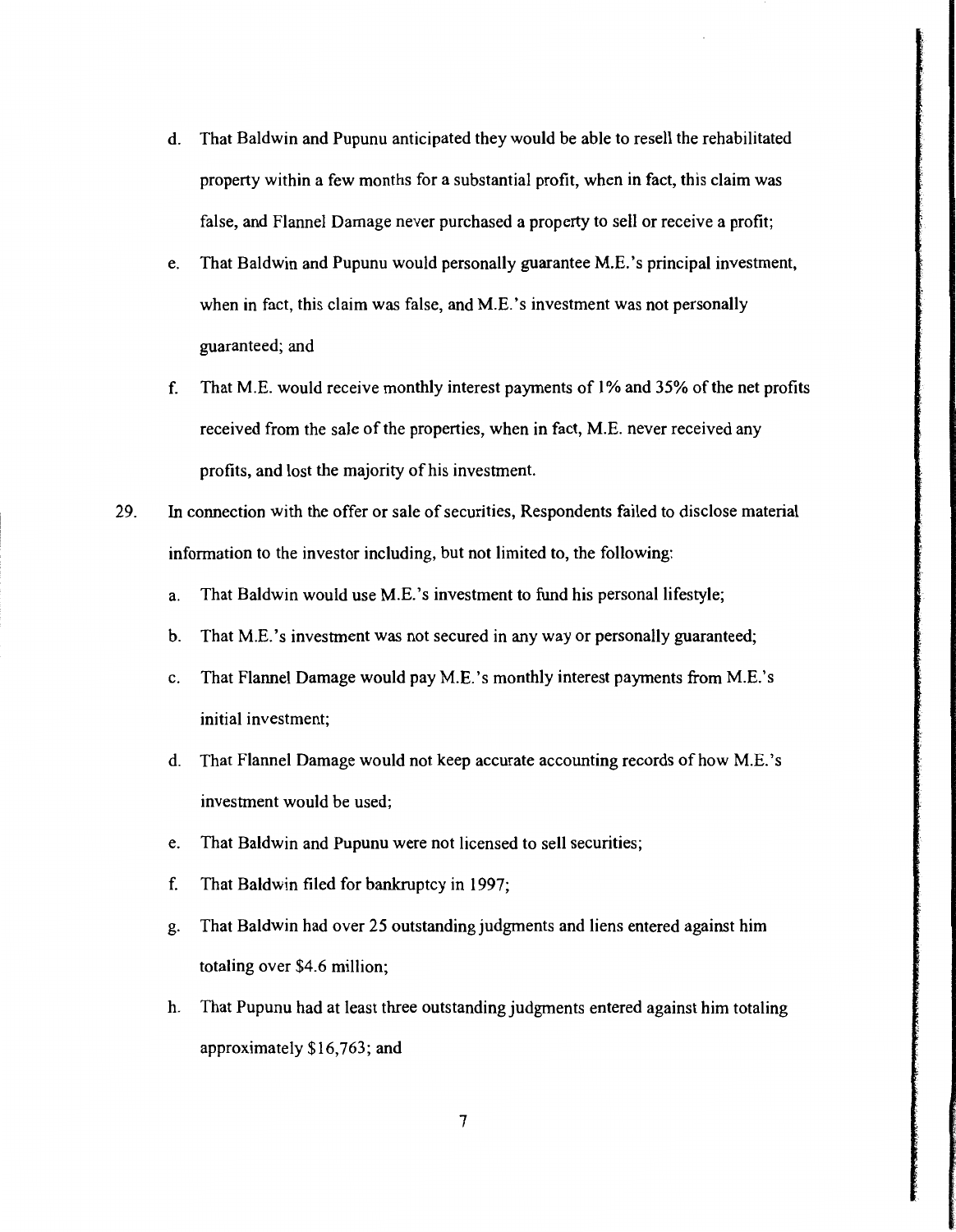- 1. Some or all of the information typically provided in an offering circular or prospectus concerning Respondents relevant to the investment opportunity, such as:
	- i. Business and operating history;
	- ii. Financial statements;
	- iii. Information regarding principles involved in the company;
	- iv. Conflicts of interest;
	- v. Risk factors;
	- vi. Suitability factors for investment; and
	- vii. Whether the securities offered were registered in the state of Utah.
- 30. To date, M.E. is owed at least \$38,492 in principal alone on his investment in Flannel Damage.

## **CONCLUSIONS OF LAW**

## **Securities Fraud under§ 61-1-1(2) of the Act**

- 31. Based upon the Division's investigative findings, the Division concludes that the investment opportunity offered and sold by Pupunu is an investment contract.
- 32. Investment contracts are securities under §61-1-13 of the Act.
- 33. In violation of  $\S 61-1-1(2)$  of the Act, and in connection with the offer and/or sale of a security, Pupunu omitted material facts which were necessary in order to make the statements made, in light of the circumstances under which they were made, not misleading including, but not limited to, the following:
	- a. That M.E.'s investment was not secured in any way or personally guaranteed;
	- b. That Flannel Damage would pay M.E. 's monthly interest payments from M.E. 's initial investment;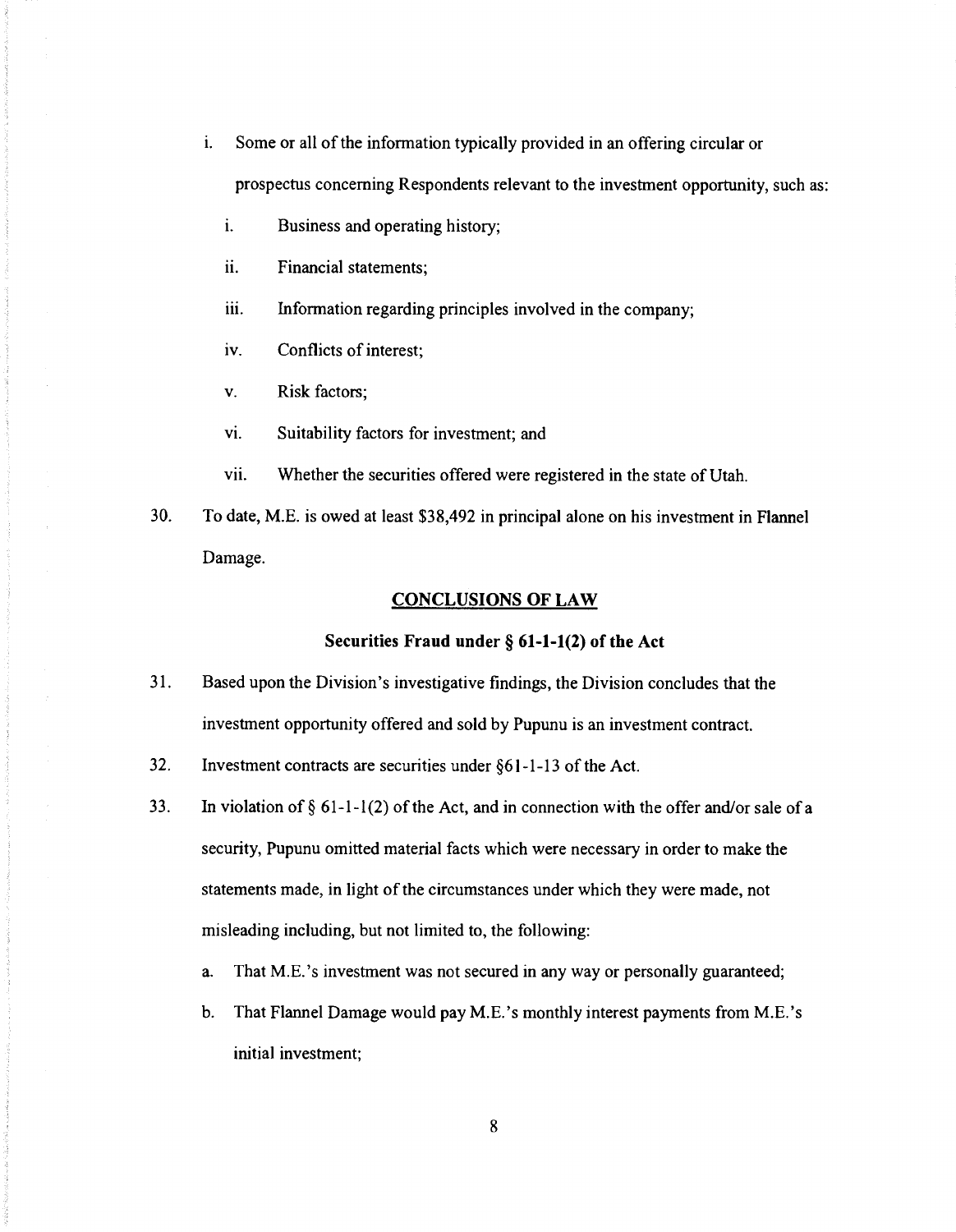- c. That Flannel Damage would not keep accurate accounting records of how M.E. 's investment would be used;
- d. That Pupunu was not licensed to sell securities;
- e. That Pupunu had at least three outstanding judgments entered against him totaling approximately \$16,763; and
- f. Some or all of the information typically provided in an offering circular or prospectus concerning Respondents relevant to the investment opportunity, such as:
	- i. Business and operating history;
	- ii. Financial statements;
	- iii. Information regarding principles involved in the company;
	- iv. Conflicts of interest;
	- v. **Risk** factors;
	- vi. Suitability factors for investment; and
	- vii. Whether the securities offered were registered in the state of Utah.

## **REMEDIAL ACTIONS/SANCTIONS**

- 34. Pupunu neither admits nor denies the Division's Findings of Fact and Conclusions of Law, but consents to the below sanctions being imposed by the Division.
- 35. Pupunu represents that the information he has provided to the Division as part of its investigation is accurate and complete.
- 36. Pupunu agrees to cease and desist from violating the Act and to comply with the requirements of the Act in all future business in the state of Utah.
- 37. Pupunu agrees to not seek licensure in the securities industry in any capacity in Utah for a period of no less than two years from the date of entry of the final Order.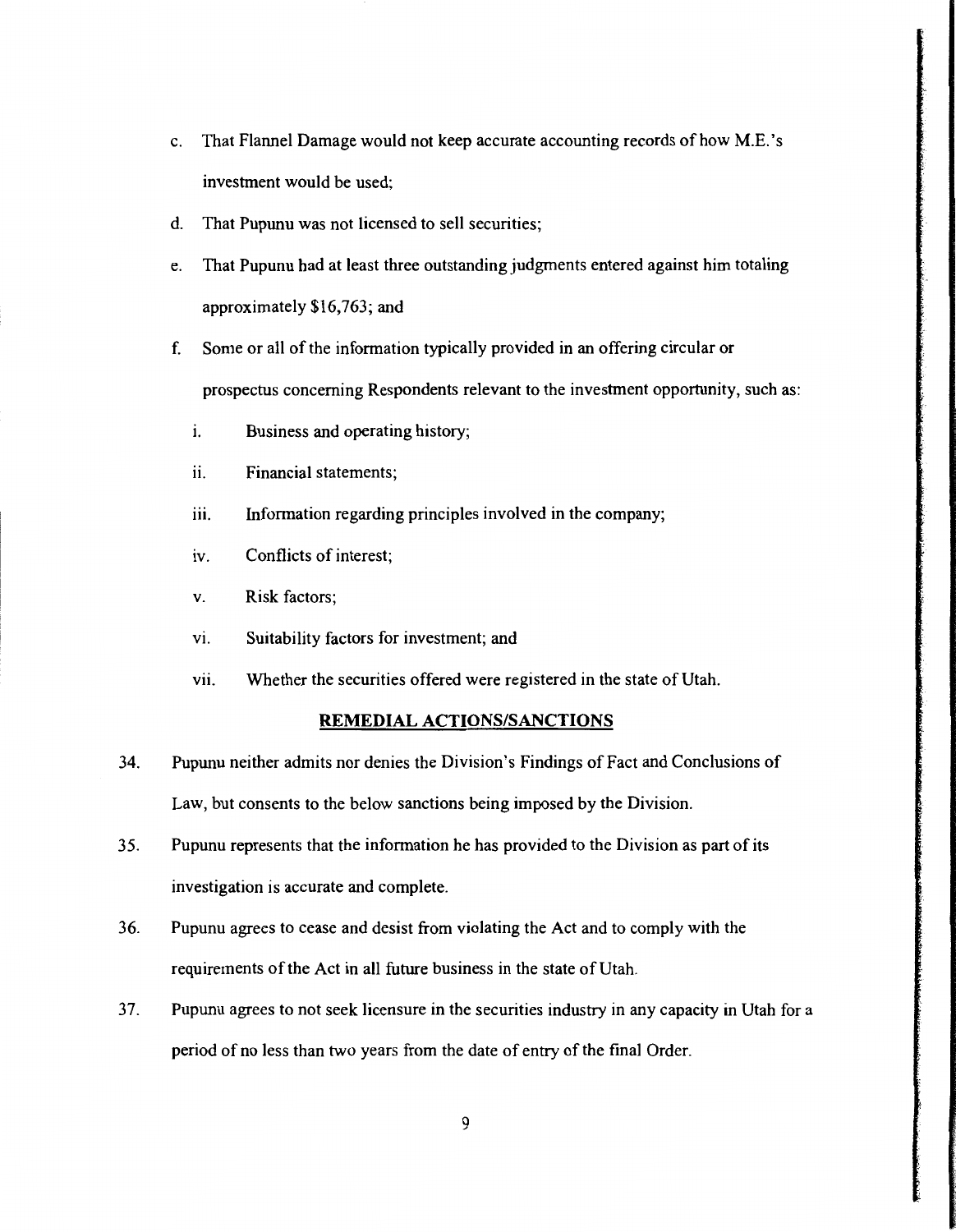38. Pursuant to Utah Code Ann. §61-1-20, and in consideration of the factors set forth in Utah Code Ann.  $\S61-1-31$ , the Division imposes a total fine amount of \$3,000 against Pupunu. Pupunu agrees to pay \$1,000 to the Division within 10 business days of entry of the final Order, and pay the remaining \$2,000 to the Division within 18 months of entry of the final Order.

## **FINAL RESOLUTION**

- 39. Pupunu acknowledges that this Order, upon approval by the Utah Securities Commission ("Commission"), shall be the final compromise and settlement of this matter. Pupunu acknowledges that the Commission is not required to approve this Order, in which case the Order shall be null and void and have no force or effect. In the event the Commission does not approve this Order, however, Pupunu expressly waives any claims of bias or prejudgment of the Commission, and such waiver shall survive any nullification.
- 40. If Pupunu materially violates any term of this Order, after notice and an opportunity to be heard before an administrative judge solely as to the issue of a material violation, Pupunu consents to entry of an order in which he admits the Division's Findings of Fact and Conclusion of Law, and any fine payments owed by Pupunu pursuant to this Order become immediately due and payable. Notice of the violation will be provided to Pupunu at his last known address, and to his counsel if he has one. If Pupunu fails to request a hearing within ten ( 10) days following the notice there will be no hearing and the order granting relief will be entered.

In addition, the Division may institute judicial proceedings against Pupunu in any court of competent jurisdiction and take any other action authorized by the Act or under any other applicable law to collect monies owed by Pupunu or to otherwise enforce the terms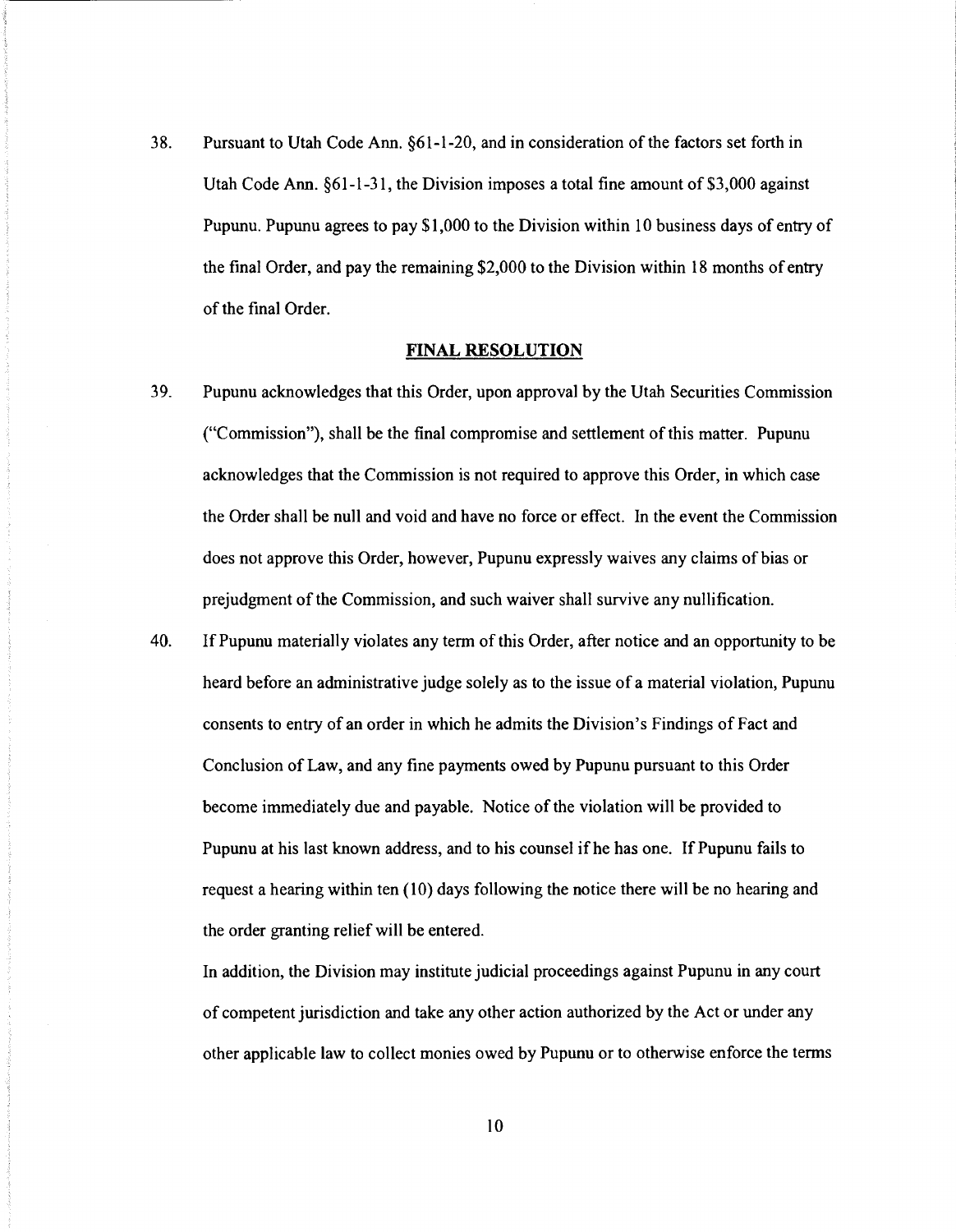of this Order. Pupunu further agrees to be liable for all reasonable attorneys' fees and costs associated with any collection efforts pursued by the Division, plus the judgment rate of interest.

- 41. Pupunu acknowledges that the Order does not affect any civil or arbitration causes of action that third-parties may have against him arising in whole or in part from his actions, and that the Order does not affect any criminal causes of action that may arise as a result of the conduct referenced herein. Pupunu also acknowledges that any civil, criminal, arbitration or other causes of actions brought by third-parties against him have no effect on, and do not bar this administrative action by the Division against him.
- 42. This Order constitutes the entire agreement between the parties herein and supersedes and cancels any and all prior negotiations, representations, understandings, or agreements between the parties. There are no verbal agreements which modify, interpret, construe, or otherwise affect this Order in any way. Upon entry of the Order. any further scheduled hearings involving Respondent Pupunu are canceled. The Order may be docketed in a

court of competent jurisdiction.

2019 Dated this Dave R. Hermansen

Director of Enforcement Utah Division of Securities

day of  $Max.2019$ Dated this

Richard Justin Pupunu

Approved: Approved:<br> $\frac{1}{\text{Jennifer Korb}}$ 

Jennifer Korb Assistant Attorney Generdl Counsel for Division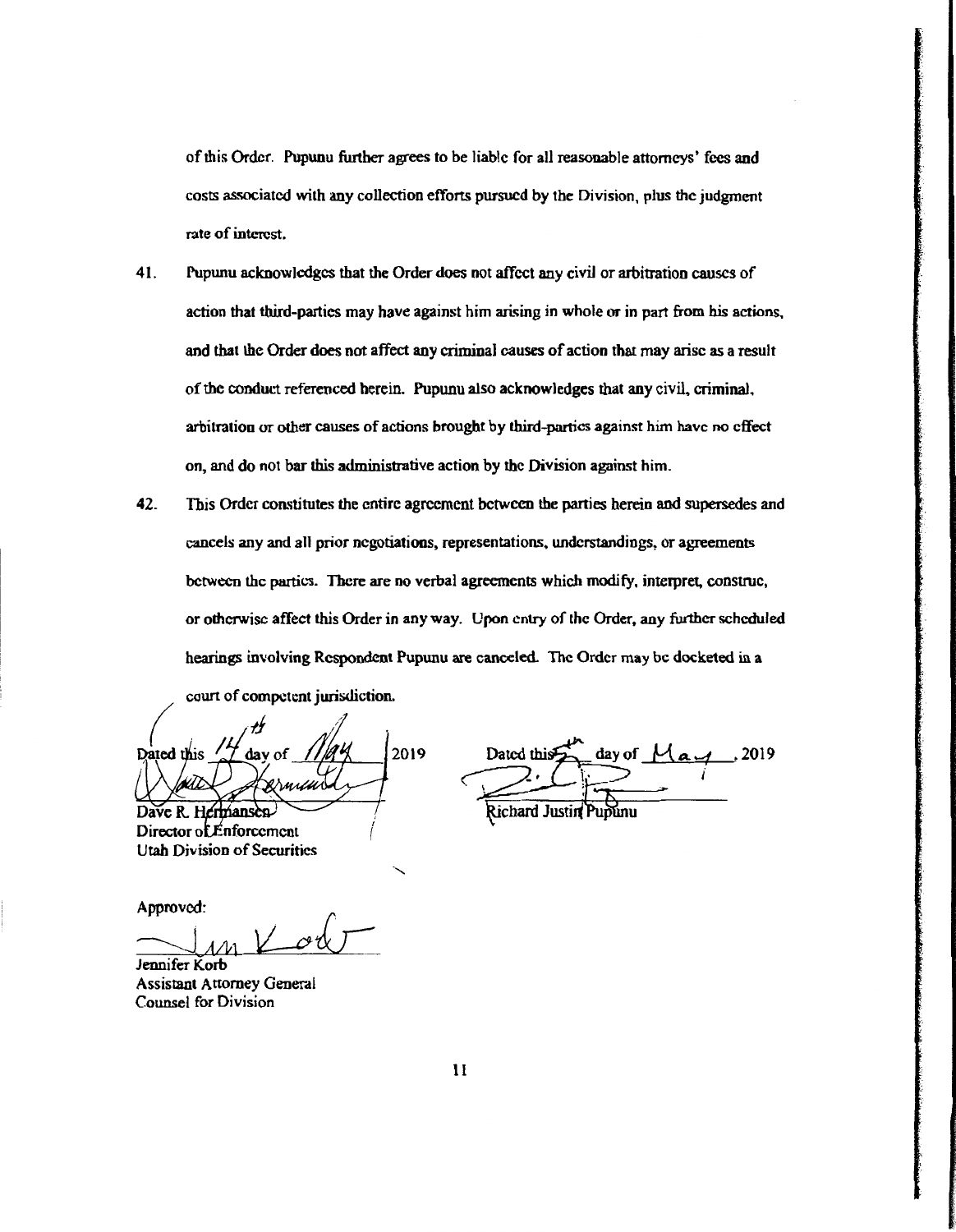## **ORDER**

### **IT IS HEREBY ORDERED THAT:**

- 1. The Division's Findings and Conclusions, which Pupunu neither admits nor denies, are hereby entered.
- 2. Pupunu shall cease and desist from violating the Act and comply with the requirements of the Act in all future business in the state of Utah.
- 3. Pupunu shall not seek licensure in the securities industry in any capacity in Utah for a period of no less than two years from the date of entry of this Order.
- 4. Pursuant to Utah Code Ann. §61-1-20, and in consideration of the factors set forth in Utah Code Ann. §61-1-31, Pupunu shall pay a fine of \$3,000 to the Division pursuant to the terms set forth in paragraph 38.

DATED this <u>05/23</u>, 2019.

## **UTAH SECURITIES COMMISSION:**

LYNDON RICES Baker, Member Cochran, Member Brent A Iunt. Peg len be Sary Cornia, Member White, Member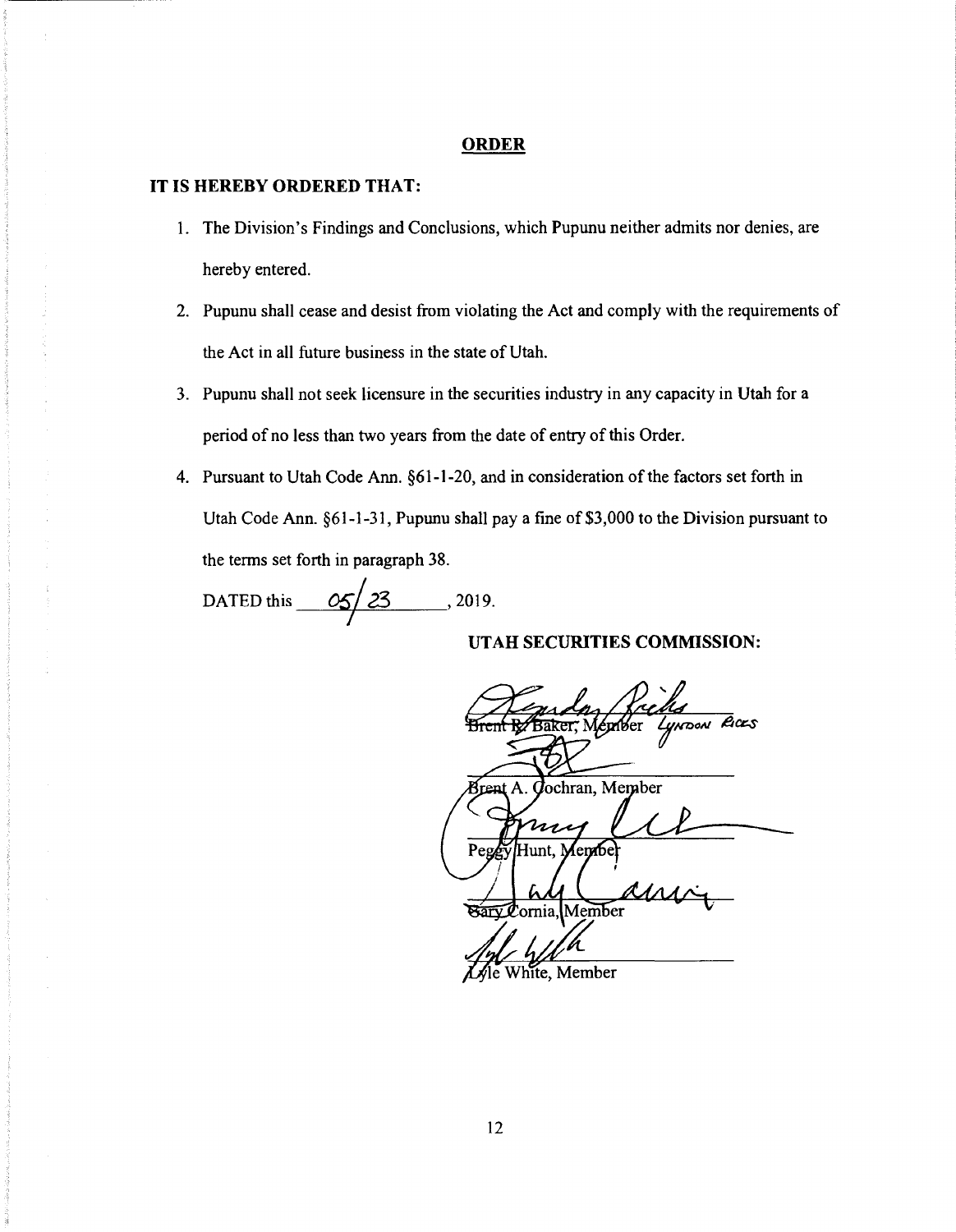# Certificate of Service

I certify that on the  $23\text{\textdegree}$  day of May 2019, I mailed and emailed a true and correct copy of the \_\_\_\_\_\_\_\_\_\_\_\_\_\_\_ to the following:

Flannel Damage Holdings, LLC c/o Richard Justin Pupunu, Registered Agent

*Respondent* 

Richard Justin Pupunu

a conserva

*Respondent* 

Richard Rex Baldwin

*Respondent* 

Thomas Melton Jennifer Korb Assistant Attorneys General Utah Attorney General's Office tmelton@agutah.gov ikorb@agutah.gov *Counsel for the Division* 

And hand-delivered via drop box and/or emailed to:

Bruce Dibb, Administrative Law Judge Department of Commerce bdibb@utah.gov

Dave Hermansen Director of Enforcement Utah Division of Securities dhermans@utah.gov

-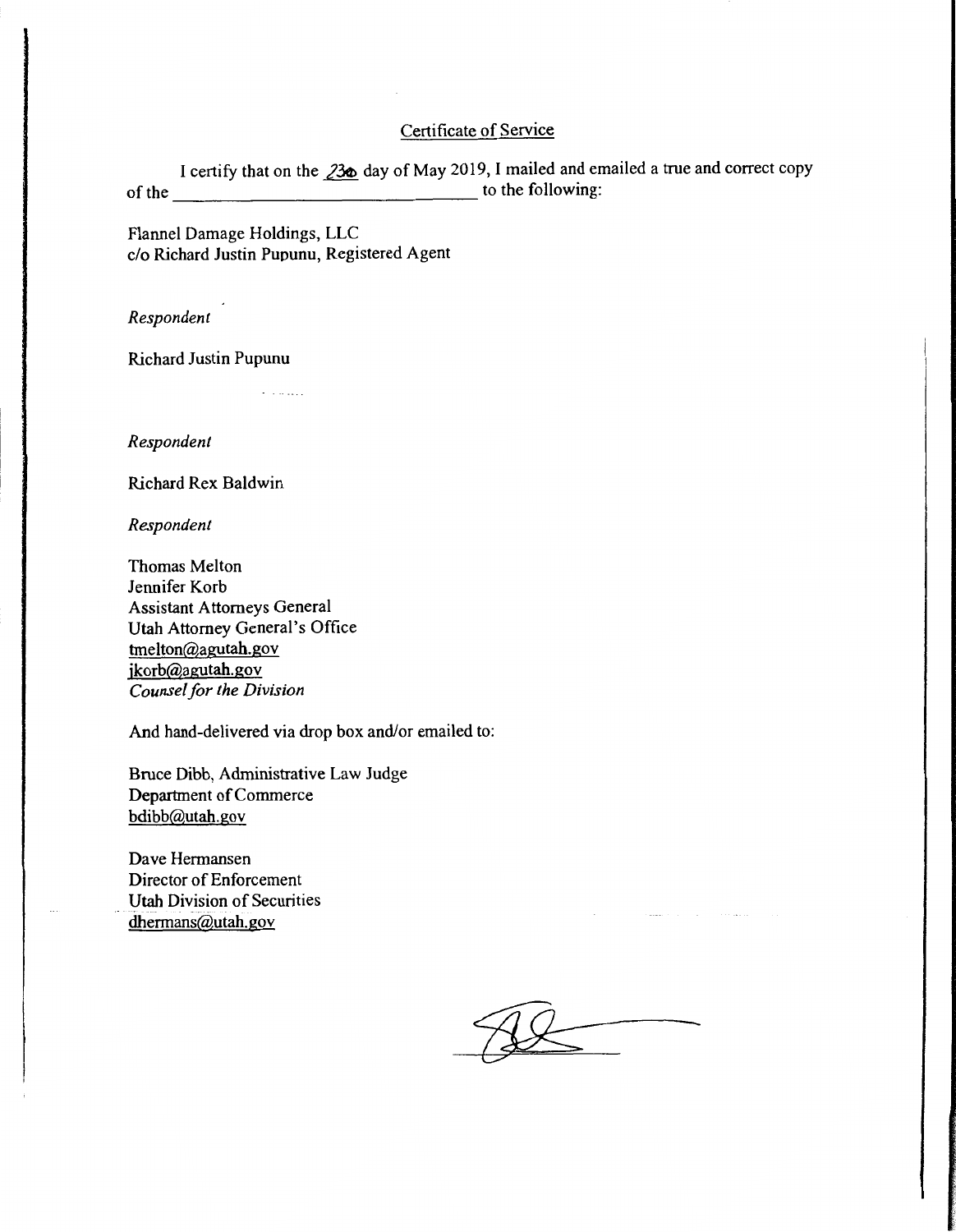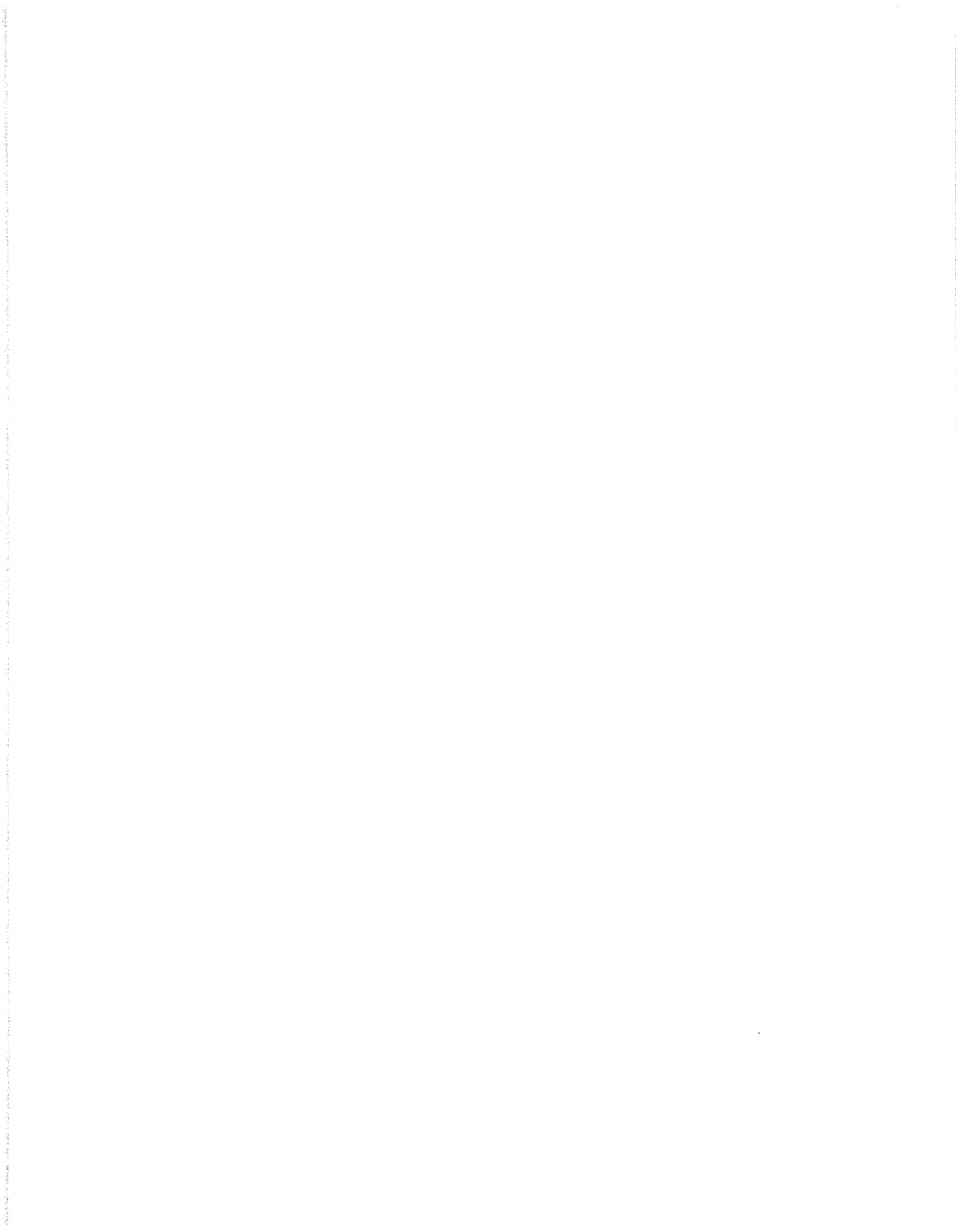DEPARTMENT OF COMMERCE Heber M. Wells Building, 2nd Floor 160 EAST 300 SOUTH SALT LAKE CITY, UTAH 84114

# BEFORE THE DIVISION OF SECURITIES OF THE DEPARTMENT OF COMMERCE OF THE STATE OF UTAH

| IN THE MATTER OF:                                                                      |                                                                                |
|----------------------------------------------------------------------------------------|--------------------------------------------------------------------------------|
| <b>MAVERICK MINING COMPANY, INC.,</b><br><b>MARK K. BOWMAN, AND</b><br>MANLY E. LOGAN, | <b>ORDER ON MOTION FOR SUMMARY</b><br><b>JUDGMENT AS TO MANLY E. LOGAN</b>     |
| Respondents.                                                                           | Docket No. SD-12-0046<br>Docket No. SD-12-0047<br><b>Docket No. SD-12-0048</b> |

BY THE UTAH SECURITIES COMMISSION:

The presiding officer's Findings of Fact, Conclusions of Law and Recommended Order

on Motion for Summary Judgement as to Manly E. Logan ("Logan"), dated May 3, 2019, are

hereby approved, confirmed, accepted and entered by the Utah Securities Commission.

## ORDER

The Commission hereby orders as follows:

- 1. Judgment is entered against Logan;
- *2.* Logan is ordered to cease and desist from engaging in any further conduct in violationofUtah Code Ann.§ 61-1-1 et *seq.*
- 3. Logan is permanently barred from associating with any broker-dealer or investment adviser licensed in Utah; and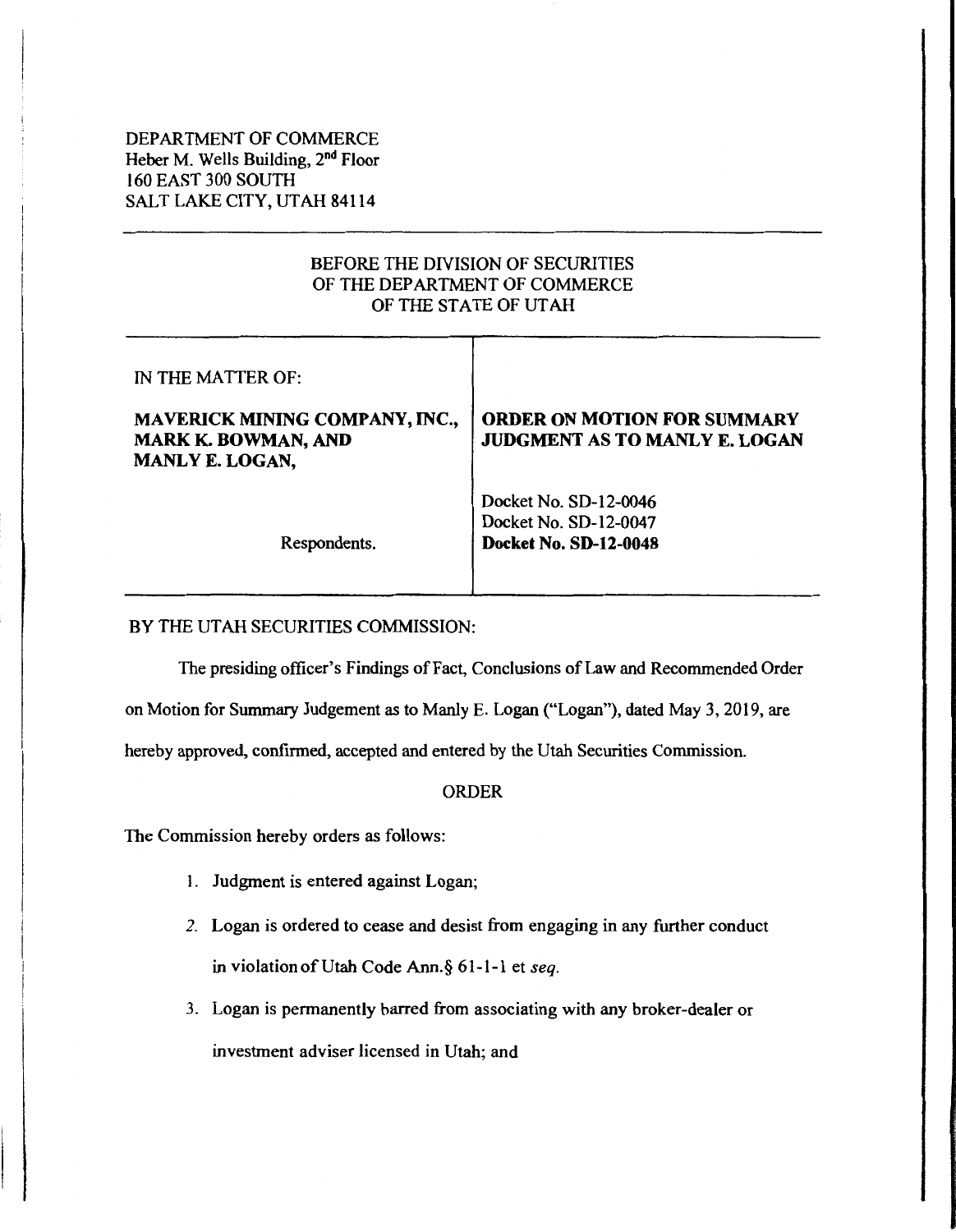investment adviser licensed in Utah; and

4. Logan is ordered to pay of fine of \$25,000.

Dated this  $232$  day of May, 2019.

UTAH SECURITIES COMMISSION: Brent Cochran Peg Hunt idón Ricks

## NOTICE OF RIGHT TO ADMINISTRATIVE REVIEW

Agency review of this order may be obtained by filing a request for agency review with the Executive Director of the Department of Commerce, 160 East 300 South, Box 146701, Salt Lake City, Utah 84114-6701, within thirty (30) days after the date of this order. The agency action in this case was a formal proceeding. The laws and rules governing agency review of this proceeding are found in Section 630-4-101 et seq. of the Utah Code, and Rule 151-4 of the Utah Administrative Code.